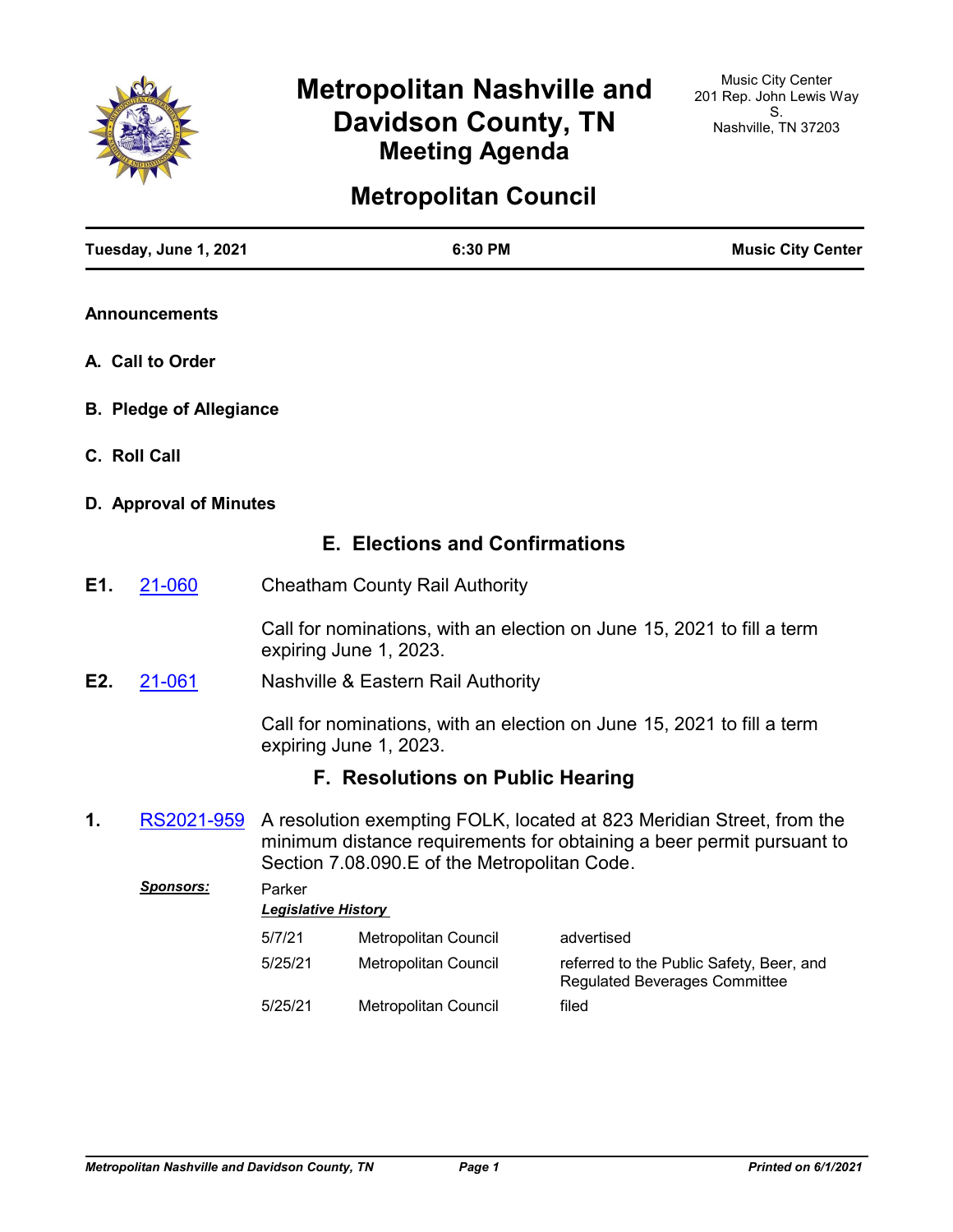### **G. Bills on Public Hearing**

- An ordinance adopting the 2021-2022 through 2026-2027 Capital Improvements Budget for The Metropolitan Government of Nashville and Davidson County as the official Capital Improvements Budget of The Metropolitan Government of Nashville and Davidson County for Fiscal Year 2021-2022. **2.** [BL2021-752](http://nashville.legistar.com/gateway.aspx?m=l&id=/matter.aspx?key=2278)
	- *Sponsors:* Toombs and Murphy
	- *Attachments:* [BL2021-752 Projects Plan](http://nashville.legistar.com/gateway.aspx?M=F&ID=15797a48-472f-4410-9e4b-4e18a1a86600.pdf)

#### *Legislative History*

| 5/18/21 | Metropolitan Council | referred to the Budget and Finance<br>Committee                      |
|---------|----------------------|----------------------------------------------------------------------|
| 5/18/21 | Metropolitan Council | referred to the Planning, Zoning, and<br><b>Historical Committee</b> |
| 5/18/21 | Metropolitan Council | passed on first reading                                              |
| 5/25/21 | Metropolitan Council | advertised                                                           |

A bill to be entitled: The Budget Ordinance of the Metropolitan Government of Nashville and Davidson County, Tennessee for Fiscal Year 2022. **3.** [BL2021-736](http://nashville.legistar.com/gateway.aspx?m=l&id=/matter.aspx?key=2224)

*Sponsors:* Toombs

*Attachments:* [BL2021-736](http://nashville.legistar.com/gateway.aspx?M=F&ID=682e7740-3982-44ad-ba59-258d443d53c7.pdf)

#### *Legislative History*

| 5/18/21 | Metropolitan Council | referred to the Budget and Finance<br>Committee |
|---------|----------------------|-------------------------------------------------|
| 5/18/21 | Metropolitan Council | passed on first reading                         |
| 5/25/21 | Metropolitan Council | advertised                                      |

An ordinance approving the plans for a solid waste processing facility to be located at 4601 Ashland City Highway, Nashville, TN 37218. **4.** [BL2021-744](http://nashville.legistar.com/gateway.aspx?m=l&id=/matter.aspx?key=2270)

*Sponsors:* Hall

*Attachments:* [BL2021-744 Exhibit](http://nashville.legistar.com/gateway.aspx?M=F&ID=49c0c28d-7aac-4343-b253-8e1a30313264.pdf)

| 5/11/21 | Metropolitan Council | filed                                  |
|---------|----------------------|----------------------------------------|
| 5/14/21 | Metropolitan Council | advertised                             |
| 5/18/21 | Metropolitan Council | referred to the Public Works Committee |
| 5/18/21 | Metropolitan Council | passed on first reading                |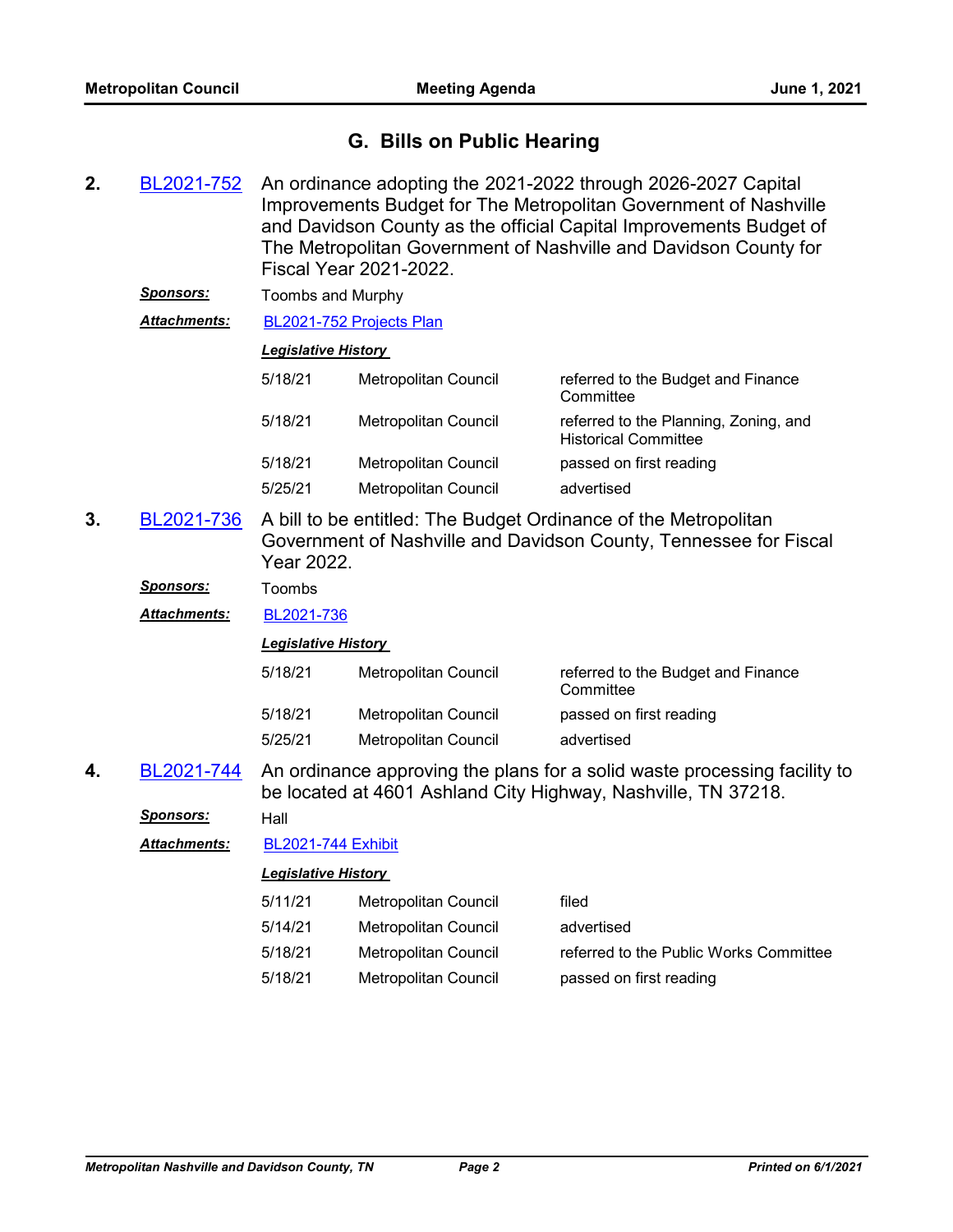### **H. Consent Resolutions and Resolutions**

- A resolution accepting a grant from the State of Tennessee, Department of Mental Health and Substance Abuse Services, to the Metropolitan Government of Nashville and Davidson County for the State Trial Courts to provide the Tennessee Certified Recovery Court Program (TCRCP) at the Davidson County Residential Drug Court to enable the establishment of adult and juvenile drug court programs to address the needs of non-violent offenders. **5.** [RS2021-960](http://nashville.legistar.com/gateway.aspx?m=l&id=/matter.aspx?key=2314)
	- *Sponsors:* Toombs, Welsch, Suara, Gamble and Porterfield

*Attachments:* [RS2021-960 Exhibit](http://nashville.legistar.com/gateway.aspx?M=F&ID=70491f47-cbda-4b21-b268-9e3c03863608.pdf)

#### *Legislative History*

5/25/21 Metropolitan Council referred to the Budget and Finance

**Committee** 

A resolution accepting a grant from the Tennessee Department of Mental Health and Substance Abuse Services to the Metropolitan Government, acting by and through the Davidson County General Sessions Court, to provide Tennessee Certified Recovery Court Program (TCRCP) services to include intensive court supervision, mandatory drug testing, and substance abuse treatment as an alternative to adjudication or incarceration. **6.** [RS2021-961](http://nashville.legistar.com/gateway.aspx?m=l&id=/matter.aspx?key=2315)

*Sponsors:* Toombs, Suara and Porterfield

*Attachments:* [RS2021-961 Exhibit](http://nashville.legistar.com/gateway.aspx?M=F&ID=bbf4f797-4e0e-4ce3-83e9-db17e5f0c96b.pdf)

#### *Legislative History*

5/25/21 Metropolitan Council referred to the Budget and Finance **Committee** 

- A resolution accepting a grant from the Tennessee Department of Mental Health and Substance Abuse Services and approving amendment five to a grant from the Tennessee Department of Children's Services, to the Metropolitan Government, acting by and through the Davidson County Juvenile Court, for a Safe Baby Court to serve at risk children. **7.** [RS2021-962](http://nashville.legistar.com/gateway.aspx?m=l&id=/matter.aspx?key=2325)
	- *Sponsors:* Toombs, Welsch, Suara, Gamble and Porterfield
	- *Attachments:* [RS2021-962 Exhibit](http://nashville.legistar.com/gateway.aspx?M=F&ID=81b36a0f-65a2-4043-83a1-a929df86f246.pdf)

#### *Legislative History*

5/25/21 Metropolitan Council referred to the Budget and Finance

**Committee**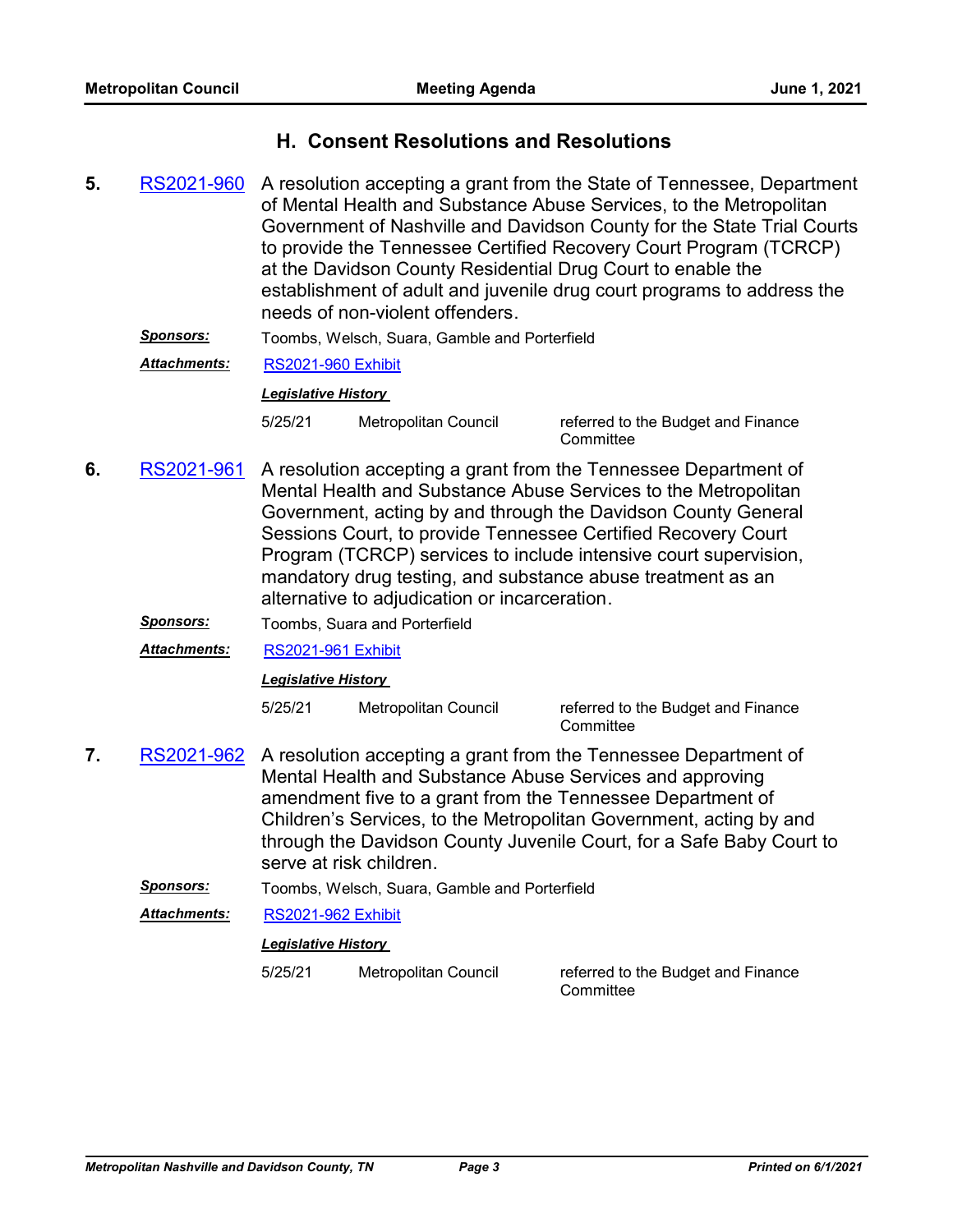| 8.               | RS2021-963          |                                                         | certain other matters related thereto.                    | Resolution authorizing and providing for the issuance and sale of<br>general obligation bond anticipation notes in an amount not to exceed<br>\$375,000,000 at any one time in the form of commercial paper of The<br>Metropolitan Government of Nashville and Davidson County; authorizing<br>and providing for one or more dealer agreements, issuing and paying<br>agency agreements, and liquidity facility agreements; and providing for |  |
|------------------|---------------------|---------------------------------------------------------|-----------------------------------------------------------|-----------------------------------------------------------------------------------------------------------------------------------------------------------------------------------------------------------------------------------------------------------------------------------------------------------------------------------------------------------------------------------------------------------------------------------------------|--|
|                  | <u>Sponsors:</u>    | Toombs                                                  |                                                           |                                                                                                                                                                                                                                                                                                                                                                                                                                               |  |
|                  | <b>Attachments:</b> |                                                         | RS2021-963 Exhibit A-Form of Master Note                  |                                                                                                                                                                                                                                                                                                                                                                                                                                               |  |
|                  |                     |                                                         | RS2021-963 Exhibit B-Form of Initial Offering             |                                                                                                                                                                                                                                                                                                                                                                                                                                               |  |
|                  |                     |                                                         | RS2021-963 Exhibit C-Form of Dealer Agreement             |                                                                                                                                                                                                                                                                                                                                                                                                                                               |  |
|                  |                     |                                                         | RS2021-963 Exhibit D-Form of Issuing and Paying Agreement |                                                                                                                                                                                                                                                                                                                                                                                                                                               |  |
|                  |                     | RS2021-963 Exhibit E-Form of Initial Facility           |                                                           |                                                                                                                                                                                                                                                                                                                                                                                                                                               |  |
|                  |                     | <b>Legislative History</b>                              |                                                           |                                                                                                                                                                                                                                                                                                                                                                                                                                               |  |
|                  |                     | 5/25/21                                                 | Metropolitan Council                                      | referred to the Budget and Finance<br>Committee                                                                                                                                                                                                                                                                                                                                                                                               |  |
| 9.<br>RS2021-964 |                     |                                                         | Nashville and Davidson County.                            | A resolution appropriating the amount of \$14,366,600.00 from the<br>General Fund Reserve Fund for the purchase of equipment and building<br>repairs for various departments of The Metropolitan Government of                                                                                                                                                                                                                                |  |
|                  | <u>Sponsors:</u>    | Toombs                                                  |                                                           |                                                                                                                                                                                                                                                                                                                                                                                                                                               |  |
|                  | Attachments:        | <b>RS2021-964 Exhibit</b>                               |                                                           |                                                                                                                                                                                                                                                                                                                                                                                                                                               |  |
|                  |                     | <b>Legislative History</b>                              |                                                           |                                                                                                                                                                                                                                                                                                                                                                                                                                               |  |
|                  |                     | 5/25/21                                                 | Metropolitan Council                                      | referred to the Budget and Finance<br>Committee                                                                                                                                                                                                                                                                                                                                                                                               |  |
| 10.              | RS2021-965          | additional fee.                                         |                                                           | A resolution imposing an additional fee on the sales price of services<br>and tangible personal property sold at retail within the Downtown<br>Central Business Improvement District, and to authorize an advisory<br>committee of retail business operators regarding the use of the                                                                                                                                                         |  |
|                  | <b>Sponsors:</b>    | <b>OConnell and Suara</b><br><b>Legislative History</b> |                                                           |                                                                                                                                                                                                                                                                                                                                                                                                                                               |  |
|                  |                     | 5/25/21                                                 | Metropolitan Council                                      | referred to the Budget and Finance<br>Committee                                                                                                                                                                                                                                                                                                                                                                                               |  |
|                  |                     | 5/25/21                                                 | Metropolitan Council                                      | filed                                                                                                                                                                                                                                                                                                                                                                                                                                         |  |
|                  |                     |                                                         |                                                           |                                                                                                                                                                                                                                                                                                                                                                                                                                               |  |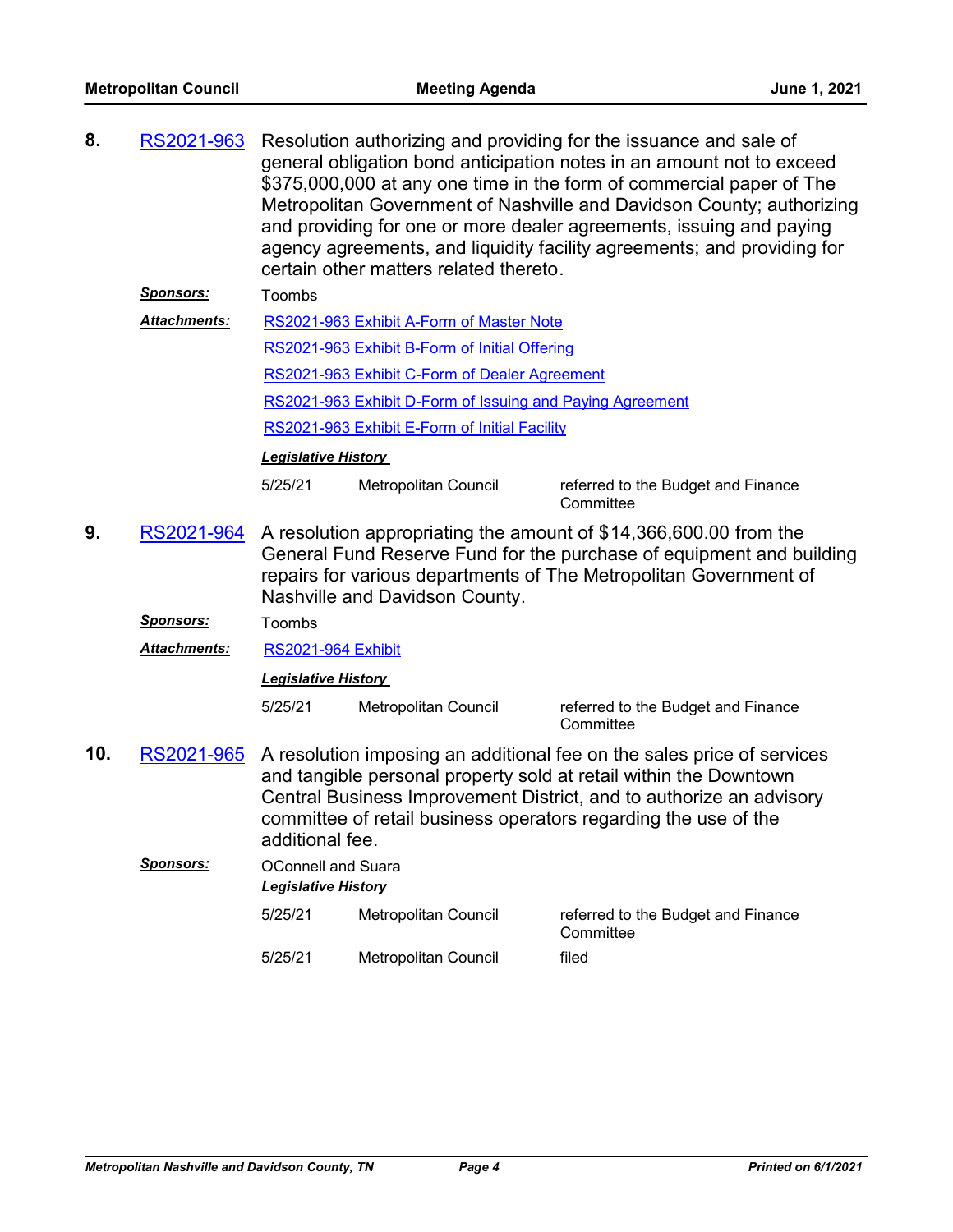| 11. | RS2021-966          | A resolution approving mayoral conditional approval and acceptance of<br>a local government Coronavirus State and Local Fiscal Recovery Funds<br>established by the American Recovery Plan Act of 2021 from the U.S.<br>Department of the Treasury to The Metropolitan Government of<br>Nashville and Davidson County, acting by and through the Metropolitan<br>Nashville Finance Department, and allocating certain funds to aid in<br>Nashville's recovery from the Coronavirus pandemic. |                                                         |                                                                                                                                                                                                                                                                                                                                             |  |  |
|-----|---------------------|----------------------------------------------------------------------------------------------------------------------------------------------------------------------------------------------------------------------------------------------------------------------------------------------------------------------------------------------------------------------------------------------------------------------------------------------------------------------------------------------|---------------------------------------------------------|---------------------------------------------------------------------------------------------------------------------------------------------------------------------------------------------------------------------------------------------------------------------------------------------------------------------------------------------|--|--|
|     | <u>Sponsors:</u>    |                                                                                                                                                                                                                                                                                                                                                                                                                                                                                              | Toombs, Welsch, Suara and Porterfield                   |                                                                                                                                                                                                                                                                                                                                             |  |  |
|     | Attachments:        | <b>RS2021-966 Exhibit</b>                                                                                                                                                                                                                                                                                                                                                                                                                                                                    |                                                         |                                                                                                                                                                                                                                                                                                                                             |  |  |
|     |                     | <b>Legislative History</b>                                                                                                                                                                                                                                                                                                                                                                                                                                                                   |                                                         |                                                                                                                                                                                                                                                                                                                                             |  |  |
|     |                     | 5/25/21                                                                                                                                                                                                                                                                                                                                                                                                                                                                                      | Metropolitan Council                                    | referred to the Budget and Finance<br>Committee                                                                                                                                                                                                                                                                                             |  |  |
| 12. | RS2021-967          | A resolution approving an application for a Shuttered Venue Operators<br>grant from the U.S. Small Business Administration to the Metropolitan<br>Government, acting by and through the Nashville Municipal Auditorium,<br>to provide funds to maintain ongoing operations and maintenance of the<br>venue due to COVID-19 restrictions of the past year.                                                                                                                                    |                                                         |                                                                                                                                                                                                                                                                                                                                             |  |  |
|     | <b>Sponsors:</b>    |                                                                                                                                                                                                                                                                                                                                                                                                                                                                                              | OConnell, Toombs, Welsch and Sepulveda                  |                                                                                                                                                                                                                                                                                                                                             |  |  |
|     | Attachments:        | <b>RS2021-967 Exhibit</b>                                                                                                                                                                                                                                                                                                                                                                                                                                                                    |                                                         |                                                                                                                                                                                                                                                                                                                                             |  |  |
|     |                     | <b>Legislative History</b>                                                                                                                                                                                                                                                                                                                                                                                                                                                                   |                                                         |                                                                                                                                                                                                                                                                                                                                             |  |  |
|     |                     | 5/25/21                                                                                                                                                                                                                                                                                                                                                                                                                                                                                      | Metropolitan Council                                    | referred to the Budget and Finance<br>Committee                                                                                                                                                                                                                                                                                             |  |  |
|     |                     | 5/25/21                                                                                                                                                                                                                                                                                                                                                                                                                                                                                      | Metropolitan Council                                    | referred to the Convention, Tourism, and<br><b>Public Entertainment Facilities Committee</b>                                                                                                                                                                                                                                                |  |  |
| 13. | RS2021-968          | A resolution to appropriate grant funds from the U.S. Department of<br>Health and Human Services to the Metropolitan Government, acting by<br>and through the Metropolitan Action Commission, to support activities<br>pertaining to the prevention, preparation, and/or response to the<br>coronavirus disease.                                                                                                                                                                             |                                                         |                                                                                                                                                                                                                                                                                                                                             |  |  |
|     | <b>Sponsors:</b>    |                                                                                                                                                                                                                                                                                                                                                                                                                                                                                              | Toombs, Taylor, Welsch, Suara, Gamble and Porterfield   |                                                                                                                                                                                                                                                                                                                                             |  |  |
|     | Attachments:        | <b>RS2021-968 Exhibit</b>                                                                                                                                                                                                                                                                                                                                                                                                                                                                    |                                                         |                                                                                                                                                                                                                                                                                                                                             |  |  |
|     |                     | <b>Legislative History</b>                                                                                                                                                                                                                                                                                                                                                                                                                                                                   |                                                         |                                                                                                                                                                                                                                                                                                                                             |  |  |
|     |                     | 5/25/21                                                                                                                                                                                                                                                                                                                                                                                                                                                                                      | Metropolitan Council                                    | referred to the Budget and Finance<br>Committee                                                                                                                                                                                                                                                                                             |  |  |
| 14. | RS2021-969          |                                                                                                                                                                                                                                                                                                                                                                                                                                                                                              |                                                         | A resolution accepting a Racial Equity in Arts Leadership (REAL)<br>program grant from the National Endowment for the Arts to the<br>Metropolitan Government, acting by and through the Metropolitan Arts<br>Commission, to support expanded professional development<br>opportunities in equity training for Nashville based arts leaders. |  |  |
|     | <u>Sponsors:</u>    |                                                                                                                                                                                                                                                                                                                                                                                                                                                                                              | Toombs, VanReece, Welsch, Suara, Gamble and Porterfield |                                                                                                                                                                                                                                                                                                                                             |  |  |
|     | <b>Attachments:</b> | <b>RS2021-969 Exhibit</b>                                                                                                                                                                                                                                                                                                                                                                                                                                                                    |                                                         |                                                                                                                                                                                                                                                                                                                                             |  |  |
|     |                     |                                                                                                                                                                                                                                                                                                                                                                                                                                                                                              | <b>Legislative History</b>                              |                                                                                                                                                                                                                                                                                                                                             |  |  |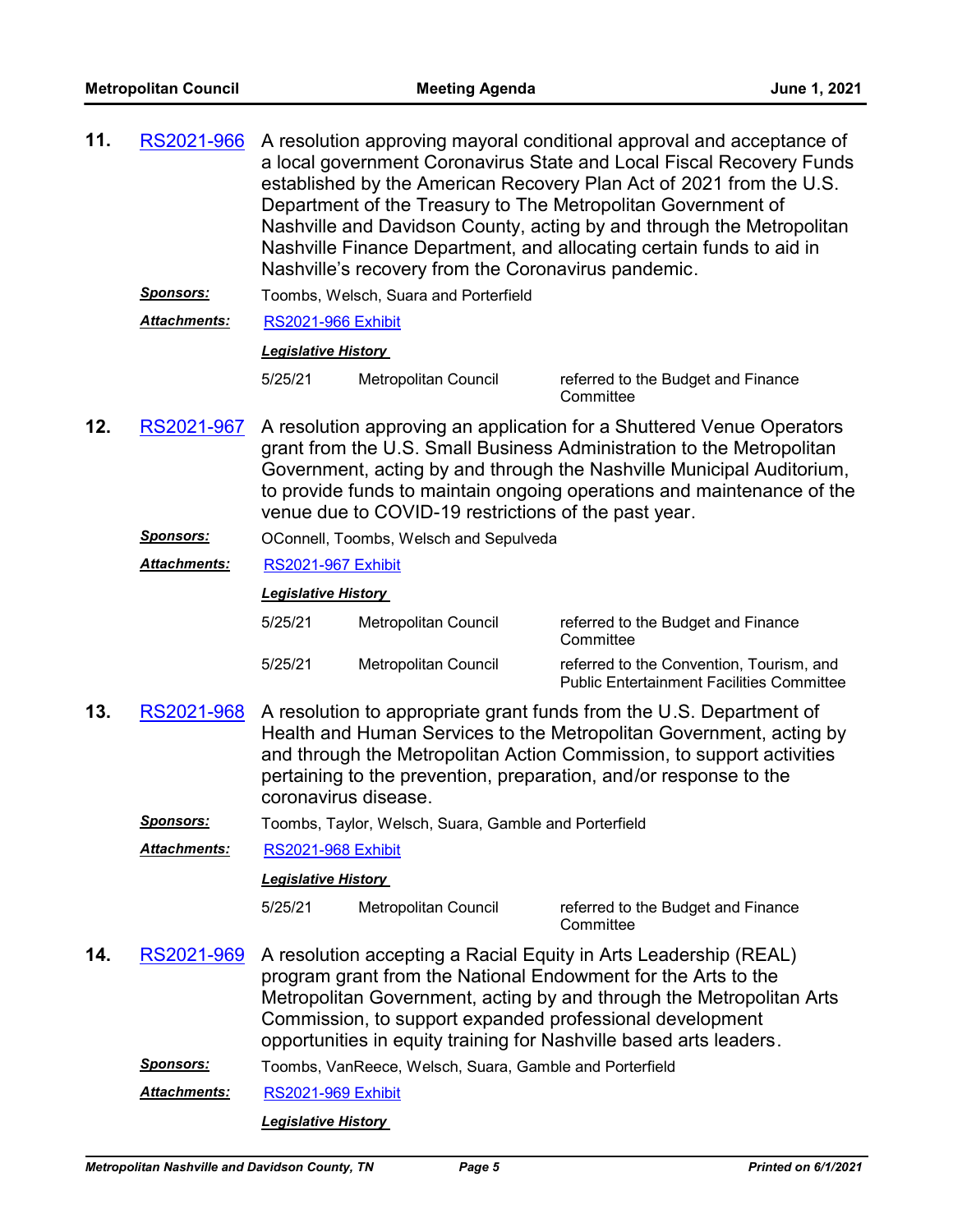| <b>Metropolitan Council</b> |                     |                            | <b>Meeting Agenda</b><br>June 1, 2021             |                                                                                                                                                                                                                                                                                    |
|-----------------------------|---------------------|----------------------------|---------------------------------------------------|------------------------------------------------------------------------------------------------------------------------------------------------------------------------------------------------------------------------------------------------------------------------------------|
|                             |                     | 5/25/21                    | Metropolitan Council                              | referred to the Budget and Finance<br>Committee                                                                                                                                                                                                                                    |
|                             |                     | 5/25/21                    | Metropolitan Council                              | referred to the Parks, Library, and Arts<br>Committee                                                                                                                                                                                                                              |
| 15.                         | RS2021-970          | & B Laser, LLC.            |                                                   | A resolution authorizing the Metropolitan Department of Law to<br>compromise and settle the Metropolitan Government's claims against B                                                                                                                                             |
|                             | <u>Sponsors:</u>    | Toombs                     |                                                   |                                                                                                                                                                                                                                                                                    |
|                             | Attachments:        |                            | RS2021-970 Letter to Clerk                        |                                                                                                                                                                                                                                                                                    |
|                             |                     |                            | RS2021-970 Settlement Agreement and Release       |                                                                                                                                                                                                                                                                                    |
|                             |                     | <b>Legislative History</b> |                                                   |                                                                                                                                                                                                                                                                                    |
|                             |                     | 5/25/21                    | <b>Metropolitan Council</b>                       | referred to the Budget and Finance<br>Committee                                                                                                                                                                                                                                    |
| 16.                         | RS2021-971          | capabilities.              |                                                   | A resolution approving an application for a Port Security Grant from the<br>U.S. Department of Homeland Security to the Metropolitan Government,<br>acting by and through the Office of Emergency Management, for<br>equipment to enhance current land based and maritime response |
|                             | <u>Sponsors:</u>    | <b>Toombs and Gamble</b>   |                                                   |                                                                                                                                                                                                                                                                                    |
|                             | <b>Attachments:</b> | <b>RS2021-971 Exhibit</b>  |                                                   |                                                                                                                                                                                                                                                                                    |
|                             |                     | <b>Legislative History</b> |                                                   |                                                                                                                                                                                                                                                                                    |
|                             |                     | 5/25/21                    | Metropolitan Council                              | referred to the Budget and Finance<br>Committee                                                                                                                                                                                                                                    |
|                             |                     | 5/25/21                    | Metropolitan Council                              | referred to the Public Safety, Beer, and<br><b>Regulated Beverages Committee</b>                                                                                                                                                                                                   |
| 17.                         | RS2021-972          |                            | to the Shelby Community Center Basketball Courts. | A resolution accepting an in-kind grant from the Friends of Shelby Park<br>& Bottoms to the Metropolitan Government, acting by and through the<br>Metropolitan Board of Parks and Recreation, to provide improvements                                                              |
|                             | <u>Sponsors:</u>    |                            | Withers, Toombs and VanReece                      |                                                                                                                                                                                                                                                                                    |
|                             | <b>Attachments:</b> | <b>RS2021-972 Exhibit</b>  |                                                   |                                                                                                                                                                                                                                                                                    |
|                             |                     | <b>Legislative History</b> |                                                   |                                                                                                                                                                                                                                                                                    |
|                             |                     | 5/25/21                    | Metropolitan Council                              | referred to the Budget and Finance<br>Committee                                                                                                                                                                                                                                    |
|                             |                     | 5/25/21                    | Metropolitan Council                              | referred to the Parks, Library, and Arts<br>Committee                                                                                                                                                                                                                              |
|                             |                     |                            |                                                   |                                                                                                                                                                                                                                                                                    |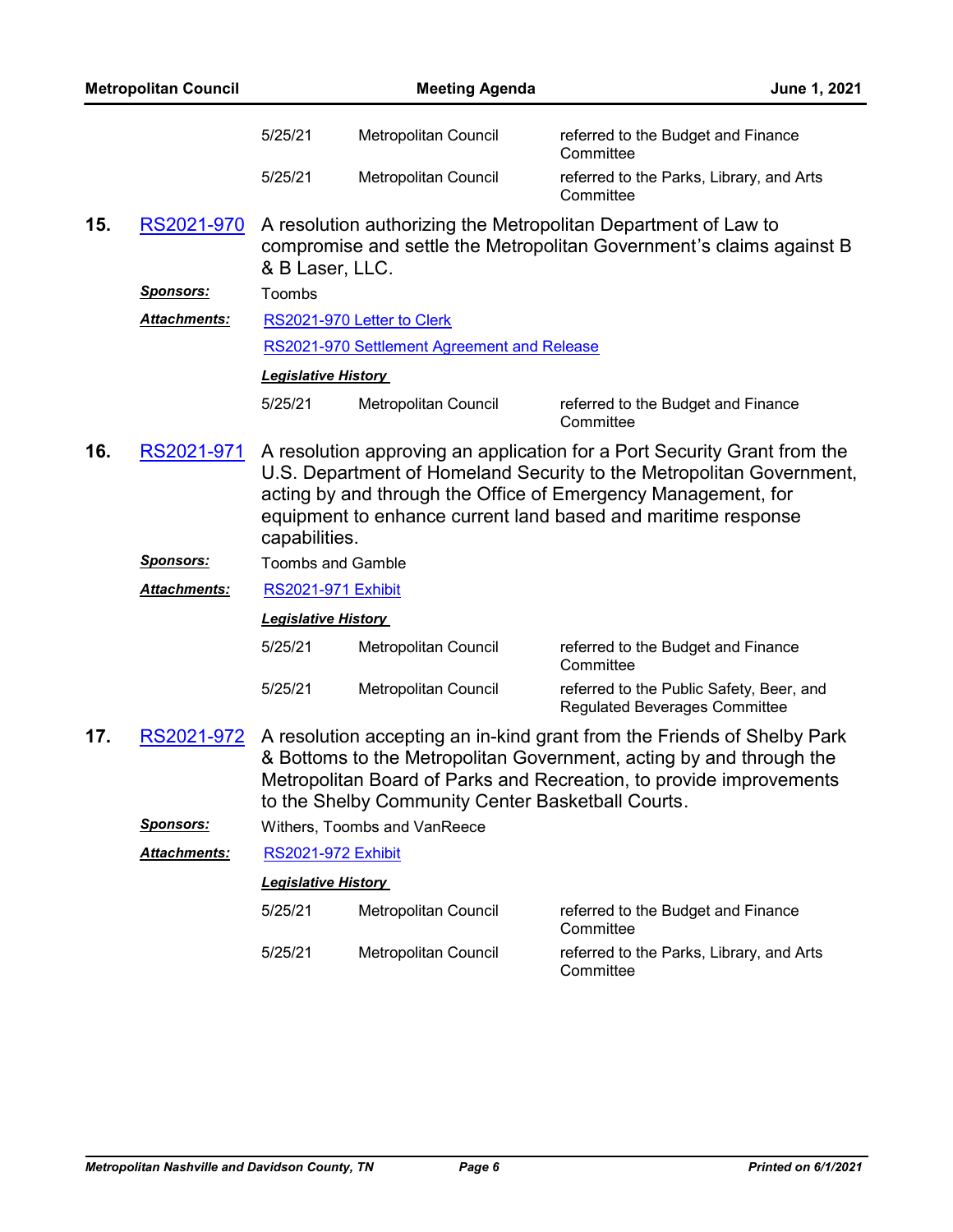| 18. | RS2021-973                                                                                                                                                                                                                                                                                                                                            | A resolution authorizing the Metropolitan Department of Law to<br>compromise and settle the personal injury claim of Fradasia Green<br>against the Metropolitan Government of Nashville and Davidson County<br>in the amount of \$10,300.00, with said amount to be paid out of the<br>Self-Insured Liability Fund.                                                                                       |                                                            |                                                                                                                                                                                                                                                                                       |  |  |
|-----|-------------------------------------------------------------------------------------------------------------------------------------------------------------------------------------------------------------------------------------------------------------------------------------------------------------------------------------------------------|-----------------------------------------------------------------------------------------------------------------------------------------------------------------------------------------------------------------------------------------------------------------------------------------------------------------------------------------------------------------------------------------------------------|------------------------------------------------------------|---------------------------------------------------------------------------------------------------------------------------------------------------------------------------------------------------------------------------------------------------------------------------------------|--|--|
|     | <u>Sponsors:</u>                                                                                                                                                                                                                                                                                                                                      | Toombs                                                                                                                                                                                                                                                                                                                                                                                                    |                                                            |                                                                                                                                                                                                                                                                                       |  |  |
|     | <b>Attachments:</b>                                                                                                                                                                                                                                                                                                                                   |                                                                                                                                                                                                                                                                                                                                                                                                           | RS2021-973 Letter to Clerk                                 |                                                                                                                                                                                                                                                                                       |  |  |
|     |                                                                                                                                                                                                                                                                                                                                                       | <b>Legislative History</b>                                                                                                                                                                                                                                                                                                                                                                                |                                                            |                                                                                                                                                                                                                                                                                       |  |  |
|     |                                                                                                                                                                                                                                                                                                                                                       | 5/25/21                                                                                                                                                                                                                                                                                                                                                                                                   | Metropolitan Council                                       | referred to the Budget and Finance<br>Committee                                                                                                                                                                                                                                       |  |  |
| 19. | RS2021-974                                                                                                                                                                                                                                                                                                                                            | A resolution approving an agreement between CSX Transportation and<br>The Metropolitan Government of Nashville and Davidson County, acting<br>by and through its Department of Public Works, for payment to CSXT<br>for costs incurred due to maintenance and repairs of four (4) bridges<br>over CSXT 1) Jefferson Street, 2) Hamilton Avenue, 3) Eastland<br>Avenue, 4) Sidco Drive, CSX OP No. TN0707. |                                                            |                                                                                                                                                                                                                                                                                       |  |  |
|     | <b>Sponsors:</b>                                                                                                                                                                                                                                                                                                                                      |                                                                                                                                                                                                                                                                                                                                                                                                           | Toombs, Nash, Withers, Welsch, Sledge, OConnell and Taylor |                                                                                                                                                                                                                                                                                       |  |  |
|     | <b>Attachments:</b>                                                                                                                                                                                                                                                                                                                                   | <b>RS2021-974 Exhibit</b>                                                                                                                                                                                                                                                                                                                                                                                 |                                                            |                                                                                                                                                                                                                                                                                       |  |  |
|     |                                                                                                                                                                                                                                                                                                                                                       | <b>Legislative History</b>                                                                                                                                                                                                                                                                                                                                                                                |                                                            |                                                                                                                                                                                                                                                                                       |  |  |
|     |                                                                                                                                                                                                                                                                                                                                                       | 5/25/21                                                                                                                                                                                                                                                                                                                                                                                                   | Metropolitan Council                                       | referred to the Budget and Finance<br>Committee                                                                                                                                                                                                                                       |  |  |
|     |                                                                                                                                                                                                                                                                                                                                                       | 5/25/21                                                                                                                                                                                                                                                                                                                                                                                                   | Metropolitan Council                                       | referred to the Public Works Committee                                                                                                                                                                                                                                                |  |  |
| 20. | RS2021-975<br>A resolution approving amendment one to a grant agreement between<br>the Tennessee Department of Transportation, and the Metropolitan<br>Government of Nashville and Davidson County, through the Department<br>of Public Works, to extend the term of the Nashville Complete Trips<br><b>Transportation Demand Management Program.</b> |                                                                                                                                                                                                                                                                                                                                                                                                           |                                                            |                                                                                                                                                                                                                                                                                       |  |  |
|     | <u>Sponsors:</u>                                                                                                                                                                                                                                                                                                                                      | Nash and OConnell                                                                                                                                                                                                                                                                                                                                                                                         |                                                            |                                                                                                                                                                                                                                                                                       |  |  |
|     | <b>Attachments:</b>                                                                                                                                                                                                                                                                                                                                   | <b>RS2021-975 Exhibit</b>                                                                                                                                                                                                                                                                                                                                                                                 |                                                            |                                                                                                                                                                                                                                                                                       |  |  |
|     |                                                                                                                                                                                                                                                                                                                                                       | <b>Legislative History</b>                                                                                                                                                                                                                                                                                                                                                                                |                                                            |                                                                                                                                                                                                                                                                                       |  |  |
|     |                                                                                                                                                                                                                                                                                                                                                       | 5/25/21                                                                                                                                                                                                                                                                                                                                                                                                   | Metropolitan Council                                       | referred to the Public Works Committee                                                                                                                                                                                                                                                |  |  |
|     |                                                                                                                                                                                                                                                                                                                                                       | 5/25/21                                                                                                                                                                                                                                                                                                                                                                                                   | Metropolitan Council                                       | referred to the Traffic, Parking, and<br><b>Transportation Committee</b>                                                                                                                                                                                                              |  |  |
| 21. | RS2021-976                                                                                                                                                                                                                                                                                                                                            |                                                                                                                                                                                                                                                                                                                                                                                                           | Self-Insured Liability Fund.                               | A resolution authorizing the Metropolitan Department of Law to<br>compromise and settle the personal injury claim of Charles M. Davis<br>against the Metropolitan Government of Nashville and Davidson County<br>in the amount of \$35,000.00, with said amount to be paid out of the |  |  |
|     | <u>Sponsors:</u>                                                                                                                                                                                                                                                                                                                                      | Toombs                                                                                                                                                                                                                                                                                                                                                                                                    |                                                            |                                                                                                                                                                                                                                                                                       |  |  |
|     | <b>Attachments:</b>                                                                                                                                                                                                                                                                                                                                   |                                                                                                                                                                                                                                                                                                                                                                                                           | RS2021-976 Letter to Clerk                                 |                                                                                                                                                                                                                                                                                       |  |  |
|     |                                                                                                                                                                                                                                                                                                                                                       |                                                                                                                                                                                                                                                                                                                                                                                                           | <b>Legislative History</b>                                 |                                                                                                                                                                                                                                                                                       |  |  |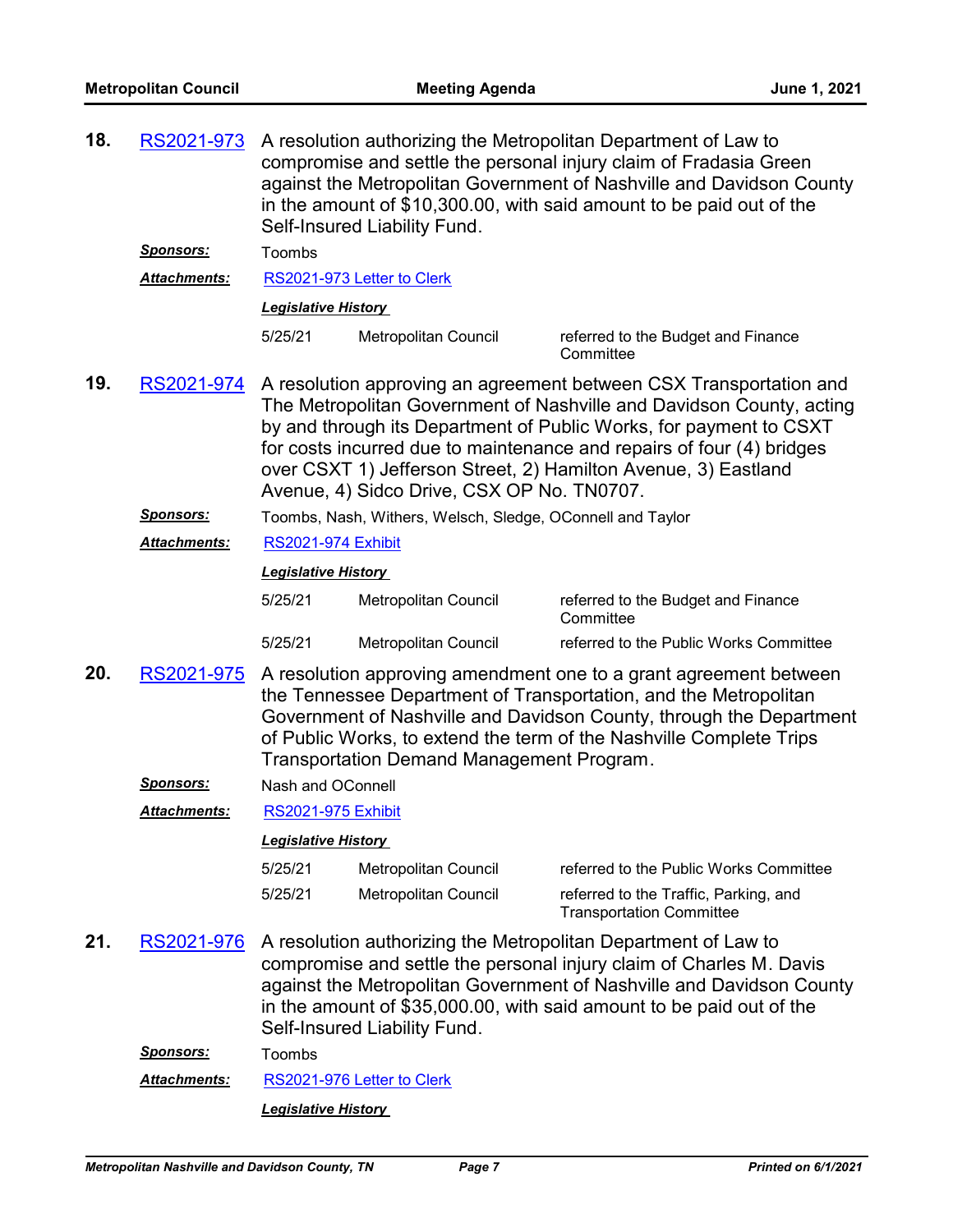| <b>Metropolitan Council</b> |                     |                                                                                                                                                                                                                                          | <b>Meeting Agenda</b><br>June 1, 2021         |                                                                                                                                                                                                                                                                                                                                            |
|-----------------------------|---------------------|------------------------------------------------------------------------------------------------------------------------------------------------------------------------------------------------------------------------------------------|-----------------------------------------------|--------------------------------------------------------------------------------------------------------------------------------------------------------------------------------------------------------------------------------------------------------------------------------------------------------------------------------------------|
|                             |                     | 5/25/21                                                                                                                                                                                                                                  | Metropolitan Council                          | referred to the Budget and Finance<br>Committee                                                                                                                                                                                                                                                                                            |
| 22.                         | RS2021-977          |                                                                                                                                                                                                                                          | 20-SWC-215 and Proposal No. 2020M-021ES-002). | A resolution to amend Ordinance No. BL2020-241 to authorize The<br>Metropolitan Government of Nashville and Davidson County to acquire<br>permanent and temporary easements by condemnation for six<br>properties located on Ackerman Court and Graybar Lane to complete<br>the Ackerman Court Stormwater Improvement Project (Project No. |
|                             | <u>Sponsors:</u>    |                                                                                                                                                                                                                                          | Pulley, Murphy and Nash                       |                                                                                                                                                                                                                                                                                                                                            |
|                             | <b>Attachments:</b> | <b>RS2021-977 Exhibit</b>                                                                                                                                                                                                                |                                               |                                                                                                                                                                                                                                                                                                                                            |
|                             |                     | <b>Legislative History</b>                                                                                                                                                                                                               |                                               |                                                                                                                                                                                                                                                                                                                                            |
|                             |                     | 5/12/21                                                                                                                                                                                                                                  | <b>Planning Commission</b>                    | approved                                                                                                                                                                                                                                                                                                                                   |
|                             |                     | 5/25/21                                                                                                                                                                                                                                  | Metropolitan Council                          | referred to the Planning, Zoning, and<br><b>Historical Committee</b>                                                                                                                                                                                                                                                                       |
|                             |                     | 5/25/21                                                                                                                                                                                                                                  | Metropolitan Council                          | referred to the Public Works Committee                                                                                                                                                                                                                                                                                                     |
| 23.                         | RS2021-978          |                                                                                                                                                                                                                                          |                                               | A resolution honoring Kenny Smoov on the occasion of his promotion.                                                                                                                                                                                                                                                                        |
|                             | <u>Sponsors:</u>    | Hurt<br><b>Legislative History</b>                                                                                                                                                                                                       |                                               |                                                                                                                                                                                                                                                                                                                                            |
|                             |                     | 5/25/21                                                                                                                                                                                                                                  | Metropolitan Council                          | referred to the Rules, Confirmations, and<br><b>Public Elections Committee</b>                                                                                                                                                                                                                                                             |
|                             |                     | 5/25/21                                                                                                                                                                                                                                  | Metropolitan Council                          | filed                                                                                                                                                                                                                                                                                                                                      |
| 24.                         | RS2021-979          | Championship.                                                                                                                                                                                                                            |                                               | A resolution recognizing the 2020-2021 Hillsboro High School Lacrosse<br>team on their history-making Public School Division II State                                                                                                                                                                                                      |
|                             | <b>Sponsors:</b>    | Pulley<br><b>Legislative History</b>                                                                                                                                                                                                     |                                               |                                                                                                                                                                                                                                                                                                                                            |
|                             |                     | 5/25/21                                                                                                                                                                                                                                  | Metropolitan Council                          | referred to the Rules, Confirmations, and<br><b>Public Elections Committee</b>                                                                                                                                                                                                                                                             |
|                             |                     | 5/25/21                                                                                                                                                                                                                                  | Metropolitan Council                          | filed                                                                                                                                                                                                                                                                                                                                      |
| 25.                         | RS2021-980          |                                                                                                                                                                                                                                          | Department in the Normandy region of France.  | A resolution commemorating the thirtieth anniversary of the Sister City<br>Partnership between the Metropolitan Government of Nashville and<br>Davidson County ("Nashville"), the capital of the State of Tennessee,<br>United States of America and Caen, the capital of the Calvados                                                     |
|                             | <u>Sponsors:</u>    | Allen, Vercher, Mendes, Johnston, Henderson, Hurt, Swope, Murphy, Hancock, Nash,<br>Evans, Pulley, Styles, OConnell, Sledge, Suara, Welsch, Syracuse, Rutherford,<br>Roberts, Druffel, Lee and Porterfield<br><b>Legislative History</b> |                                               |                                                                                                                                                                                                                                                                                                                                            |
|                             |                     | 5/25/21                                                                                                                                                                                                                                  | Metropolitan Council                          | referred to the Rules, Confirmations, and<br><b>Public Elections Committee</b>                                                                                                                                                                                                                                                             |
|                             |                     | 5/25/21                                                                                                                                                                                                                                  | Metropolitan Council                          | filed                                                                                                                                                                                                                                                                                                                                      |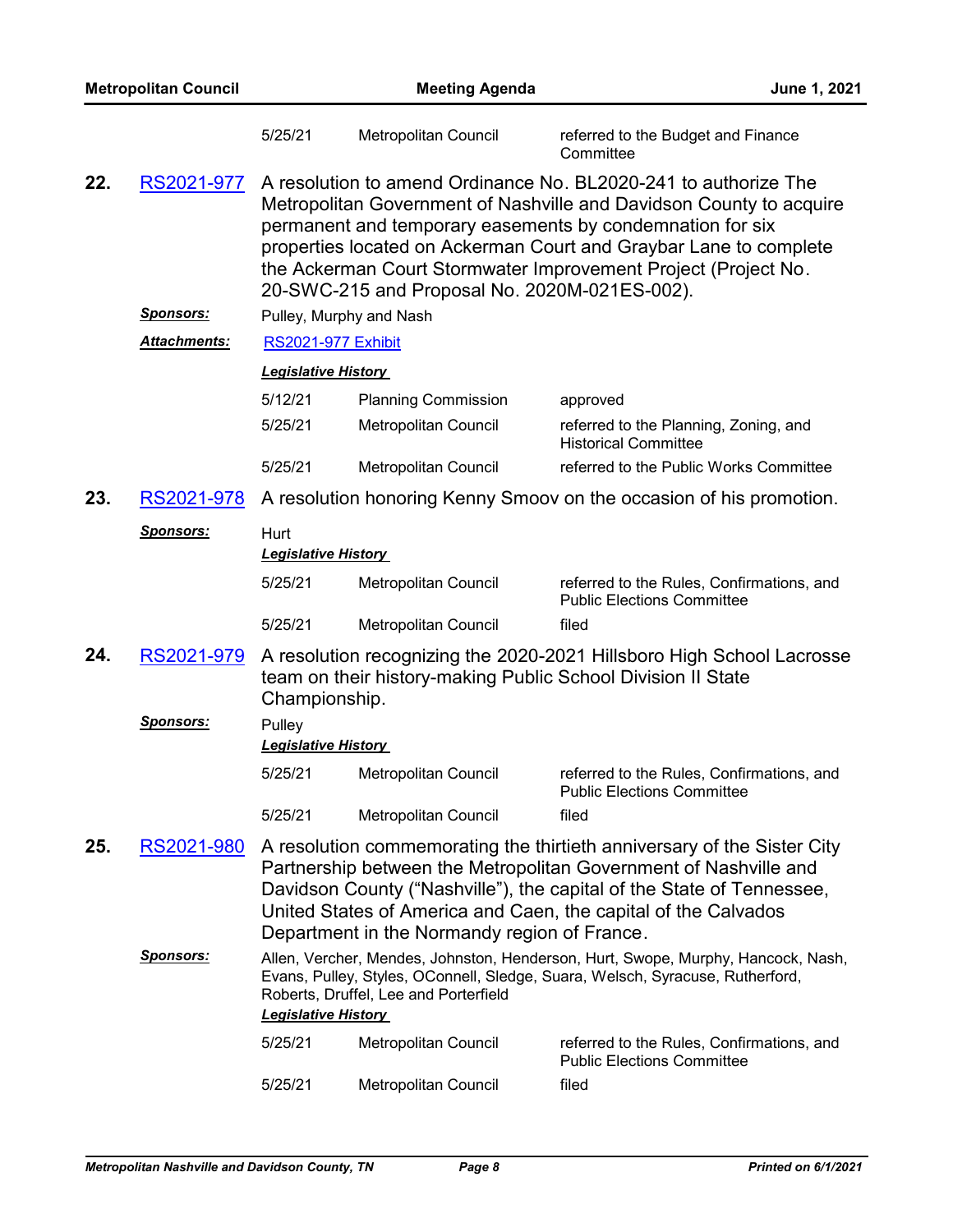| 26. | RS2021-981       | A resolution recognizing the protests in Colombia and offering support to<br>the Colombian community in Nashville and Davidson County.                                                                                                                                                                                                                                     |                                                            |                                                                                |  |  |
|-----|------------------|----------------------------------------------------------------------------------------------------------------------------------------------------------------------------------------------------------------------------------------------------------------------------------------------------------------------------------------------------------------------------|------------------------------------------------------------|--------------------------------------------------------------------------------|--|--|
|     | <b>Sponsors:</b> | Sepulveda                                                                                                                                                                                                                                                                                                                                                                  |                                                            |                                                                                |  |  |
|     |                  | <b>Legislative History</b>                                                                                                                                                                                                                                                                                                                                                 |                                                            |                                                                                |  |  |
|     |                  | 5/25/21                                                                                                                                                                                                                                                                                                                                                                    | Metropolitan Council                                       | referred to the Rules, Confirmations, and<br><b>Public Elections Committee</b> |  |  |
|     |                  | 5/25/21                                                                                                                                                                                                                                                                                                                                                                    | Metropolitan Council                                       | filed                                                                          |  |  |
| 27. | RS2021-982       | Davidson County.                                                                                                                                                                                                                                                                                                                                                           |                                                            | A resolution recognizing Black Restaurant Week in Nashville and                |  |  |
|     | <b>Sponsors:</b> | <b>Legislative History</b>                                                                                                                                                                                                                                                                                                                                                 |                                                            | Vercher, Styles, Taylor, Gamble, Lee, Hurt, Porterfield, Sepulveda and Suara   |  |  |
|     |                  | 5/25/21                                                                                                                                                                                                                                                                                                                                                                    | Metropolitan Council                                       | referred to the Rules, Confirmations, and<br><b>Public Elections Committee</b> |  |  |
|     |                  | 5/25/21                                                                                                                                                                                                                                                                                                                                                                    | Metropolitan Council                                       | filed                                                                          |  |  |
| 28. | RS2021-983       | A resolution recognizing Tuesday, June 1 to Wednesday, June, 30,<br>2021 as the "Nashville Pride Month", celebrating the Lesbian, Gay,<br>Bisexual, Transgender, and Queer communities and their enormous<br>contributions to the quality of life in Nashville and Davidson County, and<br>further recognizing the 33rd anniversary of the first Nashville Pride<br>event. |                                                            |                                                                                |  |  |
|     | Sponsors:        | <b>Legislative History</b>                                                                                                                                                                                                                                                                                                                                                 | Young, Withers, Benedict, Bradford, VanReece and Mendes    |                                                                                |  |  |
|     |                  | 5/25/21                                                                                                                                                                                                                                                                                                                                                                    | Metropolitan Council                                       | referred to the Rules, Confirmations, and<br><b>Public Elections Committee</b> |  |  |
|     |                  | 5/25/21                                                                                                                                                                                                                                                                                                                                                                    | Metropolitan Council                                       | filed                                                                          |  |  |
| 29. | RS2021-984       | Month".                                                                                                                                                                                                                                                                                                                                                                    |                                                            | A resolution recognizing June as "Alzheimer's and Brain Awareness              |  |  |
|     | <b>Sponsors:</b> | <b>Legislative History</b>                                                                                                                                                                                                                                                                                                                                                 | Hagar, Styles, Druffel, Hurt, Lee, Porterfield and Hausser | Bradford, Henderson, Evans, Nash, Suara, Murphy, OConnell, Welsch, Syracuse,   |  |  |
|     |                  | 5/25/21                                                                                                                                                                                                                                                                                                                                                                    | Metropolitan Council                                       | referred to the Rules, Confirmations, and<br><b>Public Elections Committee</b> |  |  |
|     |                  | 5/25/21                                                                                                                                                                                                                                                                                                                                                                    | Metropolitan Council                                       | filed                                                                          |  |  |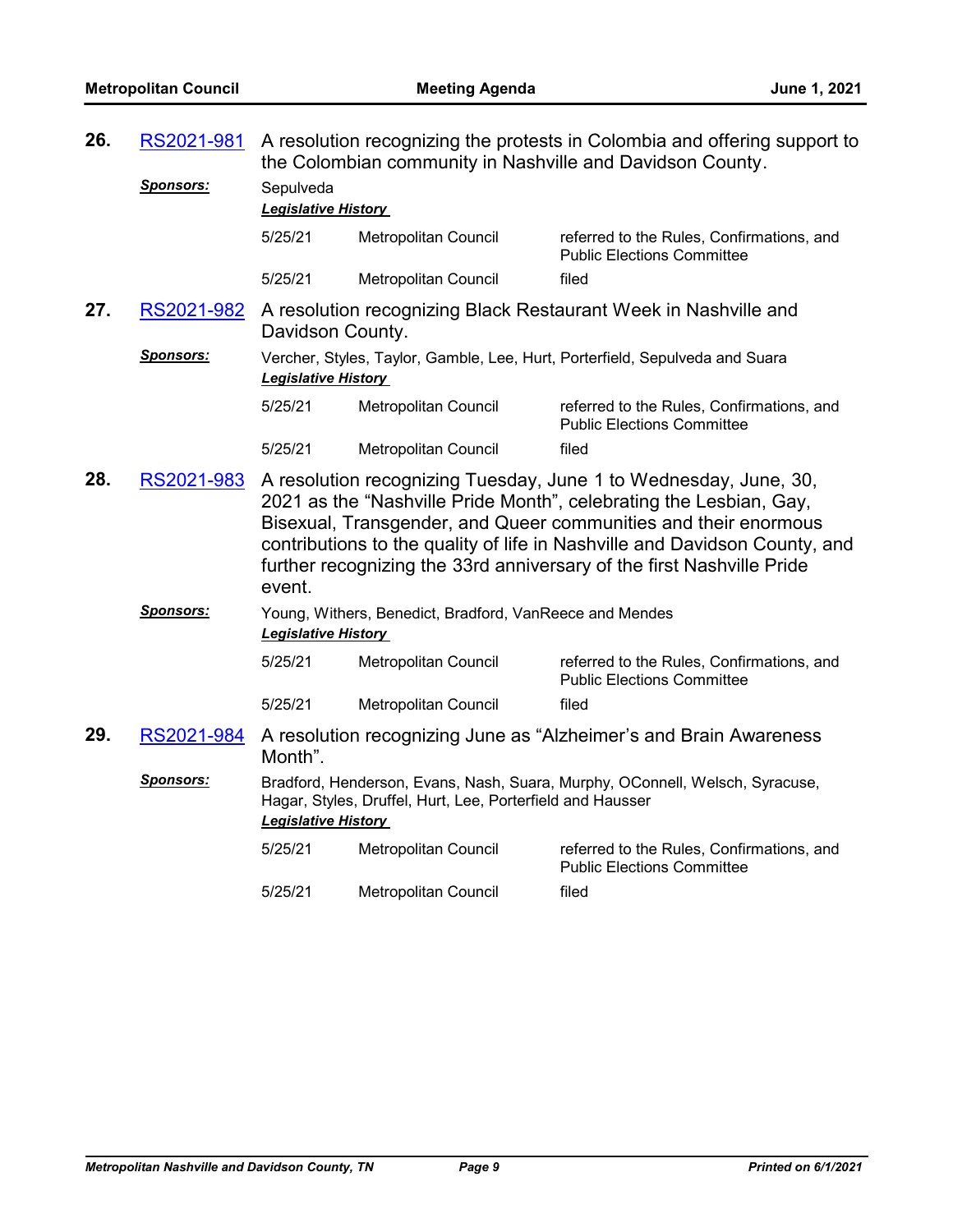## **I. Bills on Introduction and First Reading**

| 30.                                                                                                                                                                                                                                                                                                               | BL2021-753           | An ordinance amending Chapter 2.40 of the Metropolitan Code to<br>transfer the Employee Safety Program from the Department of Law to<br>the Department of Human Resources.                                                                                                                                 |                                                         |                                                                                                                                               |  |  |
|-------------------------------------------------------------------------------------------------------------------------------------------------------------------------------------------------------------------------------------------------------------------------------------------------------------------|----------------------|------------------------------------------------------------------------------------------------------------------------------------------------------------------------------------------------------------------------------------------------------------------------------------------------------------|---------------------------------------------------------|-----------------------------------------------------------------------------------------------------------------------------------------------|--|--|
|                                                                                                                                                                                                                                                                                                                   | <u>Sponsors:</u>     | Rutherford                                                                                                                                                                                                                                                                                                 |                                                         |                                                                                                                                               |  |  |
| 31.                                                                                                                                                                                                                                                                                                               | BL2021-754           | An ordinance to amend the Geographic Information Systems Street and<br>Alley Centerline Layer for the Metropolitan Government of Nashville and<br>Davidson County by abandoning a portion of Ohio Avenue right-of-way<br>and easement. (Proposal Number 2021M-005AB-001).                                  |                                                         |                                                                                                                                               |  |  |
|                                                                                                                                                                                                                                                                                                                   | <u>Sponsors:</u>     |                                                                                                                                                                                                                                                                                                            | Roberts, Murphy, Nash and OConnell                      |                                                                                                                                               |  |  |
|                                                                                                                                                                                                                                                                                                                   | Attachments:         | <b>BL2021-754 Exhibit</b>                                                                                                                                                                                                                                                                                  |                                                         |                                                                                                                                               |  |  |
|                                                                                                                                                                                                                                                                                                                   |                      | <b>Legislative History</b>                                                                                                                                                                                                                                                                                 |                                                         |                                                                                                                                               |  |  |
|                                                                                                                                                                                                                                                                                                                   |                      | 4/22/21                                                                                                                                                                                                                                                                                                    | <b>Planning Commission</b>                              | approved with conditions                                                                                                                      |  |  |
|                                                                                                                                                                                                                                                                                                                   |                      | 5/10/21                                                                                                                                                                                                                                                                                                    | <b>Traffic and Parking</b><br>Commission                | approved                                                                                                                                      |  |  |
| 32.                                                                                                                                                                                                                                                                                                               | BL2021-755           | 2021M-038ES-001).                                                                                                                                                                                                                                                                                          | property located at 338 East Trinity Lane (Proposal No. | An ordinance authorizing The Metropolitan Government of Nashville and<br>Davidson County to abandon an existing drainage easement rights, for |  |  |
|                                                                                                                                                                                                                                                                                                                   | <u>Sponsors:</u>     |                                                                                                                                                                                                                                                                                                            | Parker, Murphy and Nash                                 |                                                                                                                                               |  |  |
|                                                                                                                                                                                                                                                                                                                   | Attachments:         | <b>BL2021-755 Exhibit</b>                                                                                                                                                                                                                                                                                  |                                                         |                                                                                                                                               |  |  |
|                                                                                                                                                                                                                                                                                                                   |                      | <b>Legislative History</b>                                                                                                                                                                                                                                                                                 |                                                         |                                                                                                                                               |  |  |
|                                                                                                                                                                                                                                                                                                                   |                      | 4/26/21                                                                                                                                                                                                                                                                                                    | <b>Planning Commission</b>                              | approved                                                                                                                                      |  |  |
| An ordinance authorizing The Metropolitan Government of Nashville and<br>33.<br>BL2021-756<br>Davidson County to abandon a portion of easement rights located at<br>5649 Obrien Avenue, Obrien Avenue (unnumbered), and 5806 and<br>5808 Charlotte Pike, formerly Alley # 1520 (Proposal No.<br>2021M-044ES-001). |                      |                                                                                                                                                                                                                                                                                                            |                                                         |                                                                                                                                               |  |  |
|                                                                                                                                                                                                                                                                                                                   | <u>Sponsors:</u>     |                                                                                                                                                                                                                                                                                                            | Roberts, Murphy and Nash                                |                                                                                                                                               |  |  |
|                                                                                                                                                                                                                                                                                                                   | <u> Attachments:</u> | <b>BL2021-756 Exhibit</b>                                                                                                                                                                                                                                                                                  |                                                         |                                                                                                                                               |  |  |
|                                                                                                                                                                                                                                                                                                                   |                      | <b>Legislative History</b>                                                                                                                                                                                                                                                                                 |                                                         |                                                                                                                                               |  |  |
|                                                                                                                                                                                                                                                                                                                   |                      | 5/6/21                                                                                                                                                                                                                                                                                                     | <b>Planning Commission</b>                              | approved                                                                                                                                      |  |  |
| 34.                                                                                                                                                                                                                                                                                                               | BL2021-757           | An ordinance authorizing The Metropolitan Government of Nashville and<br>Davidson County to negotiate and accept a permanent easement for the<br>Litton Avenue Stormwater Improvement Project for property located at<br>1305 Litton Avenue, (Project No. 21-SWC-273 and Proposal No.<br>2021M-042ES-001). |                                                         |                                                                                                                                               |  |  |
|                                                                                                                                                                                                                                                                                                                   | <u>Sponsors:</u>     |                                                                                                                                                                                                                                                                                                            | Benedict, Murphy and Nash                               |                                                                                                                                               |  |  |
|                                                                                                                                                                                                                                                                                                                   | Attachments:         | <b>BL2021-757 Exhibit</b>                                                                                                                                                                                                                                                                                  |                                                         |                                                                                                                                               |  |  |
|                                                                                                                                                                                                                                                                                                                   |                      | <b>Legislative History</b>                                                                                                                                                                                                                                                                                 |                                                         |                                                                                                                                               |  |  |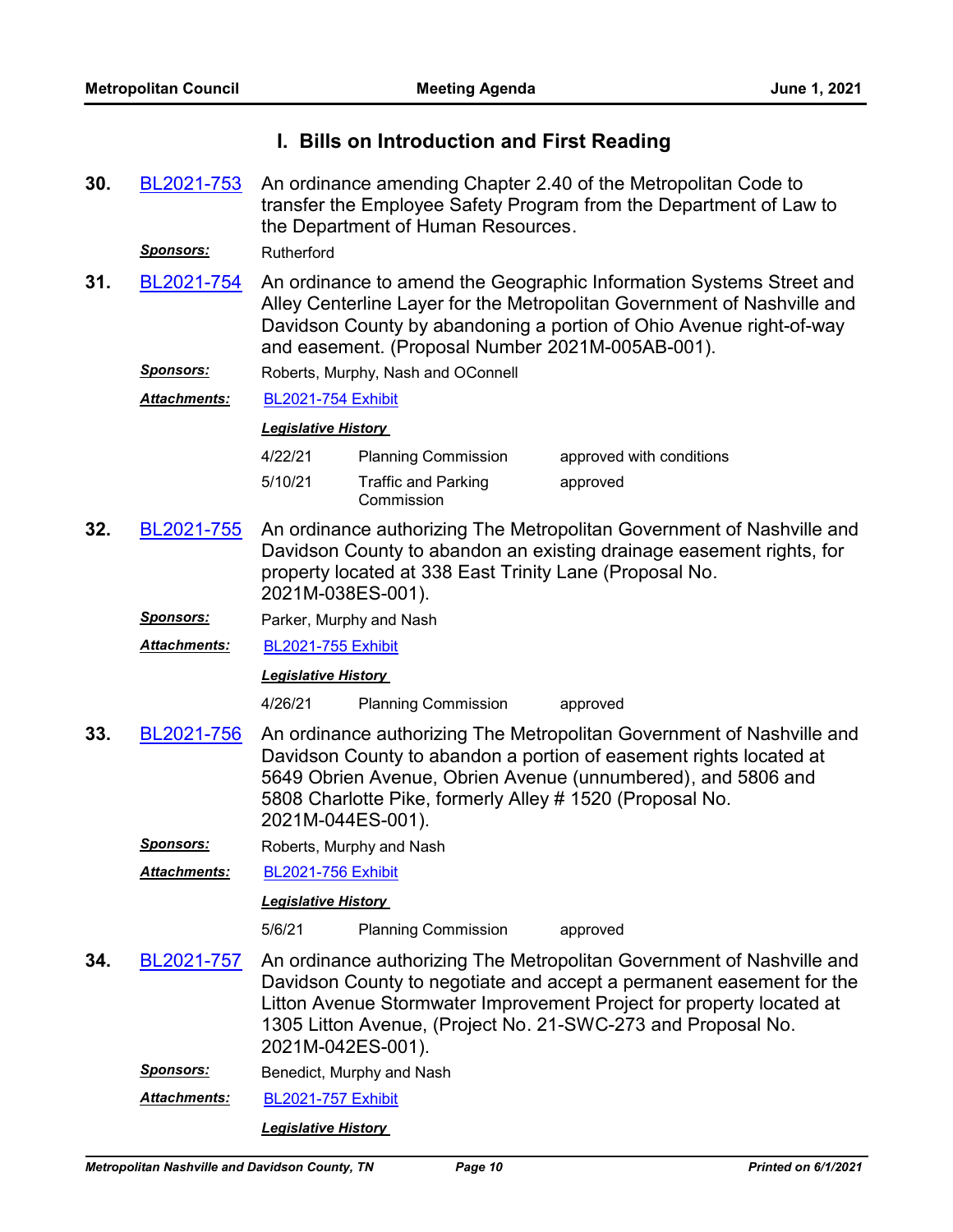|     |                     | 5/12/21                    | <b>Planning Commission</b>         | approved                                                                                                                                                                                                                                                                                                                                                                                                                |
|-----|---------------------|----------------------------|------------------------------------|-------------------------------------------------------------------------------------------------------------------------------------------------------------------------------------------------------------------------------------------------------------------------------------------------------------------------------------------------------------------------------------------------------------------------|
| 35. | BL2021-758          |                            |                                    | An ordinance authorizing The Metropolitan Government of Nashville and<br>Davidson County to negotiate and accept a permanent easement for the<br>McGavock Pike Stormwater Improvement Project for four properties<br>located at 1107, 1109, 1111 McGavock Pike and 3104 Gallatin Pike,<br>(Project No. 21-SWC-274 and Proposal No. 2021M-043ES-001).                                                                    |
|     | <u>Sponsors:</u>    |                            | Benedict, Murphy and Nash          |                                                                                                                                                                                                                                                                                                                                                                                                                         |
|     | <b>Attachments:</b> | <b>BL2021-758 Exhibit</b>  |                                    |                                                                                                                                                                                                                                                                                                                                                                                                                         |
|     |                     | <b>Legislative History</b> |                                    |                                                                                                                                                                                                                                                                                                                                                                                                                         |
|     |                     | 5/12/21                    | <b>Planning Commission</b>         | approved                                                                                                                                                                                                                                                                                                                                                                                                                |
| 36. | BL2021-759          |                            | and Proposal No. 2021M-045ES-001). | An ordinance authorizing The Metropolitan Government of Nashville and<br>Davidson County to negotiate and accept permanent easements for the<br>Scott Avenue Stormwater Improvement Project for two properties<br>located at 2926 and 2928A Scott Avenue, (Project No. 21-SWC-275                                                                                                                                       |
|     | <u>Sponsors:</u>    |                            | Benedict, Murphy and Nash          |                                                                                                                                                                                                                                                                                                                                                                                                                         |
|     | <b>Attachments:</b> | <b>BL2021-759 Exhibit</b>  |                                    |                                                                                                                                                                                                                                                                                                                                                                                                                         |
|     |                     | <b>Legislative History</b> |                                    |                                                                                                                                                                                                                                                                                                                                                                                                                         |
|     |                     | 5/12/21                    | <b>Planning Commission</b>         | approved                                                                                                                                                                                                                                                                                                                                                                                                                |
| 37. | BL2021-760          |                            |                                    | An ordinance authorizing The Metropolitan Government of Nashville and<br>Davidson County to abandon existing public sanitary sewer force main<br>and easements, and to accept new sanitary sewer force main and<br>easements, for three properties located at 4309, 4331 and 4335<br>Maxwell Road, also known as Heritage Landing Force Main Relocation<br>(MWS Project No. 21-SL-67 and Proposal No. 2021M-035ES-001). |
|     | <u>Sponsors:</u>    | Lee, Murphy and Nash       |                                    |                                                                                                                                                                                                                                                                                                                                                                                                                         |
|     | <b>Attachments:</b> | <b>BL2021-760 Exhibit</b>  |                                    |                                                                                                                                                                                                                                                                                                                                                                                                                         |
|     |                     | <b>Legislative History</b> |                                    |                                                                                                                                                                                                                                                                                                                                                                                                                         |
|     |                     | 4/22/21                    | <b>Planning Commission</b>         | approved                                                                                                                                                                                                                                                                                                                                                                                                                |
| 38. | BL2021-761          |                            | Proposal No. 2021M-041ES-001).     | An ordinance authorizing The Metropolitan Government of Nashville and<br>Davidson County to accept new public sanitary sewer and water mains,<br>sanitary sewer manhole, fire hydrant assembly and easements, for<br>property located at 1011 Lady Nashville Drive, also known as Heritage<br>Hills Apartments, (MWS Project No. 21-SL-80 and 21-WL-34 and                                                              |
|     | <u>Sponsors:</u>    | Hagar, Murphy and Nash     |                                    |                                                                                                                                                                                                                                                                                                                                                                                                                         |
|     | Attachments:        | <b>BL2021-761 Exhibit</b>  |                                    |                                                                                                                                                                                                                                                                                                                                                                                                                         |
|     |                     | <b>Legislative History</b> |                                    |                                                                                                                                                                                                                                                                                                                                                                                                                         |
|     |                     | 5/12/21                    | <b>Planning Commission</b>         | approved                                                                                                                                                                                                                                                                                                                                                                                                                |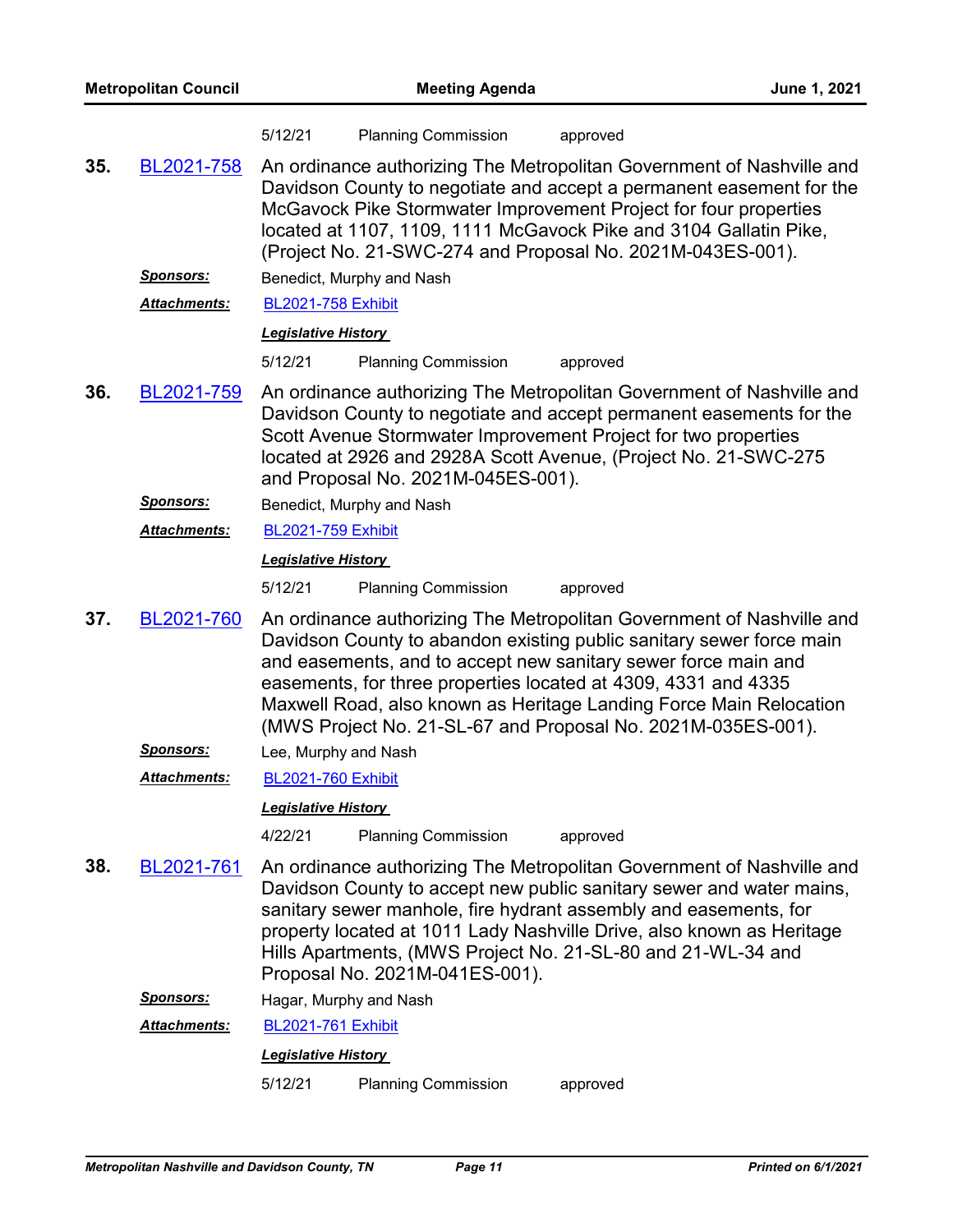| 39. | BL2021-762       | An ordinance authorizing The Metropolitan Government of Nashville and<br>Davidson County to accept new sanitary sewer and water mains,<br>sanitary sewer manholes, fire hydrant assemblies and easements, for<br>two properties located at 6944 Nolensville Pike and 7236 Old Burkitt<br>Road, also know as Old Burkitt Road Mixed Use Development (MWS<br>Project Nos. 20-SL-313 and 20-WL-159 and Proposal No.<br>2021M-039ES-001). |                                                              |                                                                                                                                                                                                                                                                                                                                                                                                                                   |
|-----|------------------|---------------------------------------------------------------------------------------------------------------------------------------------------------------------------------------------------------------------------------------------------------------------------------------------------------------------------------------------------------------------------------------------------------------------------------------|--------------------------------------------------------------|-----------------------------------------------------------------------------------------------------------------------------------------------------------------------------------------------------------------------------------------------------------------------------------------------------------------------------------------------------------------------------------------------------------------------------------|
|     | <u>Sponsors:</u> |                                                                                                                                                                                                                                                                                                                                                                                                                                       | Rutherford, Murphy and Nash                                  |                                                                                                                                                                                                                                                                                                                                                                                                                                   |
|     | Attachments:     | <b>BL2021-762 Exhibit</b>                                                                                                                                                                                                                                                                                                                                                                                                             |                                                              |                                                                                                                                                                                                                                                                                                                                                                                                                                   |
|     |                  | <b>Legislative History</b>                                                                                                                                                                                                                                                                                                                                                                                                            |                                                              |                                                                                                                                                                                                                                                                                                                                                                                                                                   |
|     |                  | 5/12/21                                                                                                                                                                                                                                                                                                                                                                                                                               | <b>Planning Commission</b>                                   | approved                                                                                                                                                                                                                                                                                                                                                                                                                          |
| 40. | BL2021-763       | An ordinance to amend Title 17 of the Metropolitan Code of Laws, the<br>Zoning Ordinance of The Metropolitan Government of Nashville and<br>Davidson County, by changing from IWD to MUL-A-NS zoning for<br>property located at 609 Merritt Avenue, approximately 200 feet west of<br>Martin Street (0.40 acres), all of which is described herein (Proposal No.<br>2021Z-045PR-001).                                                 |                                                              |                                                                                                                                                                                                                                                                                                                                                                                                                                   |
|     | <b>Sponsors:</b> | Sledge                                                                                                                                                                                                                                                                                                                                                                                                                                |                                                              |                                                                                                                                                                                                                                                                                                                                                                                                                                   |
|     | Attachments:     | <b>BL2021-763 Sketch</b>                                                                                                                                                                                                                                                                                                                                                                                                              |                                                              |                                                                                                                                                                                                                                                                                                                                                                                                                                   |
|     |                  | <b>Legislative History</b>                                                                                                                                                                                                                                                                                                                                                                                                            |                                                              |                                                                                                                                                                                                                                                                                                                                                                                                                                   |
|     |                  | 5/13/21                                                                                                                                                                                                                                                                                                                                                                                                                               | <b>Planning Commission</b><br>$(8-0-1)$                      | approved                                                                                                                                                                                                                                                                                                                                                                                                                          |
|     |                  | 5/25/21                                                                                                                                                                                                                                                                                                                                                                                                                               | Metropolitan Council                                         | filed                                                                                                                                                                                                                                                                                                                                                                                                                             |
| 41. | BL2021-764       | 2021Z-040PR-001).                                                                                                                                                                                                                                                                                                                                                                                                                     | (4.68 acres), all of which is described herein (Proposal No. | An ordinance to amend Title 17 of the Metropolitan Code of Laws, the<br>Zoning Ordinance of The Metropolitan Government of Nashville and<br>Davidson County, by changing from OG to MUG-A zoning for properties<br>located at 607 W Due West Avenue and Lentz Drive (unnumbered), at<br>the southwest corner of W Due West Avenue and Briarville Road and<br>partially located within a Planned Unit Development Overlay District |
|     | <b>Sponsors:</b> | VanReece                                                                                                                                                                                                                                                                                                                                                                                                                              |                                                              |                                                                                                                                                                                                                                                                                                                                                                                                                                   |
|     | Attachments:     | <b>BL2021-764 Sketch</b>                                                                                                                                                                                                                                                                                                                                                                                                              |                                                              |                                                                                                                                                                                                                                                                                                                                                                                                                                   |
|     |                  | <b>Legislative History</b>                                                                                                                                                                                                                                                                                                                                                                                                            |                                                              |                                                                                                                                                                                                                                                                                                                                                                                                                                   |
|     |                  | 5/13/21                                                                                                                                                                                                                                                                                                                                                                                                                               | <b>Planning Commission</b><br>$(9-0)$                        | approved                                                                                                                                                                                                                                                                                                                                                                                                                          |
|     |                  | 5/25/21                                                                                                                                                                                                                                                                                                                                                                                                                               | <b>Metropolitan Council</b>                                  | filed                                                                                                                                                                                                                                                                                                                                                                                                                             |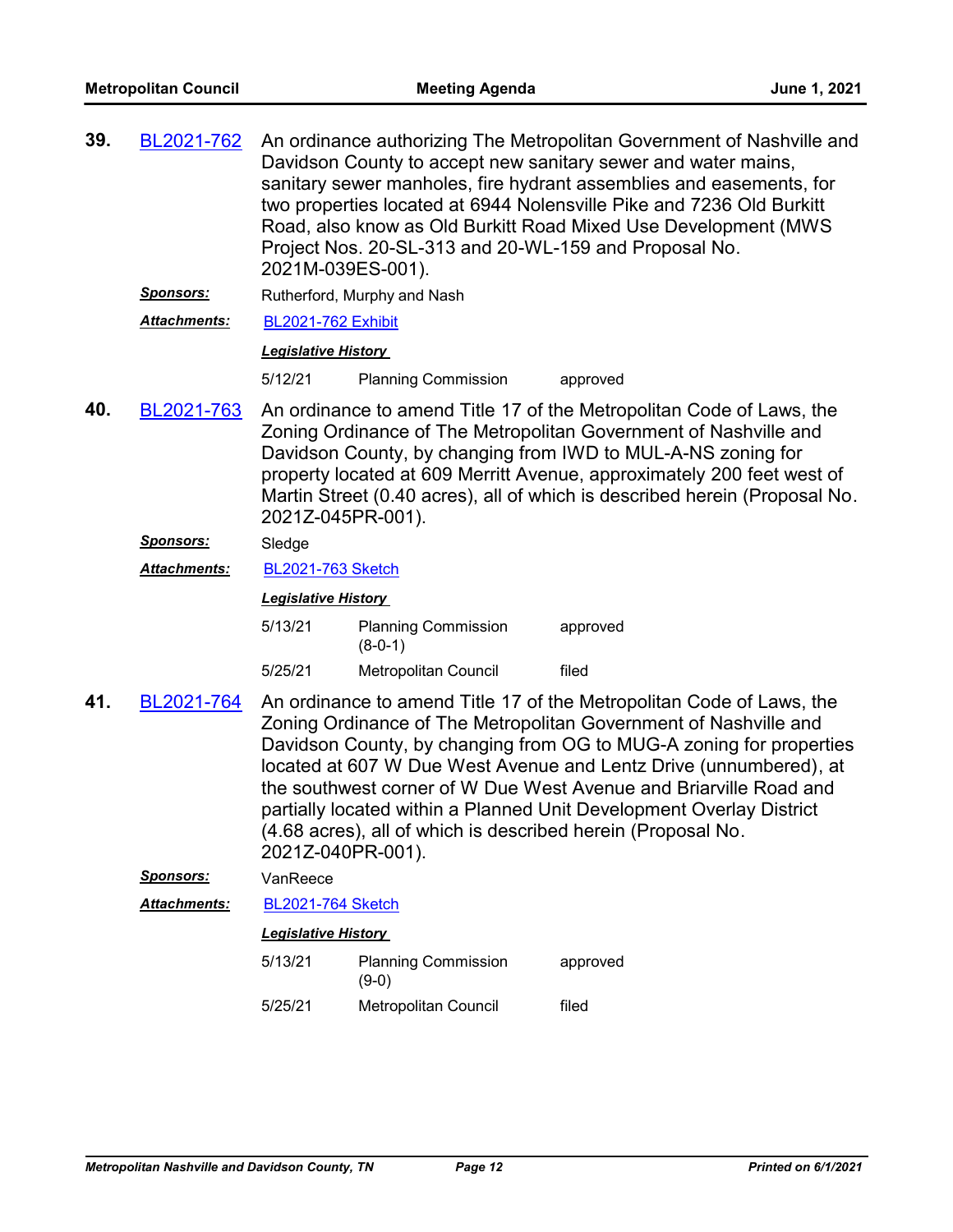| 42. | BL2021-765                                                                                                                                                                                                                                                                                                                                                                  | An ordinance to amend Title 17 of the Metropolitan Code of Laws, the<br>Zoning Ordinance of The Metropolitan Government of Nashville and<br>Davidson County, by cancelling a Planned Unit Development Overlay<br>District for properties located at 607 W Due West Avenue, at the<br>southwest corner of W Due West Avenue and Briarville Road, zoned<br>OG (3.71 acres), all of which is described herein (Proposal No.<br>178-64P-001). |                                       |                                                  |
|-----|-----------------------------------------------------------------------------------------------------------------------------------------------------------------------------------------------------------------------------------------------------------------------------------------------------------------------------------------------------------------------------|-------------------------------------------------------------------------------------------------------------------------------------------------------------------------------------------------------------------------------------------------------------------------------------------------------------------------------------------------------------------------------------------------------------------------------------------|---------------------------------------|--------------------------------------------------|
|     | <u>Sponsors:</u>                                                                                                                                                                                                                                                                                                                                                            | VanReece                                                                                                                                                                                                                                                                                                                                                                                                                                  |                                       |                                                  |
|     | <b>Attachments:</b>                                                                                                                                                                                                                                                                                                                                                         | <b>BL2021-765 Sketch</b>                                                                                                                                                                                                                                                                                                                                                                                                                  |                                       |                                                  |
|     |                                                                                                                                                                                                                                                                                                                                                                             | <b>Legislative History</b>                                                                                                                                                                                                                                                                                                                                                                                                                |                                       |                                                  |
|     |                                                                                                                                                                                                                                                                                                                                                                             | 5/13/21                                                                                                                                                                                                                                                                                                                                                                                                                                   | <b>Planning Commission</b><br>$(9-0)$ | approved                                         |
|     |                                                                                                                                                                                                                                                                                                                                                                             | 5/25/21                                                                                                                                                                                                                                                                                                                                                                                                                                   | Metropolitan Council                  | filed                                            |
| 43. | An ordinance to amend Title 17 of the Metropolitan Code of Laws, the<br>BL2021-766<br>Zoning Ordinance of The Metropolitan Government of Nashville and<br>Davidson County, by changing from AR2a to SP zoning on property<br>located at 3156 Anderson Road, to permit 22 multi-family residential<br>units, all of which is described herein (Proposal No. 2018SP-040-001). |                                                                                                                                                                                                                                                                                                                                                                                                                                           |                                       |                                                  |
|     | <u>Sponsors:</u>                                                                                                                                                                                                                                                                                                                                                            | Porterfield                                                                                                                                                                                                                                                                                                                                                                                                                               |                                       |                                                  |
|     | Attachments:                                                                                                                                                                                                                                                                                                                                                                | <b>BL2021-766 Plan</b>                                                                                                                                                                                                                                                                                                                                                                                                                    |                                       |                                                  |
|     |                                                                                                                                                                                                                                                                                                                                                                             | <b>BL2021-766 Sketch</b>                                                                                                                                                                                                                                                                                                                                                                                                                  |                                       |                                                  |
|     |                                                                                                                                                                                                                                                                                                                                                                             | <b>Legislative History</b>                                                                                                                                                                                                                                                                                                                                                                                                                |                                       |                                                  |
|     |                                                                                                                                                                                                                                                                                                                                                                             | 5/13/21                                                                                                                                                                                                                                                                                                                                                                                                                                   | <b>Planning Commission</b>            | approved with conditions, disapproved<br>without |
|     |                                                                                                                                                                                                                                                                                                                                                                             | 5/25/21                                                                                                                                                                                                                                                                                                                                                                                                                                   | $(8-0-1)$                             | filed                                            |
|     |                                                                                                                                                                                                                                                                                                                                                                             |                                                                                                                                                                                                                                                                                                                                                                                                                                           | Metropolitan Council                  |                                                  |
| 44. | An ordinance to amend Title 17 of the Metropolitan Code of Laws, the<br>BL2021-767<br>Zoning Ordinance of The Metropolitan Government of Nashville and<br>Davidson County, by applying a Historic Landmark Overlay District to<br>properties located at 606 and 700 8th Avenue South, all of which is<br>described herein (Proposal No. 2021HL-002-001).                    |                                                                                                                                                                                                                                                                                                                                                                                                                                           |                                       |                                                  |
|     | Sponsors:                                                                                                                                                                                                                                                                                                                                                                   | OConnell                                                                                                                                                                                                                                                                                                                                                                                                                                  |                                       |                                                  |
|     | Attachments:                                                                                                                                                                                                                                                                                                                                                                | <b>BL2021-767 Sketch</b>                                                                                                                                                                                                                                                                                                                                                                                                                  |                                       |                                                  |
|     |                                                                                                                                                                                                                                                                                                                                                                             | <b>Legislative History</b>                                                                                                                                                                                                                                                                                                                                                                                                                |                                       |                                                  |
|     |                                                                                                                                                                                                                                                                                                                                                                             | 5/13/21                                                                                                                                                                                                                                                                                                                                                                                                                                   | <b>Planning Commission</b><br>$(9-0)$ | approved                                         |
|     |                                                                                                                                                                                                                                                                                                                                                                             | 5/25/21                                                                                                                                                                                                                                                                                                                                                                                                                                   | Metropolitan Council                  | filed                                            |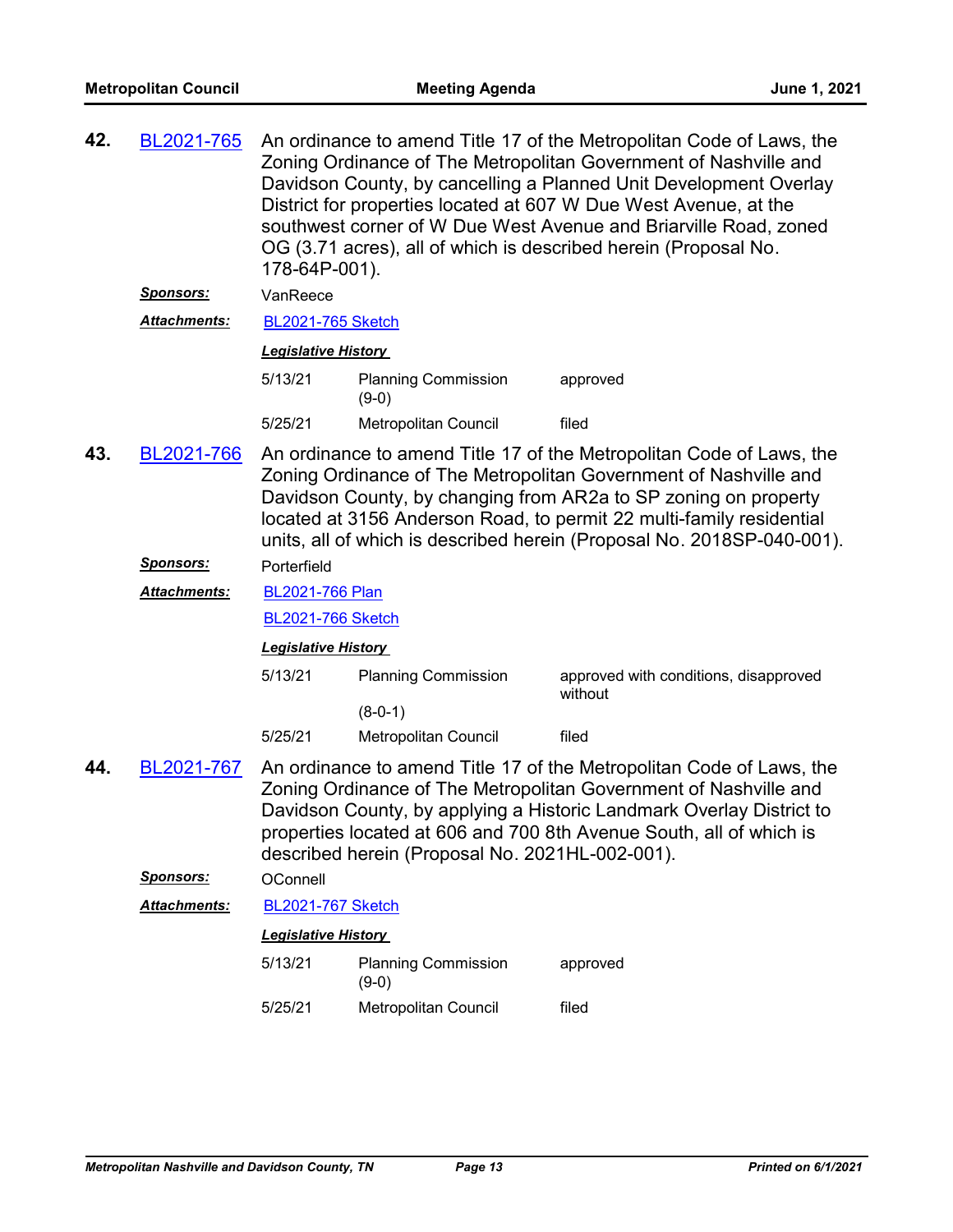| BL2021-768<br><u>Sponsors:</u> | An ordinance to amend Title 17 of the Metropolitan Code of Laws, the<br>Zoning Ordinance of The Metropolitan Government of Nashville and<br>Davidson County, by changing from RS10 to SP zoning for properties<br>located at 3128 Elm Hill Pike and Elm Hill Pike (unnumbered), to permit<br>38 multi-family residential units, all of which is described herein<br>(Proposal No. 2021SP-011-001).<br><b>Bradford</b> |                                                                          |                                                                                                                                                                                                                       |  |
|--------------------------------|-----------------------------------------------------------------------------------------------------------------------------------------------------------------------------------------------------------------------------------------------------------------------------------------------------------------------------------------------------------------------------------------------------------------------|--------------------------------------------------------------------------|-----------------------------------------------------------------------------------------------------------------------------------------------------------------------------------------------------------------------|--|
|                                |                                                                                                                                                                                                                                                                                                                                                                                                                       |                                                                          |                                                                                                                                                                                                                       |  |
|                                | <b>Legislative History</b>                                                                                                                                                                                                                                                                                                                                                                                            |                                                                          |                                                                                                                                                                                                                       |  |
|                                | 4/8/21                                                                                                                                                                                                                                                                                                                                                                                                                | <b>Planning Commission</b>                                               | approved with conditions, disapproved<br>without                                                                                                                                                                      |  |
|                                |                                                                                                                                                                                                                                                                                                                                                                                                                       | $(8-0)$                                                                  |                                                                                                                                                                                                                       |  |
|                                | 5/25/21                                                                                                                                                                                                                                                                                                                                                                                                               | Metropolitan Council                                                     | filed                                                                                                                                                                                                                 |  |
| BL2021-769                     | An ordinance to amend Title 17 of the Metropolitan Code of Laws, the<br>Zoning Ordinance of The Metropolitan Government of Nashville and<br>Davidson County by changing from IWD to MUL-A-NS zoning for<br>properties located at 510 Interstate Boulevard South and 341 Herron<br>Drive, all of which is described herein (Proposal No. 2021Z-043PR-001).                                                             |                                                                          |                                                                                                                                                                                                                       |  |
| Sponsors:                      | Sledge                                                                                                                                                                                                                                                                                                                                                                                                                |                                                                          |                                                                                                                                                                                                                       |  |
| Attachments:                   |                                                                                                                                                                                                                                                                                                                                                                                                                       |                                                                          |                                                                                                                                                                                                                       |  |
|                                |                                                                                                                                                                                                                                                                                                                                                                                                                       |                                                                          |                                                                                                                                                                                                                       |  |
|                                | 5/13/21                                                                                                                                                                                                                                                                                                                                                                                                               | <b>Planning Commission</b><br>$(9-0)$                                    | approved                                                                                                                                                                                                              |  |
|                                | 5/25/21                                                                                                                                                                                                                                                                                                                                                                                                               | Metropolitan Council                                                     | filed                                                                                                                                                                                                                 |  |
| BL2021-770                     | An ordinance to amend Title 17 of the Metropolitan Code of Laws, the<br>Zoning Ordinance of The Metropolitan Government of Nashville and<br>Davidson County, by amending a Specific Plan for property located at<br>555 Creative Way, to add 0.33 acres for a total of 4.71 acres, to permit<br>a mixed use development, all of which is described herein (Proposal No.                                               |                                                                          |                                                                                                                                                                                                                       |  |
| Sponsors:                      | VanReece                                                                                                                                                                                                                                                                                                                                                                                                              |                                                                          |                                                                                                                                                                                                                       |  |
| <b>Attachments:</b>            |                                                                                                                                                                                                                                                                                                                                                                                                                       |                                                                          |                                                                                                                                                                                                                       |  |
|                                |                                                                                                                                                                                                                                                                                                                                                                                                                       |                                                                          |                                                                                                                                                                                                                       |  |
|                                |                                                                                                                                                                                                                                                                                                                                                                                                                       |                                                                          |                                                                                                                                                                                                                       |  |
|                                | 5/25/21                                                                                                                                                                                                                                                                                                                                                                                                               | Metropolitan Council                                                     | filed                                                                                                                                                                                                                 |  |
|                                | 5/25/21                                                                                                                                                                                                                                                                                                                                                                                                               | Metropolitan Council<br>5/13/21 Planning Commission rest to May 27, 2021 | referred to the Planning Commission                                                                                                                                                                                   |  |
|                                | Attachments:                                                                                                                                                                                                                                                                                                                                                                                                          |                                                                          | <b>BL2021-768 Plan</b><br><b>BL2021-768 Sketch</b><br><b>BL2021-769 Sketch</b><br><b>Legislative History</b><br>2017SP-075-003).<br><b>BL2021-770 Sketch</b><br><b>BL2021-770 Plans</b><br><b>Legislative History</b> |  |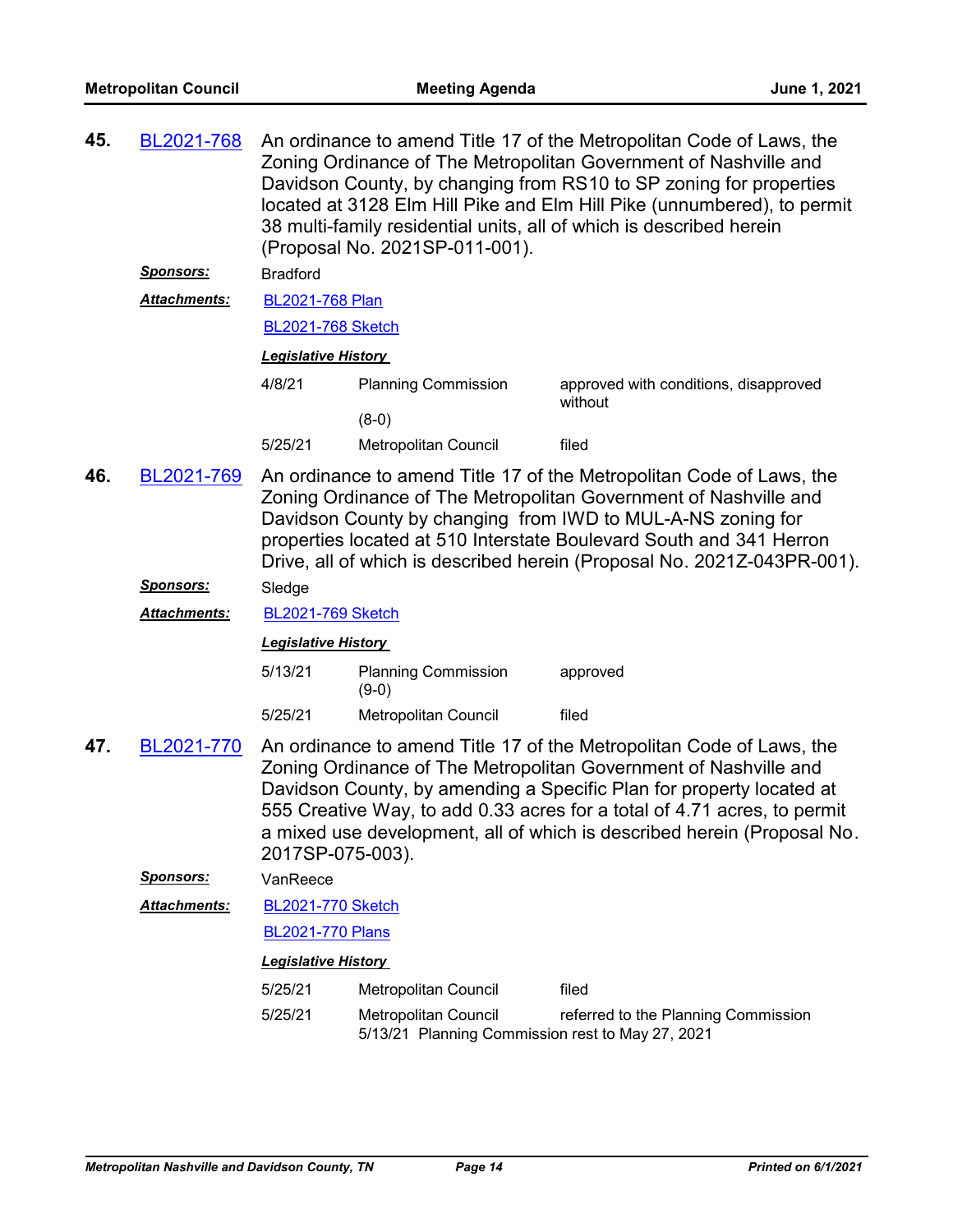| 48.                                                                       | BL2021-771       | An ordinance to amend Title 17 of the Metropolitan Code of Laws, the<br>Zoning Ordinance of The Metropolitan Government of Nashville and<br>Davidson County, by changing from RS10 to SP zoning for property<br>located at 200 Craigmeade Drive, to permit 6,000 square feet of office<br>space, all of which is described herein (Proposal No. 2021SP-017-001). |                                                                                                                                                                                                                                                                                                                                                                                                                                      |                                                  |  |  |
|---------------------------------------------------------------------------|------------------|------------------------------------------------------------------------------------------------------------------------------------------------------------------------------------------------------------------------------------------------------------------------------------------------------------------------------------------------------------------|--------------------------------------------------------------------------------------------------------------------------------------------------------------------------------------------------------------------------------------------------------------------------------------------------------------------------------------------------------------------------------------------------------------------------------------|--------------------------------------------------|--|--|
|                                                                           | <u>Sponsors:</u> | Syracuse                                                                                                                                                                                                                                                                                                                                                         |                                                                                                                                                                                                                                                                                                                                                                                                                                      |                                                  |  |  |
| <b>BL2021-771 Pans</b><br><b>Attachments:</b><br><b>BL2021-771 Sketch</b> |                  |                                                                                                                                                                                                                                                                                                                                                                  |                                                                                                                                                                                                                                                                                                                                                                                                                                      |                                                  |  |  |
|                                                                           |                  |                                                                                                                                                                                                                                                                                                                                                                  |                                                                                                                                                                                                                                                                                                                                                                                                                                      |                                                  |  |  |
|                                                                           |                  | <b>Legislative History</b>                                                                                                                                                                                                                                                                                                                                       |                                                                                                                                                                                                                                                                                                                                                                                                                                      |                                                  |  |  |
|                                                                           |                  | 3/25/21                                                                                                                                                                                                                                                                                                                                                          | <b>Planning Commission</b>                                                                                                                                                                                                                                                                                                                                                                                                           | approved with conditions, disapproved<br>without |  |  |
|                                                                           |                  |                                                                                                                                                                                                                                                                                                                                                                  | $(9-0)$                                                                                                                                                                                                                                                                                                                                                                                                                              |                                                  |  |  |
|                                                                           |                  | 5/25/21                                                                                                                                                                                                                                                                                                                                                          | Metropolitan Council                                                                                                                                                                                                                                                                                                                                                                                                                 | filed                                            |  |  |
| 49.<br>BL2021-772                                                         |                  |                                                                                                                                                                                                                                                                                                                                                                  | An ordinance to amend Title 17 of the Metropolitan Code of Laws, the<br>Zoning Ordinance of The Metropolitan Government of Nashville and<br>Davidson County, by changing from CS, RS20 and R10 to SP zoning for<br>properties located at 320 Connare Drive, 110 One Mile Parkway and<br>Gallatin Pike (unnumbered), to permit 396 multi-family residential units,<br>all of which is described herein (Proposal No. 2021SP-031-001). |                                                  |  |  |
|                                                                           | <b>Sponsors:</b> | Young                                                                                                                                                                                                                                                                                                                                                            |                                                                                                                                                                                                                                                                                                                                                                                                                                      |                                                  |  |  |
|                                                                           | Attachments:     | <b>BL2021-772 Plans</b>                                                                                                                                                                                                                                                                                                                                          |                                                                                                                                                                                                                                                                                                                                                                                                                                      |                                                  |  |  |
|                                                                           |                  | <b>BL2021-772 Sketch</b>                                                                                                                                                                                                                                                                                                                                         |                                                                                                                                                                                                                                                                                                                                                                                                                                      |                                                  |  |  |
|                                                                           |                  | <b>Legislative History</b>                                                                                                                                                                                                                                                                                                                                       |                                                                                                                                                                                                                                                                                                                                                                                                                                      |                                                  |  |  |
|                                                                           |                  | 5/25/21                                                                                                                                                                                                                                                                                                                                                          | <b>Metropolitan Council</b>                                                                                                                                                                                                                                                                                                                                                                                                          | filed                                            |  |  |
|                                                                           |                  | 5/25/21                                                                                                                                                                                                                                                                                                                                                          | <b>Metropolitan Council</b><br>5/13/21 Planning Commission reset to May 27, 2021                                                                                                                                                                                                                                                                                                                                                     | referred to the Planning Commission              |  |  |

An ordinance to amend Title 17 of the Metropolitan Code of Laws, the Zoning Ordinance of The Metropolitan Government of Nashville and Davidson County, by changing from MUL-A to SP zoning for properties located at 943, 945, and 947 Woodland Street, to permit a mixed use development, all of which is described herein (Proposal No. 2021SP-035-001). **50.** [BL2021-773](http://nashville.legistar.com/gateway.aspx?m=l&id=/matter.aspx?key=2312)

*Sponsors:* Withers

[BL2021-773 Plans](http://nashville.legistar.com/gateway.aspx?M=F&ID=a93d627f-ab22-4de7-8897-056a6b27e754.pdf) *Attachments:*

[BL2021-773 Sketch](http://nashville.legistar.com/gateway.aspx?M=F&ID=ce7a69fd-2ccb-4691-9332-12ff9ae39111.docx)

| 5/25/21 | Metropolitan Council                              | filed                               |
|---------|---------------------------------------------------|-------------------------------------|
| 5/25/21 | Metropolitan Council                              | referred to the Planning Commission |
|         | 5/13/21 Planning Commission reset to May 27, 2021 |                                     |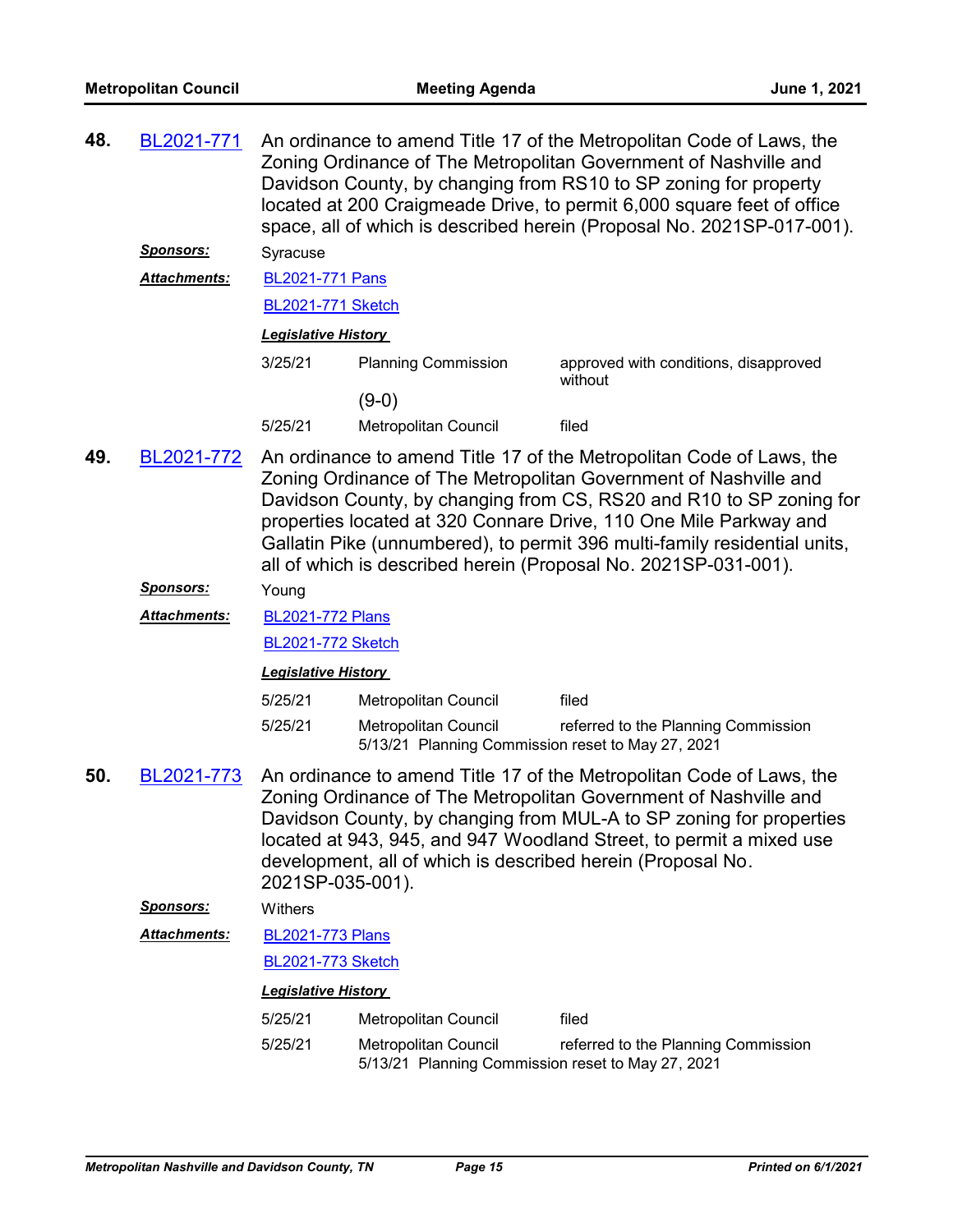| 51. | BL2021-774<br>Sponsors: | An ordinance to amend Title 17 of the Metropolitan Code of Laws, the<br>Zoning Ordinance of The Metropolitan Government of Nashville and<br>Davidson County, by changing from IWD to MUL-A-NS zoning for<br>properties located at 509 and 511 Hagan Street, at the southeast corner<br>of Hagan Street and Gray Street (0.22 acres), all of which is described<br>herein (Proposal No. 2021Z-042PR-001).<br>Sledge |                                       |                                                                                                                                                                                                                                                                                      |  |  |  |
|-----|-------------------------|--------------------------------------------------------------------------------------------------------------------------------------------------------------------------------------------------------------------------------------------------------------------------------------------------------------------------------------------------------------------------------------------------------------------|---------------------------------------|--------------------------------------------------------------------------------------------------------------------------------------------------------------------------------------------------------------------------------------------------------------------------------------|--|--|--|
|     | Attachments:            |                                                                                                                                                                                                                                                                                                                                                                                                                    | <b>BL2021-774 Sketch</b>              |                                                                                                                                                                                                                                                                                      |  |  |  |
|     |                         |                                                                                                                                                                                                                                                                                                                                                                                                                    | <b>Legislative History</b>            |                                                                                                                                                                                                                                                                                      |  |  |  |
|     |                         | 5/13/21                                                                                                                                                                                                                                                                                                                                                                                                            | <b>Planning Commission</b><br>$(9-0)$ | approved                                                                                                                                                                                                                                                                             |  |  |  |
|     |                         | 5/25/21                                                                                                                                                                                                                                                                                                                                                                                                            | Metropolitan Council                  | filed                                                                                                                                                                                                                                                                                |  |  |  |
| 52. | BL2021-775              | An ordinance to amend Title 17 of the Metropolitan Code of Laws, the<br>Zoning Ordinance of The Metropolitan Government of Nashville and<br>Davidson County, by changing from CN to SP zoning for property<br>located at 1803 5th Avenue North, to permit four multi-family residential<br>units and 1,900 square feet of non-residential uses, all of which is<br>described herein (Proposal No. 2021SP-013-001). |                                       |                                                                                                                                                                                                                                                                                      |  |  |  |
|     | <u>Sponsors:</u>        | OConnell                                                                                                                                                                                                                                                                                                                                                                                                           |                                       |                                                                                                                                                                                                                                                                                      |  |  |  |
|     | Attachments:            | BL2021-775 Plan                                                                                                                                                                                                                                                                                                                                                                                                    |                                       |                                                                                                                                                                                                                                                                                      |  |  |  |
|     |                         | <b>BL2021-775 Sketch</b>                                                                                                                                                                                                                                                                                                                                                                                           |                                       |                                                                                                                                                                                                                                                                                      |  |  |  |
|     |                         | <b>Legislative History</b>                                                                                                                                                                                                                                                                                                                                                                                         |                                       |                                                                                                                                                                                                                                                                                      |  |  |  |
|     |                         | 3/25/21                                                                                                                                                                                                                                                                                                                                                                                                            | <b>Planning Commission</b><br>$(9-0)$ | approved with conditions, disapproved<br>without                                                                                                                                                                                                                                     |  |  |  |
|     |                         | 5/25/21                                                                                                                                                                                                                                                                                                                                                                                                            | Metropolitan Council                  | filed                                                                                                                                                                                                                                                                                |  |  |  |
| 53. | BL2021-776              |                                                                                                                                                                                                                                                                                                                                                                                                                    | (Proposal No. 2021Z-025PR-001).       | An ordinance to amend Title 17 of the Metropolitan Code of Laws, the<br>Zoning Ordinance of The Metropolitan Government of Nashville and<br>Davidson County, by changing from RS20 to R20 zoning for property<br>located at 1111 Westchester Drive, all of which is described herein |  |  |  |
|     | <b>Sponsors:</b>        | Gamble                                                                                                                                                                                                                                                                                                                                                                                                             |                                       |                                                                                                                                                                                                                                                                                      |  |  |  |
|     | Attachments:            | <b>BL2021-776 Sketch</b>                                                                                                                                                                                                                                                                                                                                                                                           |                                       |                                                                                                                                                                                                                                                                                      |  |  |  |
|     |                         | <b>Legislative History</b>                                                                                                                                                                                                                                                                                                                                                                                         |                                       |                                                                                                                                                                                                                                                                                      |  |  |  |
|     |                         | 5/25/21                                                                                                                                                                                                                                                                                                                                                                                                            | <b>Planning Commission</b><br>$(9-0)$ | approved                                                                                                                                                                                                                                                                             |  |  |  |
|     |                         | 5/25/21                                                                                                                                                                                                                                                                                                                                                                                                            | Metropolitan Council                  | filed                                                                                                                                                                                                                                                                                |  |  |  |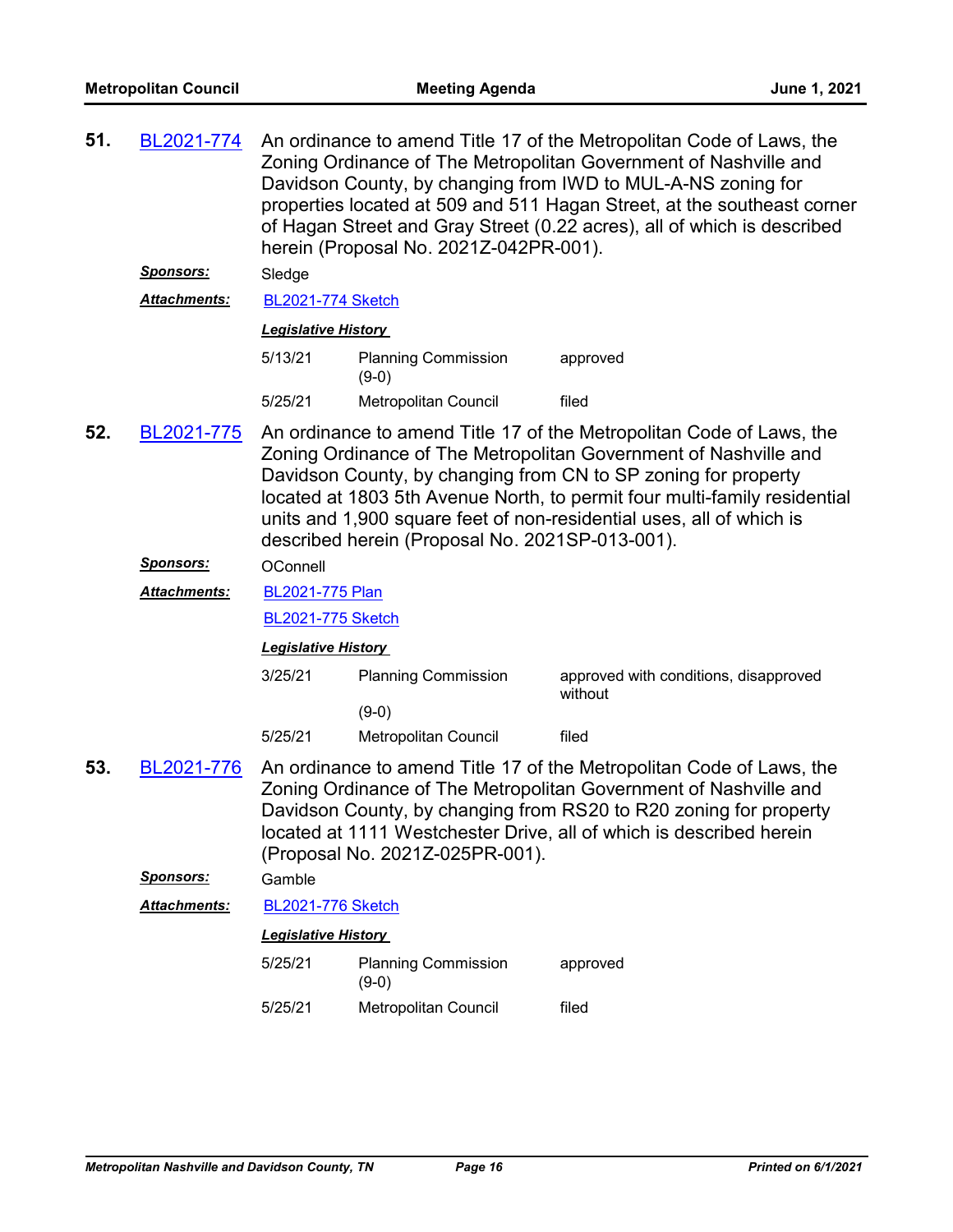| 54. | BL2021-777       | An ordinance to amend Title 17 of the Metropolitan Code of Laws, the<br>Zoning Ordinance of The Metropolitan Government of Nashville and<br>Davidson County, by changing from SP to R8 zoning for properties<br>located at 6015 and 6017 Obrien Avenue, approximately 170 feet east<br>of Eastboro Drive (0.78 acres), all of which is described herein (Proposal<br>No. 2021Z-030PR-001).                                                            |                                                                                                                                                                                                                                                                                                                                                                                                                |          |  |  |
|-----|------------------|-------------------------------------------------------------------------------------------------------------------------------------------------------------------------------------------------------------------------------------------------------------------------------------------------------------------------------------------------------------------------------------------------------------------------------------------------------|----------------------------------------------------------------------------------------------------------------------------------------------------------------------------------------------------------------------------------------------------------------------------------------------------------------------------------------------------------------------------------------------------------------|----------|--|--|
|     | <b>Sponsors:</b> | Roberts                                                                                                                                                                                                                                                                                                                                                                                                                                               |                                                                                                                                                                                                                                                                                                                                                                                                                |          |  |  |
|     | Attachments:     | <b>BL2021-777 Sketch</b>                                                                                                                                                                                                                                                                                                                                                                                                                              |                                                                                                                                                                                                                                                                                                                                                                                                                |          |  |  |
|     |                  | <b>Legislative History</b>                                                                                                                                                                                                                                                                                                                                                                                                                            |                                                                                                                                                                                                                                                                                                                                                                                                                |          |  |  |
|     |                  | 4/22/21                                                                                                                                                                                                                                                                                                                                                                                                                                               | <b>Planning Commission</b><br>$(8-0)$                                                                                                                                                                                                                                                                                                                                                                          | approved |  |  |
|     |                  | 4/22/21                                                                                                                                                                                                                                                                                                                                                                                                                                               | <b>Planning Commission</b><br>$(8-0)$                                                                                                                                                                                                                                                                                                                                                                          | approved |  |  |
|     |                  | 5/25/21                                                                                                                                                                                                                                                                                                                                                                                                                                               | Metropolitan Council                                                                                                                                                                                                                                                                                                                                                                                           | filed    |  |  |
| 55. | BL2021-778       |                                                                                                                                                                                                                                                                                                                                                                                                                                                       | An ordinance to amend Title 17 of the Metropolitan Code of Laws, the<br>Zoning Ordinance of The Metropolitan Government of Nashville and<br>Davidson County, by changing from RS10 to RM6-NS zoning for<br>properties located at 4224, 4226, and 4230 Andrew Jackson Parkway,<br>approximately 575 feet north of Tyler Drive (3.61 acres), all of which is<br>described herein (Proposal No. 2021Z-033PR-001). |          |  |  |
|     | <u>Sponsors:</u> | Hagar                                                                                                                                                                                                                                                                                                                                                                                                                                                 |                                                                                                                                                                                                                                                                                                                                                                                                                |          |  |  |
|     | Attachments:     | <b>BL2021-778 Sketch</b>                                                                                                                                                                                                                                                                                                                                                                                                                              |                                                                                                                                                                                                                                                                                                                                                                                                                |          |  |  |
|     |                  | <b>Legislative History</b>                                                                                                                                                                                                                                                                                                                                                                                                                            |                                                                                                                                                                                                                                                                                                                                                                                                                |          |  |  |
|     |                  | 4/22/21                                                                                                                                                                                                                                                                                                                                                                                                                                               | <b>Planning Commission</b><br>$(8-0)$                                                                                                                                                                                                                                                                                                                                                                          | approved |  |  |
|     |                  | 5/25/21                                                                                                                                                                                                                                                                                                                                                                                                                                               | Metropolitan Council                                                                                                                                                                                                                                                                                                                                                                                           | filed    |  |  |
| 56. | BL2021-779       | An ordinance to amend Title 17 of the Metropolitan Code of Laws, the<br>Zoning Ordinance of The Metropolitan Government of Nashville and<br>Davidson County, by changing from RS5 to R6-A zoning on properties<br>located at 2700, 2703A, 2705A, 2704, 2706, 2707, 2709, 2711, and<br>2713 Fannie Williams Street, approximately 400 feet south of Whitsett<br>Road (1.51 acres), all of which is described herein (Proposal No.<br>2021Z-038PR-001). |                                                                                                                                                                                                                                                                                                                                                                                                                |          |  |  |
|     | <b>Sponsors:</b> | Welsch                                                                                                                                                                                                                                                                                                                                                                                                                                                |                                                                                                                                                                                                                                                                                                                                                                                                                |          |  |  |
|     | Attachments:     | <b>BL2021-779 Sketch</b>                                                                                                                                                                                                                                                                                                                                                                                                                              |                                                                                                                                                                                                                                                                                                                                                                                                                |          |  |  |
|     |                  | <b>Legislative History</b>                                                                                                                                                                                                                                                                                                                                                                                                                            |                                                                                                                                                                                                                                                                                                                                                                                                                |          |  |  |
|     |                  | 5/13/21                                                                                                                                                                                                                                                                                                                                                                                                                                               | <b>Planning Commission</b>                                                                                                                                                                                                                                                                                                                                                                                     | approved |  |  |
|     |                  | 5/25/21                                                                                                                                                                                                                                                                                                                                                                                                                                               | Metropolitan Council                                                                                                                                                                                                                                                                                                                                                                                           | filed    |  |  |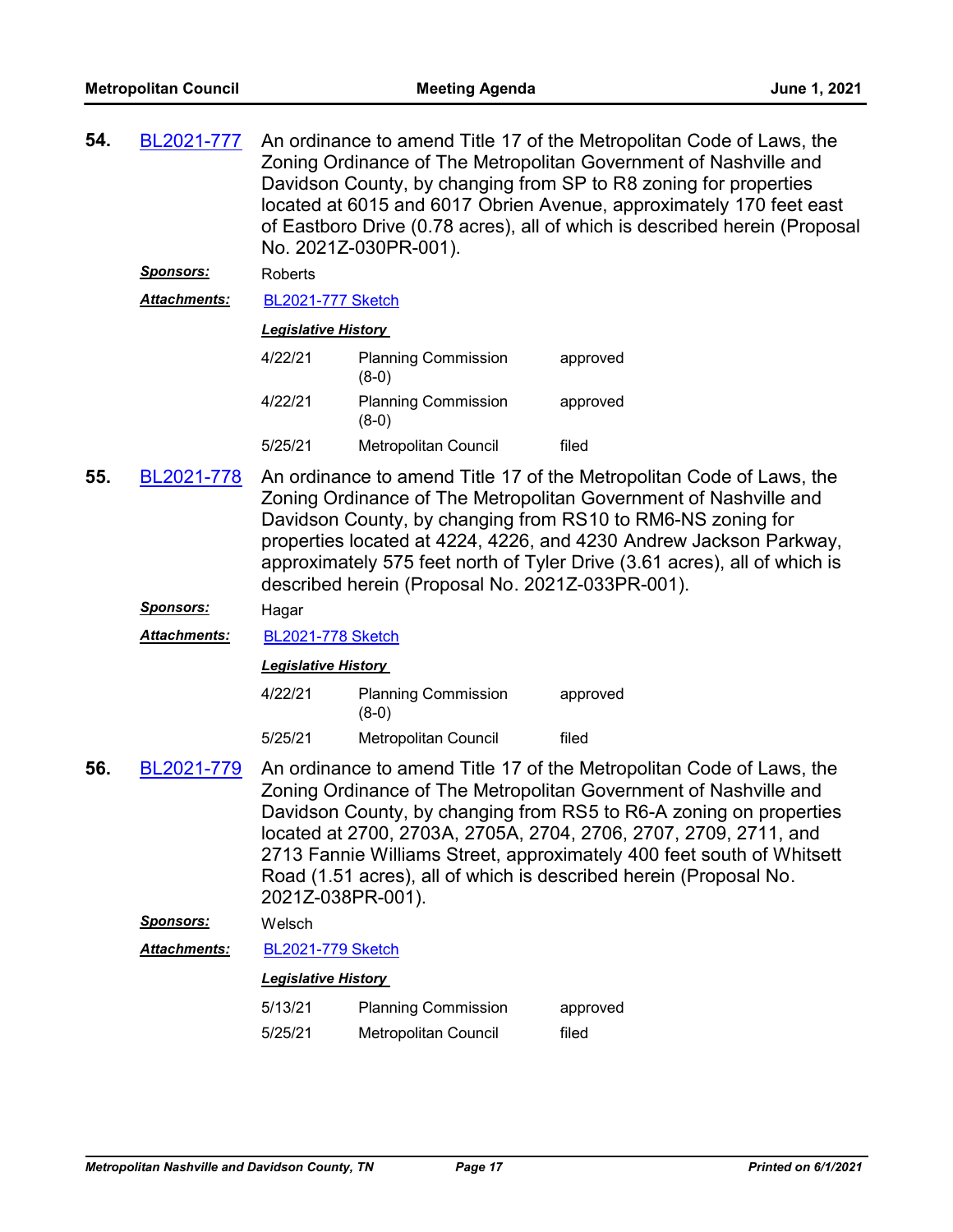| 57. | BL2021-780                 | An ordinance to amend Title 17 of the Metropolitan Code of Laws, the<br>Zoning Ordinance of The Metropolitan Government of Nashville and<br>Davidson County, by changing from RS10 to SP zoning for property<br>located at 2512 Rascoe Street, approximately 260 feet south of Jay<br>Street (0.28 acres), all of which is described herein (Proposal No.<br>2020SP-050-001). |                                                                             |                                                                                              |  |  |
|-----|----------------------------|-------------------------------------------------------------------------------------------------------------------------------------------------------------------------------------------------------------------------------------------------------------------------------------------------------------------------------------------------------------------------------|-----------------------------------------------------------------------------|----------------------------------------------------------------------------------------------|--|--|
|     | <u>Sponsors:</u>           | Welsch                                                                                                                                                                                                                                                                                                                                                                        |                                                                             |                                                                                              |  |  |
|     | Attachments:               | <b>BL2021-780 Plans</b>                                                                                                                                                                                                                                                                                                                                                       |                                                                             |                                                                                              |  |  |
|     |                            |                                                                                                                                                                                                                                                                                                                                                                               | <b>BL2021-780 Sketch</b>                                                    |                                                                                              |  |  |
|     |                            | <b>Legislative History</b>                                                                                                                                                                                                                                                                                                                                                    |                                                                             |                                                                                              |  |  |
|     |                            | 2/25/21                                                                                                                                                                                                                                                                                                                                                                       | <b>Planning Commission</b><br>$(6-1-1)$                                     | disapproved                                                                                  |  |  |
|     |                            |                                                                                                                                                                                                                                                                                                                                                                               | J. Late Ordinances                                                          |                                                                                              |  |  |
| J1. |                            |                                                                                                                                                                                                                                                                                                                                                                               | medical care benefits for pensioners.                                       | <b>BL2021-XXX</b> An ordinance amending Title 3 of the Metropolitan Code relative to         |  |  |
|     | <b>Sponsors:</b>           | Toombs                                                                                                                                                                                                                                                                                                                                                                        |                                                                             |                                                                                              |  |  |
|     | K. Bills on Second Reading |                                                                                                                                                                                                                                                                                                                                                                               |                                                                             |                                                                                              |  |  |
| 58. | BL2019-4                   | An ordinance amending Chapter 6.04 of the Metropolitan Code of laws<br>to prohibit aerial advertising.                                                                                                                                                                                                                                                                        |                                                                             |                                                                                              |  |  |
|     | Sponsors:                  | Sledge                                                                                                                                                                                                                                                                                                                                                                        |                                                                             |                                                                                              |  |  |
|     | Attachments:               | BL2019-4                                                                                                                                                                                                                                                                                                                                                                      |                                                                             |                                                                                              |  |  |
|     |                            | BL2019-4 Amendment 1                                                                                                                                                                                                                                                                                                                                                          |                                                                             |                                                                                              |  |  |
|     |                            | BL2019-4 Amendment 2                                                                                                                                                                                                                                                                                                                                                          |                                                                             |                                                                                              |  |  |
|     |                            | <b>Legislative History</b>                                                                                                                                                                                                                                                                                                                                                    |                                                                             |                                                                                              |  |  |
|     |                            | 10/1/19                                                                                                                                                                                                                                                                                                                                                                       | Metropolitan Council                                                        | passed on first reading                                                                      |  |  |
|     |                            | 10/15/19                                                                                                                                                                                                                                                                                                                                                                      | Metropolitan Council                                                        | deferred                                                                                     |  |  |
|     |                            | 10/15/19                                                                                                                                                                                                                                                                                                                                                                      | Metropolitan Council                                                        | amended                                                                                      |  |  |
|     |                            | 11/5/19                                                                                                                                                                                                                                                                                                                                                                       | Metropolitan Council                                                        | deferred                                                                                     |  |  |
|     |                            | 11/19/19                                                                                                                                                                                                                                                                                                                                                                      | Metropolitan Council                                                        | deferred indefinitely                                                                        |  |  |
|     |                            | 11/19/19                                                                                                                                                                                                                                                                                                                                                                      | Metropolitan Council                                                        | referred to the Codes, Fair, and Farmers<br><b>Market Committee</b>                          |  |  |
|     |                            |                                                                                                                                                                                                                                                                                                                                                                               | 11/19/20 recommended for indefinite deferral                                |                                                                                              |  |  |
|     |                            | 11/19/19                                                                                                                                                                                                                                                                                                                                                                      | <b>Metropolitan Council</b><br>11/19/20 recommended for indefinite deferral | referred to the Public Works Committee                                                       |  |  |
|     |                            | 11/19/19                                                                                                                                                                                                                                                                                                                                                                      | Metropolitan Council                                                        | referred to the Convention, Tourism, and<br><b>Public Entertainment Facilities Committee</b> |  |  |
|     |                            |                                                                                                                                                                                                                                                                                                                                                                               | 11/19/20 recommended for indefinite deferral                                |                                                                                              |  |  |
|     |                            | 4/29/21                                                                                                                                                                                                                                                                                                                                                                       | Metropolitan Council<br>Calendared for May 18, 2021 agenda                  | reinstated                                                                                   |  |  |
|     |                            |                                                                                                                                                                                                                                                                                                                                                                               | Metropolitan Council                                                        | deferred                                                                                     |  |  |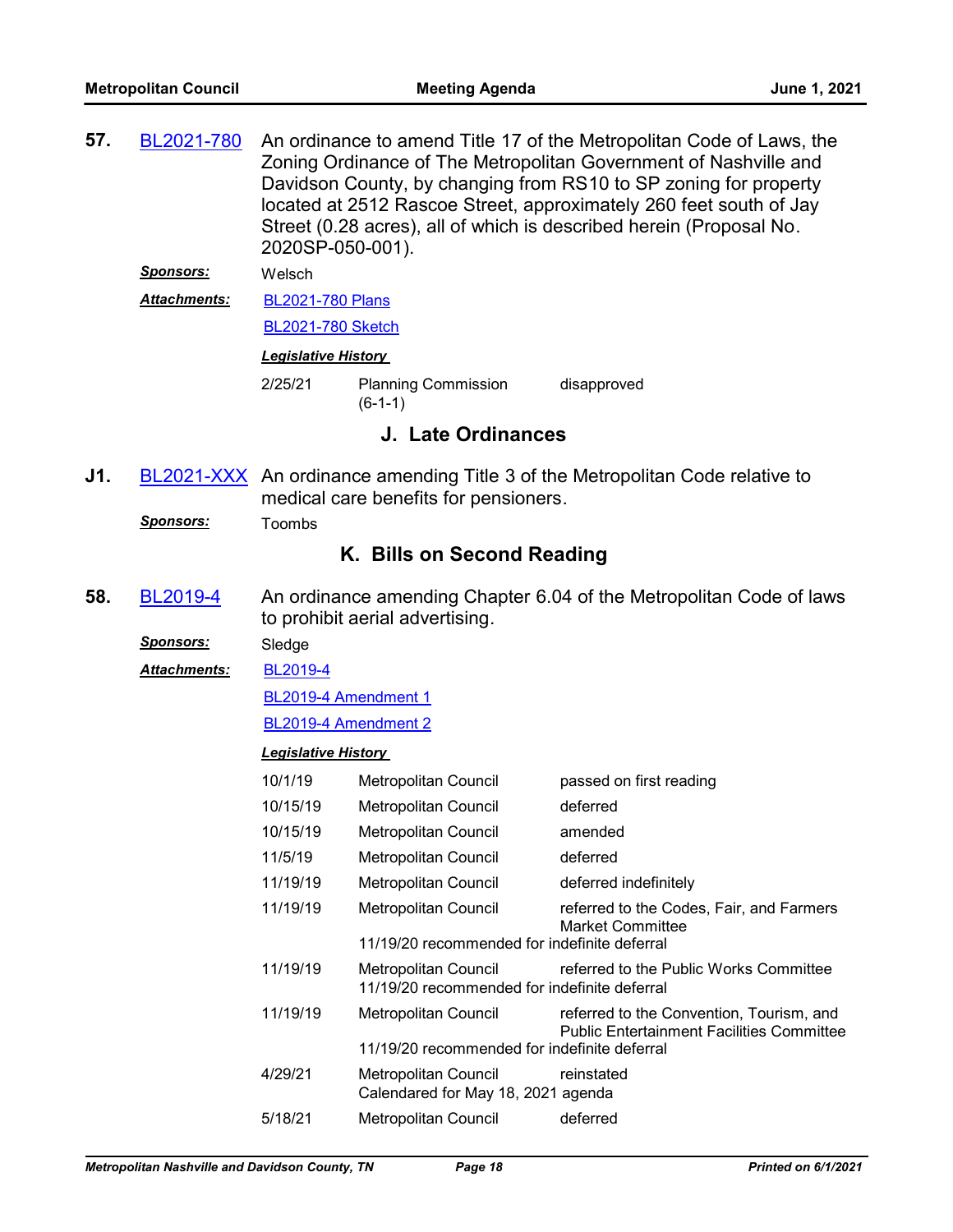| 59. | BL2021-593          | An ordinance amending Chapter 9.30 of the Metropolitan Code to<br>restrict construction noise.                                                                                                                                                                                                                                                                                                                                                               |                                                                                                    |                                                                                                                                |  |  |
|-----|---------------------|--------------------------------------------------------------------------------------------------------------------------------------------------------------------------------------------------------------------------------------------------------------------------------------------------------------------------------------------------------------------------------------------------------------------------------------------------------------|----------------------------------------------------------------------------------------------------|--------------------------------------------------------------------------------------------------------------------------------|--|--|
|     | <u>Sponsors:</u>    |                                                                                                                                                                                                                                                                                                                                                                                                                                                              | Lee, Hausser, Taylor and Styles                                                                    |                                                                                                                                |  |  |
|     | <b>Attachments:</b> | Substitute BL2021-593                                                                                                                                                                                                                                                                                                                                                                                                                                        |                                                                                                    |                                                                                                                                |  |  |
|     |                     | <b>Legislative History</b>                                                                                                                                                                                                                                                                                                                                                                                                                                   |                                                                                                    |                                                                                                                                |  |  |
|     |                     | 12/29/20                                                                                                                                                                                                                                                                                                                                                                                                                                                     | Metropolitan Council                                                                               | filed                                                                                                                          |  |  |
|     |                     | 1/5/21                                                                                                                                                                                                                                                                                                                                                                                                                                                       | Metropolitan Council                                                                               | passed on first reading                                                                                                        |  |  |
|     |                     | 1/19/21                                                                                                                                                                                                                                                                                                                                                                                                                                                      | Metropolitan Council                                                                               | deferred                                                                                                                       |  |  |
|     |                     | 2/1/21                                                                                                                                                                                                                                                                                                                                                                                                                                                       | Planning, Zoning, and<br><b>Historical Committee</b><br>1/19/21 recommended for deferral<br>2/1/21 | disapproved<br>substitute approved; disapproved as substituted                                                                 |  |  |
|     |                     | 2/2/21                                                                                                                                                                                                                                                                                                                                                                                                                                                       | Codes, Fair, and Farmers<br><b>Market Committee</b>                                                | disapproved                                                                                                                    |  |  |
|     |                     | 2/2/21                                                                                                                                                                                                                                                                                                                                                                                                                                                       | Metropolitan Council                                                                               | substituted                                                                                                                    |  |  |
|     |                     | 2/2/21                                                                                                                                                                                                                                                                                                                                                                                                                                                       | Metropolitan Council<br>Deferred to June 1, 2021                                                   | deferred                                                                                                                       |  |  |
| 60. | BL2021-654          | An ordinance to amend Title 17 of the Metropolitan Code of Laws, the<br>Zoning Ordinance of The Metropolitan Government of Nashville and<br>Davidson County, by changing from RM2 to RS40 property located at<br>6000 Rivervalley Drive, at the southeast corner of Rivervalley Drive and<br>Newsom Station Road and located within a Planned Unit Development<br>Overlay (58.48 acres), all of which is described herein (Proposal No.<br>2021Z-026PR-001). |                                                                                                    |                                                                                                                                |  |  |
|     | <b>Sponsors:</b>    | Rosenberg                                                                                                                                                                                                                                                                                                                                                                                                                                                    |                                                                                                    |                                                                                                                                |  |  |
|     | Attachments:        | <b>BL2021-654 Sketch</b>                                                                                                                                                                                                                                                                                                                                                                                                                                     |                                                                                                    |                                                                                                                                |  |  |
|     |                     | <b>Legislative History</b>                                                                                                                                                                                                                                                                                                                                                                                                                                   |                                                                                                    |                                                                                                                                |  |  |
|     |                     | 2/9/21                                                                                                                                                                                                                                                                                                                                                                                                                                                       | Metropolitan Council                                                                               | filed                                                                                                                          |  |  |
|     |                     | 2/16/21                                                                                                                                                                                                                                                                                                                                                                                                                                                      | <b>Metropolitan Council</b>                                                                        | passed on first reading                                                                                                        |  |  |
|     |                     | 3/5/21                                                                                                                                                                                                                                                                                                                                                                                                                                                       | Metropolitan Council                                                                               | advertised                                                                                                                     |  |  |
|     |                     | 3/25/21                                                                                                                                                                                                                                                                                                                                                                                                                                                      | <b>Planning Commission</b><br>$(6-1)$                                                              | disapproved                                                                                                                    |  |  |
|     |                     | 4/6/21                                                                                                                                                                                                                                                                                                                                                                                                                                                       | Metropolitan Council<br>4/6/21 public hearing held; second reading deferred                        | public hearing                                                                                                                 |  |  |
|     |                     | 4/6/21                                                                                                                                                                                                                                                                                                                                                                                                                                                       | Metropolitan Council<br>Second reading deferred to April 20, 2021                                  | deferred                                                                                                                       |  |  |
|     |                     | 4/13/21                                                                                                                                                                                                                                                                                                                                                                                                                                                      | Metropolitan Council<br>4/19/21 recommended for deferral<br>5/3/21<br>recommended for deferral     | referred to the Planning, Zoning, and<br><b>Historical Committee</b><br>5/17/21 recommended for deferral at request of sponsor |  |  |
|     |                     | 4/20/21                                                                                                                                                                                                                                                                                                                                                                                                                                                      | Metropolitan Council                                                                               | deferred                                                                                                                       |  |  |
|     |                     | 5/4/21                                                                                                                                                                                                                                                                                                                                                                                                                                                       | Metropolitan Council                                                                               | deferred                                                                                                                       |  |  |
|     |                     | 5/18/21                                                                                                                                                                                                                                                                                                                                                                                                                                                      | Metropolitan Council                                                                               | deferred                                                                                                                       |  |  |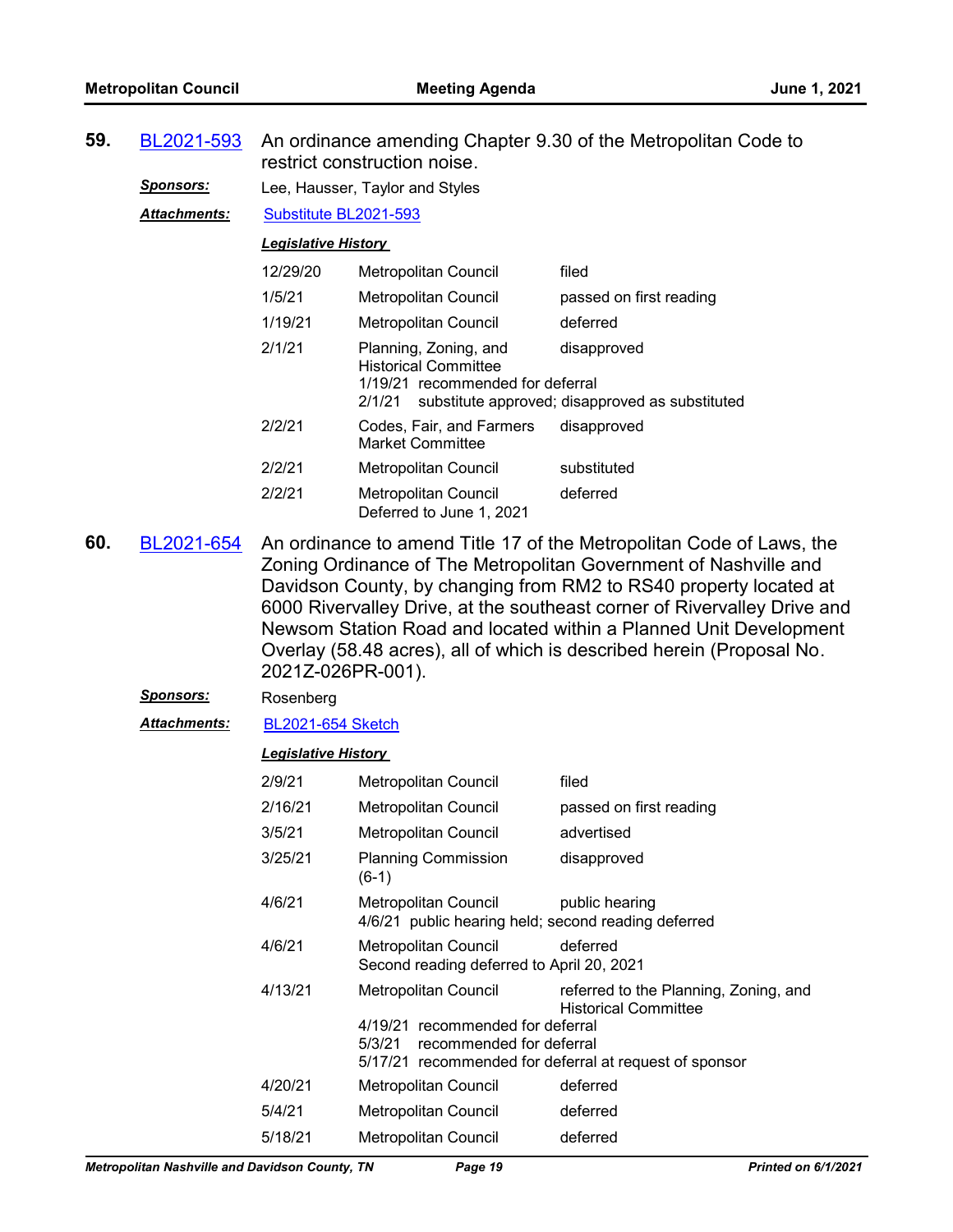| 61. | An ordinance to amend Title 17 of the Metropolitan Code of Laws, the<br>BL2021-655<br>Zoning Ordinance of The Metropolitan Government of Nashville and<br>Davidson County, by canceling a portion of the Riverwalk Planned Unit<br>Development district located at 6000 Rivervalley Drive, at the southeast<br>corner of Rivervalley Drive and Newsom Station Road, (58.48 acres),<br>approved for 61 multi-family dwelling units, all of which is described<br>herein (Proposal No. 2000P-003-003). |                                                                                                                                                                                       |                                                                                                                                  |                                                                      |  |  |
|-----|------------------------------------------------------------------------------------------------------------------------------------------------------------------------------------------------------------------------------------------------------------------------------------------------------------------------------------------------------------------------------------------------------------------------------------------------------------------------------------------------------|---------------------------------------------------------------------------------------------------------------------------------------------------------------------------------------|----------------------------------------------------------------------------------------------------------------------------------|----------------------------------------------------------------------|--|--|
|     | <u>Sponsors:</u>                                                                                                                                                                                                                                                                                                                                                                                                                                                                                     | Rosenberg                                                                                                                                                                             |                                                                                                                                  |                                                                      |  |  |
|     | <u> Attachments:</u>                                                                                                                                                                                                                                                                                                                                                                                                                                                                                 | <b>BL2021-655 Sketch</b>                                                                                                                                                              |                                                                                                                                  |                                                                      |  |  |
|     |                                                                                                                                                                                                                                                                                                                                                                                                                                                                                                      | <b>Legislative History</b>                                                                                                                                                            |                                                                                                                                  |                                                                      |  |  |
|     |                                                                                                                                                                                                                                                                                                                                                                                                                                                                                                      | 2/9/21                                                                                                                                                                                | Metropolitan Council                                                                                                             | filed                                                                |  |  |
|     |                                                                                                                                                                                                                                                                                                                                                                                                                                                                                                      | 2/16/21                                                                                                                                                                               | Metropolitan Council                                                                                                             | passed on first reading                                              |  |  |
|     |                                                                                                                                                                                                                                                                                                                                                                                                                                                                                                      | 3/5/21                                                                                                                                                                                | Metropolitan Council                                                                                                             | advertised                                                           |  |  |
|     |                                                                                                                                                                                                                                                                                                                                                                                                                                                                                                      | 3/25/21                                                                                                                                                                               | <b>Planning Commission</b><br>$(6-1)$                                                                                            | disapproved                                                          |  |  |
|     |                                                                                                                                                                                                                                                                                                                                                                                                                                                                                                      | 4/6/21                                                                                                                                                                                | <b>Metropolitan Council</b><br>4/6/21 public hearing held; second reading deferred                                               | public hearing                                                       |  |  |
|     |                                                                                                                                                                                                                                                                                                                                                                                                                                                                                                      | 4/6/21                                                                                                                                                                                | Metropolitan Council<br>Second reading deferred to April 20, 2021                                                                | deferred                                                             |  |  |
|     |                                                                                                                                                                                                                                                                                                                                                                                                                                                                                                      | 4/13/21                                                                                                                                                                               | Metropolitan Council                                                                                                             | referred to the Planning, Zoning, and<br><b>Historical Committee</b> |  |  |
|     |                                                                                                                                                                                                                                                                                                                                                                                                                                                                                                      |                                                                                                                                                                                       | 4/19/21 recommended for deferral<br>5/3/21<br>recommended for deferral<br>5/17/21 recommended for deferral at request of sponsor |                                                                      |  |  |
|     |                                                                                                                                                                                                                                                                                                                                                                                                                                                                                                      | 4/20/21                                                                                                                                                                               | Metropolitan Council                                                                                                             | deferred                                                             |  |  |
|     |                                                                                                                                                                                                                                                                                                                                                                                                                                                                                                      | 5/4/21                                                                                                                                                                                | Metropolitan Council                                                                                                             | deferred                                                             |  |  |
|     |                                                                                                                                                                                                                                                                                                                                                                                                                                                                                                      | 5/18/21                                                                                                                                                                               | Metropolitan Council                                                                                                             | deferred                                                             |  |  |
| 62. | BL2021-727                                                                                                                                                                                                                                                                                                                                                                                                                                                                                           | An ordinance declaring surplus and approving the disposition of a parcel<br>of real property known as 0 American Road (Map/Parcel No.<br>09011004700) (Proposal No. 2021M-003PR-001). |                                                                                                                                  |                                                                      |  |  |
|     | <b>Sponsors:</b>                                                                                                                                                                                                                                                                                                                                                                                                                                                                                     |                                                                                                                                                                                       | Roberts, Toombs, Murphy and Nash                                                                                                 |                                                                      |  |  |
|     | Attachments:                                                                                                                                                                                                                                                                                                                                                                                                                                                                                         | <b>BL2021-727 Exhibit</b>                                                                                                                                                             |                                                                                                                                  |                                                                      |  |  |
|     |                                                                                                                                                                                                                                                                                                                                                                                                                                                                                                      | <b>Legislative History</b>                                                                                                                                                            |                                                                                                                                  |                                                                      |  |  |
|     |                                                                                                                                                                                                                                                                                                                                                                                                                                                                                                      | 3/23/21                                                                                                                                                                               | <b>Planning Commission</b>                                                                                                       | approved                                                             |  |  |
|     |                                                                                                                                                                                                                                                                                                                                                                                                                                                                                                      | 5/4/21                                                                                                                                                                                | Metropolitan Council                                                                                                             | referred to the Budget and Finance                                   |  |  |
|     |                                                                                                                                                                                                                                                                                                                                                                                                                                                                                                      |                                                                                                                                                                                       | 5/17/21 recommended for deferral as amended                                                                                      | Committee                                                            |  |  |
|     |                                                                                                                                                                                                                                                                                                                                                                                                                                                                                                      | 5/4/21                                                                                                                                                                                | Metropolitan Council                                                                                                             | referred to the Planning, Zoning, and<br><b>Historical Committee</b> |  |  |
|     |                                                                                                                                                                                                                                                                                                                                                                                                                                                                                                      | 5/4/21                                                                                                                                                                                | Metropolitan Council<br>5/18/21 recommended for deferral as amended                                                              | referred to the Public Works Committee                               |  |  |
|     |                                                                                                                                                                                                                                                                                                                                                                                                                                                                                                      | 5/4/21                                                                                                                                                                                | Metropolitan Council                                                                                                             | passed on first reading                                              |  |  |
|     |                                                                                                                                                                                                                                                                                                                                                                                                                                                                                                      | 5/18/21                                                                                                                                                                               | Metropolitan Council                                                                                                             | deferred                                                             |  |  |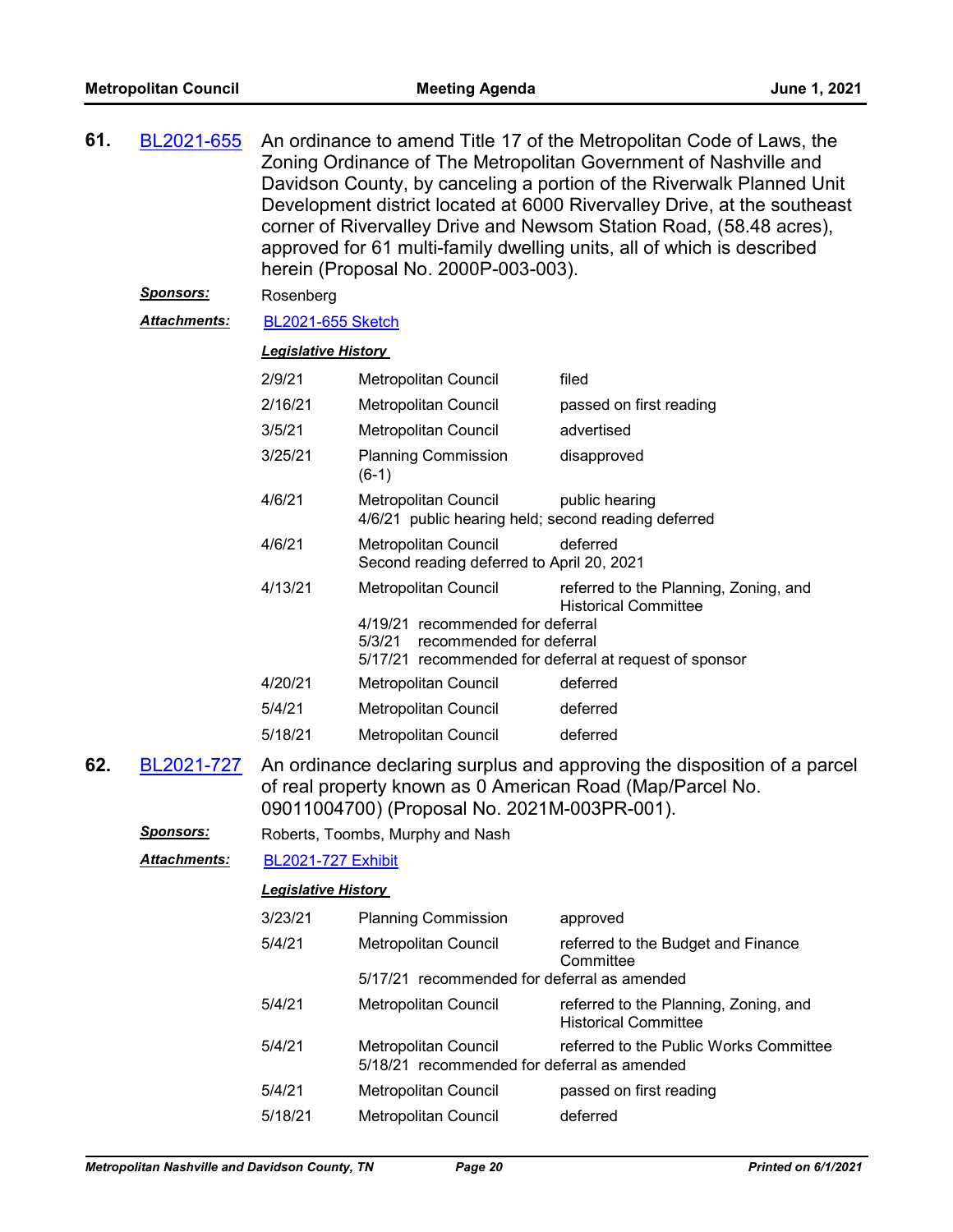| 63. | BL2021-728       | An ordinance to amend the Geographic Information Systems Street and<br>Alley Centerline Layer for the Metropolitan Government of Nashville and<br>Davidson County, by renaming a portion of Blake Drive from<br>Sunnywood Drive to the dead end to "Sweet Oak Court". (Proposal<br>Number 2021M-003SR-001). |                                                                                                                   |                                                                          |  |  |  |
|-----|------------------|-------------------------------------------------------------------------------------------------------------------------------------------------------------------------------------------------------------------------------------------------------------------------------------------------------------|-------------------------------------------------------------------------------------------------------------------|--------------------------------------------------------------------------|--|--|--|
|     | <u>Sponsors:</u> |                                                                                                                                                                                                                                                                                                             | Rutherford, Murphy, Nash and OConnell                                                                             |                                                                          |  |  |  |
|     | Attachments:     |                                                                                                                                                                                                                                                                                                             | <b>BL2021-728 Exhibit</b>                                                                                         |                                                                          |  |  |  |
|     |                  |                                                                                                                                                                                                                                                                                                             | <b>BL2021-728 Historical Commission Staff Report</b>                                                              |                                                                          |  |  |  |
|     |                  | <b>Legislative History</b>                                                                                                                                                                                                                                                                                  |                                                                                                                   |                                                                          |  |  |  |
|     |                  | 4/12/21                                                                                                                                                                                                                                                                                                     |                                                                                                                   |                                                                          |  |  |  |
|     |                  |                                                                                                                                                                                                                                                                                                             | <b>Planning Commission</b>                                                                                        | approved with conditions                                                 |  |  |  |
|     |                  | 5/4/21                                                                                                                                                                                                                                                                                                      | Metropolitan Council                                                                                              | referred to the Planning, Zoning, and<br><b>Historical Committee</b>     |  |  |  |
|     |                  |                                                                                                                                                                                                                                                                                                             | 5/17/21 recommended for deferral                                                                                  |                                                                          |  |  |  |
|     |                  | 5/4/21                                                                                                                                                                                                                                                                                                      | <b>Metropolitan Council</b><br>5/18/21 recommended for deferral                                                   | referred to the Public Works Committee                                   |  |  |  |
|     |                  | 5/4/21                                                                                                                                                                                                                                                                                                      | Metropolitan Council                                                                                              | referred to the Traffic, Parking, and<br><b>Transportation Committee</b> |  |  |  |
|     |                  |                                                                                                                                                                                                                                                                                                             | 5/18/21 recommended for deferral                                                                                  |                                                                          |  |  |  |
|     |                  | 5/4/21                                                                                                                                                                                                                                                                                                      | Metropolitan Council                                                                                              | passed on first reading                                                  |  |  |  |
|     |                  | 5/18/21                                                                                                                                                                                                                                                                                                     | Metropolitan Council                                                                                              | deferred                                                                 |  |  |  |
|     |                  | 5/20/21                                                                                                                                                                                                                                                                                                     | Emergency<br><b>Communications District</b><br>Board                                                              | approved                                                                 |  |  |  |
| 64. | BL2021-737       | An ordinance establishing the tax levy in the General Services District<br>for the fiscal year 2021-2022, and declaring the amount required for the<br>annual operating budget of the Urban Services District, pursuant to<br>section 6.07 of the Metropolitan Charter.                                     |                                                                                                                   |                                                                          |  |  |  |
|     | <u>Sponsors:</u> | Toombs<br><b>Legislative History</b>                                                                                                                                                                                                                                                                        |                                                                                                                   |                                                                          |  |  |  |
|     |                  | 5/18/21                                                                                                                                                                                                                                                                                                     | <b>Metropolitan Council</b>                                                                                       | referred to the Budget and Finance<br>Committee                          |  |  |  |
|     |                  | 5/18/21                                                                                                                                                                                                                                                                                                     | Metropolitan Council                                                                                              | passed on first reading                                                  |  |  |  |
| 65. | BL2021-738       |                                                                                                                                                                                                                                                                                                             | An ordinance amending Chapter 4.12 of the Metropolitan Code<br>regarding source selection and contract formation. |                                                                          |  |  |  |
|     | Sponsors:        | Henderson, Suara, OConnell, Johnston, Sepulveda, Bradford, Styles, Benedict, Welsch<br>and Taylor<br><b>Legislative History</b>                                                                                                                                                                             |                                                                                                                   |                                                                          |  |  |  |
|     |                  | 5/11/21                                                                                                                                                                                                                                                                                                     | Metropolitan Council                                                                                              | filed                                                                    |  |  |  |
|     |                  | 5/18/21                                                                                                                                                                                                                                                                                                     | <b>Metropolitan Council</b>                                                                                       | referred to the Budget and Finance<br>Committee                          |  |  |  |
|     |                  | 5/18/21                                                                                                                                                                                                                                                                                                     | Metropolitan Council                                                                                              | passed on first reading                                                  |  |  |  |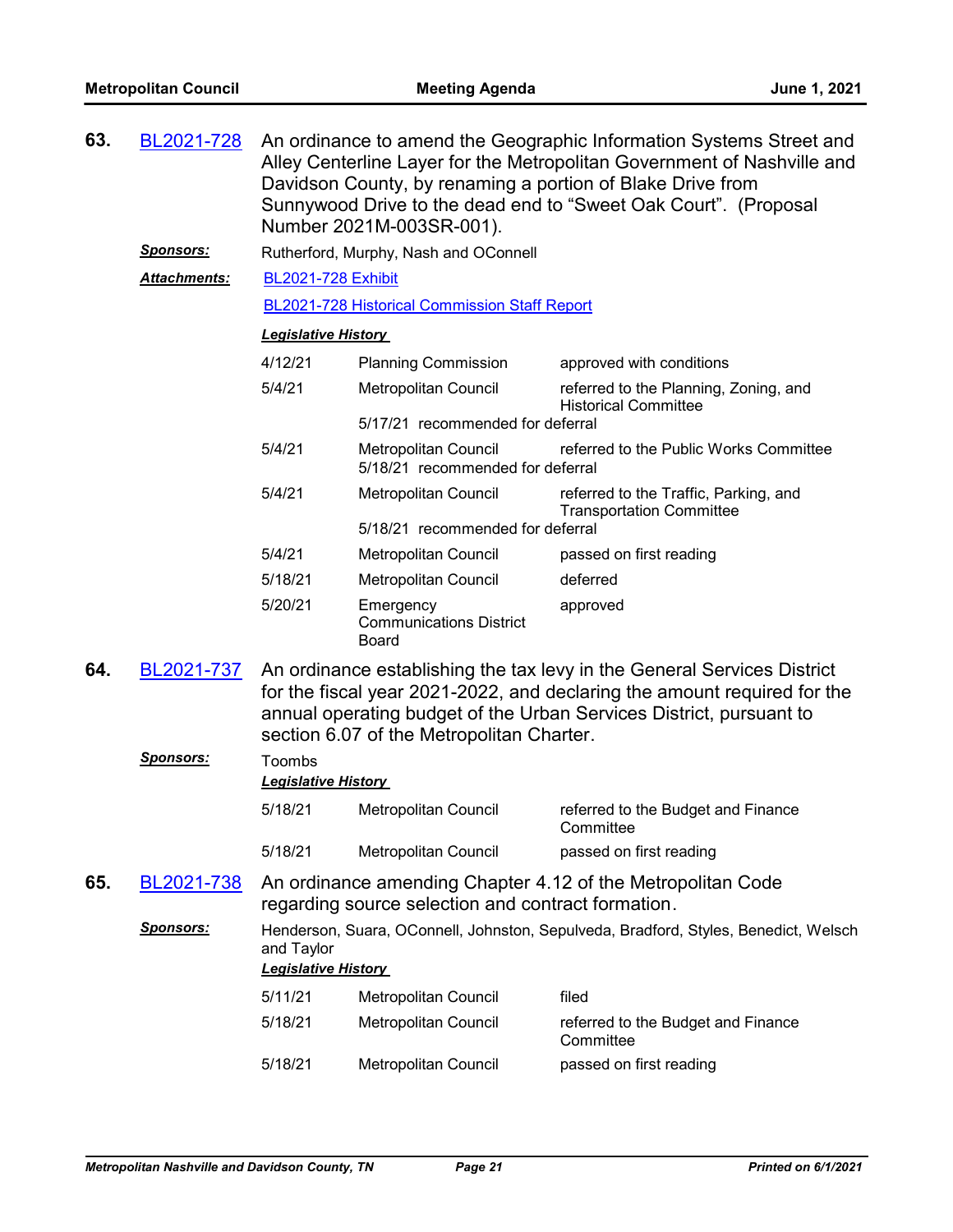| 66.                                                     | BL2021-739          | An ordinance to provide for the designation of public property within<br>specified areas of downtown Nashville as a temporary "Special Event<br>Zone" during the time period beginning at nine o'clock (9:00) p.m. on<br>July 2, 2021, and ending at eleven fifty-nine (11:59) p.m. on July 5,<br>2021, relative to the use of these areas in conjunction with the 2021 July<br>4th Celebration and related activities and events. |                                                             |                                                                                                                                         |  |  |
|---------------------------------------------------------|---------------------|------------------------------------------------------------------------------------------------------------------------------------------------------------------------------------------------------------------------------------------------------------------------------------------------------------------------------------------------------------------------------------------------------------------------------------|-------------------------------------------------------------|-----------------------------------------------------------------------------------------------------------------------------------------|--|--|
|                                                         | <u>Sponsors:</u>    | OConnell                                                                                                                                                                                                                                                                                                                                                                                                                           |                                                             |                                                                                                                                         |  |  |
|                                                         | <b>Attachments:</b> | <b>BL2021-739 Exhibit</b>                                                                                                                                                                                                                                                                                                                                                                                                          |                                                             |                                                                                                                                         |  |  |
|                                                         |                     | <b>Legislative History</b>                                                                                                                                                                                                                                                                                                                                                                                                         |                                                             |                                                                                                                                         |  |  |
|                                                         |                     | 5/11/21                                                                                                                                                                                                                                                                                                                                                                                                                            | Metropolitan Council                                        | filed                                                                                                                                   |  |  |
|                                                         |                     | 5/18/21                                                                                                                                                                                                                                                                                                                                                                                                                            | Metropolitan Council                                        | referred to the Public Safety, Beer, and<br><b>Regulated Beverages Committee</b>                                                        |  |  |
|                                                         |                     | 5/18/21                                                                                                                                                                                                                                                                                                                                                                                                                            | Metropolitan Council                                        | referred to the Convention, Tourism, and<br><b>Public Entertainment Facilities Committee</b>                                            |  |  |
|                                                         |                     | 5/18/21                                                                                                                                                                                                                                                                                                                                                                                                                            | Metropolitan Council                                        | passed on first reading                                                                                                                 |  |  |
| 67.<br>BL2021-740                                       |                     | Supervisor.                                                                                                                                                                                                                                                                                                                                                                                                                        | An ordinance creating the positions of Transportation Chief | Engineer/Assistant Director, Transportation Director, Planning Deputy<br>Executive Director, Safety Administrator, and Veterans Service |  |  |
| <u>Sponsors:</u><br>Toombs, Rutherford, Murphy and Nash |                     |                                                                                                                                                                                                                                                                                                                                                                                                                                    |                                                             |                                                                                                                                         |  |  |
|                                                         | Attachments:        | BL2021-740 Exhibits                                                                                                                                                                                                                                                                                                                                                                                                                |                                                             |                                                                                                                                         |  |  |
|                                                         |                     | <b>Legislative History</b>                                                                                                                                                                                                                                                                                                                                                                                                         |                                                             |                                                                                                                                         |  |  |
|                                                         |                     | 5/18/21                                                                                                                                                                                                                                                                                                                                                                                                                            | Metropolitan Council                                        | referred to the Budget and Finance<br>Committee                                                                                         |  |  |
|                                                         |                     | 5/18/21                                                                                                                                                                                                                                                                                                                                                                                                                            | Metropolitan Council                                        | referred to the Personnel, Public<br>Information, Human Relations, and<br><b>Veterans Committee</b>                                     |  |  |
|                                                         |                     | 5/18/21                                                                                                                                                                                                                                                                                                                                                                                                                            | Metropolitan Council                                        | referred to the Planning, Zoning, and<br><b>Historical Committee</b>                                                                    |  |  |
|                                                         |                     | 5/18/21                                                                                                                                                                                                                                                                                                                                                                                                                            | Metropolitan Council                                        | referred to the Public Works Committee                                                                                                  |  |  |
|                                                         |                     | 5/18/21                                                                                                                                                                                                                                                                                                                                                                                                                            | Metropolitan Council                                        | passed on first reading                                                                                                                 |  |  |
| 68.                                                     | BL2021-741          | 2021M-008PR-001)                                                                                                                                                                                                                                                                                                                                                                                                                   |                                                             | An ordinance approving the sale of approximately 536 square feet of<br>remnant property adjacent to 11th Avenue North. (Proposal No.    |  |  |
|                                                         | Sponsors:           |                                                                                                                                                                                                                                                                                                                                                                                                                                    | OConnell, Toombs and Murphy                                 |                                                                                                                                         |  |  |
|                                                         | <b>Attachments:</b> | BL2021-741 Exhibits                                                                                                                                                                                                                                                                                                                                                                                                                |                                                             |                                                                                                                                         |  |  |
|                                                         |                     | <b>Legislative History</b>                                                                                                                                                                                                                                                                                                                                                                                                         |                                                             |                                                                                                                                         |  |  |
|                                                         |                     | 5/12/21                                                                                                                                                                                                                                                                                                                                                                                                                            | <b>Planning Commission</b>                                  | approved                                                                                                                                |  |  |
|                                                         |                     | 5/18/21                                                                                                                                                                                                                                                                                                                                                                                                                            | Metropolitan Council                                        | referred to the Budget and Finance<br>Committee                                                                                         |  |  |
|                                                         |                     | 5/18/21                                                                                                                                                                                                                                                                                                                                                                                                                            | Metropolitan Council                                        | referred to the Planning, Zoning, and<br><b>Historical Committee</b>                                                                    |  |  |
|                                                         |                     | 5/18/21                                                                                                                                                                                                                                                                                                                                                                                                                            | Metropolitan Council                                        | passed on first reading                                                                                                                 |  |  |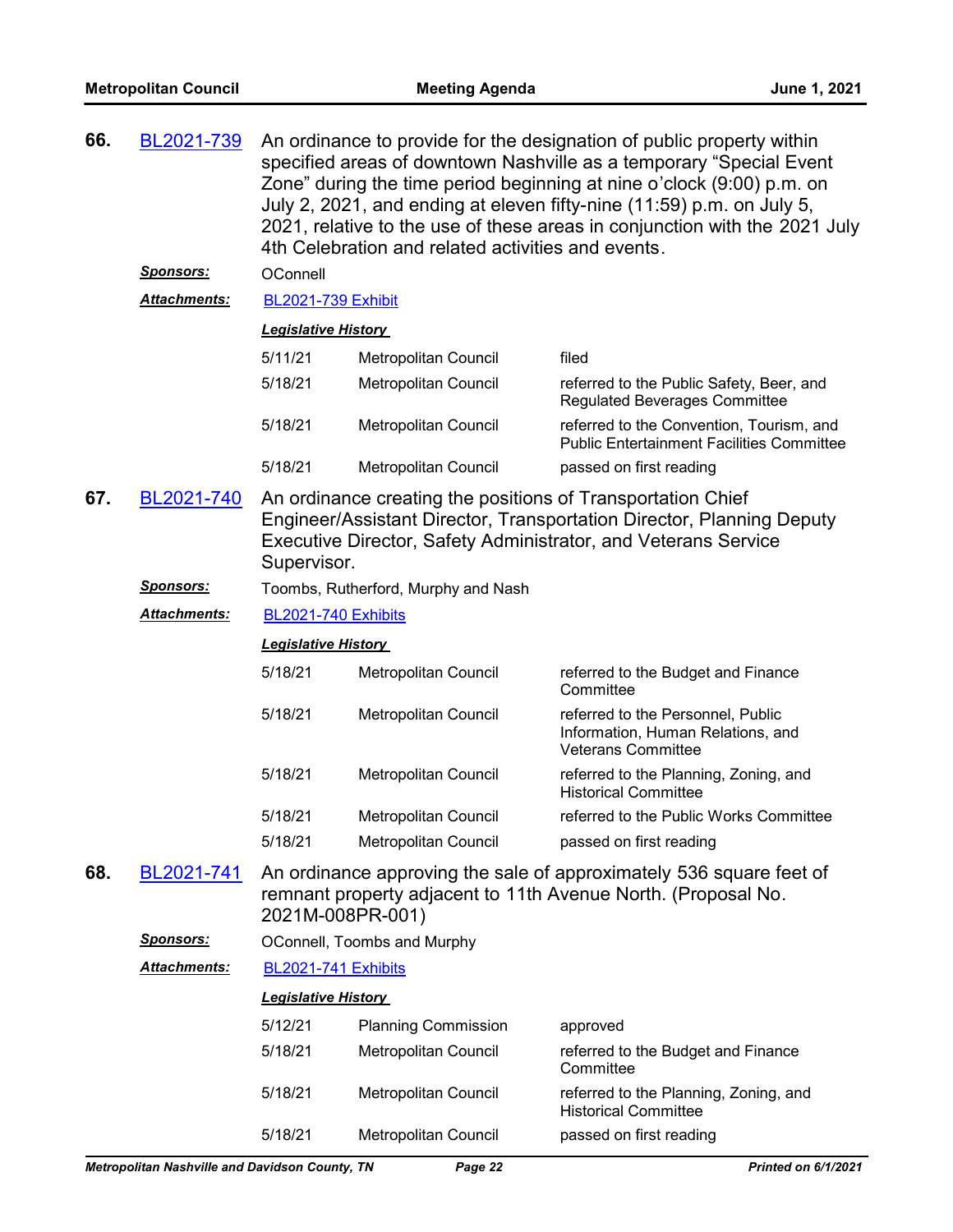| 69.               | BL2021-742          | An ordinance declaring a parcel of property owned by the Metropolitan<br>Government of Nashville and Davidson County located at Brick Church<br>Pike, unnumbered, Map/Parcel No. 06000007000, to be surplus and<br>authorizing the sale of the property to Habitat for Humanity for the<br>purpose of constructing affordable housing (Proposal No.<br>2021M-009PR-001). |                                                  |                                                                                                                                                                                                               |  |  |  |  |
|-------------------|---------------------|--------------------------------------------------------------------------------------------------------------------------------------------------------------------------------------------------------------------------------------------------------------------------------------------------------------------------------------------------------------------------|--------------------------------------------------|---------------------------------------------------------------------------------------------------------------------------------------------------------------------------------------------------------------|--|--|--|--|
|                   | <u>Sponsors:</u>    |                                                                                                                                                                                                                                                                                                                                                                          | Toombs, Allen and Suara                          |                                                                                                                                                                                                               |  |  |  |  |
|                   | <b>Attachments:</b> |                                                                                                                                                                                                                                                                                                                                                                          | BL2021-742 Appraisal Report                      |                                                                                                                                                                                                               |  |  |  |  |
|                   |                     | <b>BL2021-742 Exhibit</b>                                                                                                                                                                                                                                                                                                                                                |                                                  |                                                                                                                                                                                                               |  |  |  |  |
|                   |                     |                                                                                                                                                                                                                                                                                                                                                                          | BL2021-742 - Habitat Mandatory Referral Approval |                                                                                                                                                                                                               |  |  |  |  |
|                   |                     | <b>Legislative History</b>                                                                                                                                                                                                                                                                                                                                               |                                                  |                                                                                                                                                                                                               |  |  |  |  |
|                   |                     | 5/11/21                                                                                                                                                                                                                                                                                                                                                                  | Metropolitan Council                             | filed                                                                                                                                                                                                         |  |  |  |  |
|                   |                     | 5/18/21                                                                                                                                                                                                                                                                                                                                                                  | Metropolitan Council                             | referred to the Budget and Finance<br>Committee                                                                                                                                                               |  |  |  |  |
|                   |                     | 5/18/21                                                                                                                                                                                                                                                                                                                                                                  | Metropolitan Council                             | referred to the Parks, Library, and Arts<br>Committee                                                                                                                                                         |  |  |  |  |
|                   |                     | 5/18/21                                                                                                                                                                                                                                                                                                                                                                  | Metropolitan Council                             | referred to the Planning, Zoning, and<br><b>Historical Committee</b>                                                                                                                                          |  |  |  |  |
|                   |                     | 5/18/21                                                                                                                                                                                                                                                                                                                                                                  | Metropolitan Council                             | passed on first reading                                                                                                                                                                                       |  |  |  |  |
|                   |                     | 5/24/21                                                                                                                                                                                                                                                                                                                                                                  | <b>Planning Commission</b>                       | approved                                                                                                                                                                                                      |  |  |  |  |
| 70.<br>BL2021-743 |                     |                                                                                                                                                                                                                                                                                                                                                                          | North. (Proposal No. 2021M-007PR-001).           | An ordinance approving a purchase and sale agreement between the<br>Metropolitan Government and Piedmont Natural Gas Company, Inc., for<br>a parcel of property and improvements located at 800 Second Avenue |  |  |  |  |
|                   | <u>Sponsors:</u>    |                                                                                                                                                                                                                                                                                                                                                                          | OConnell, Toombs and Murphy                      |                                                                                                                                                                                                               |  |  |  |  |
|                   | Attachments:        | <b>BL2021-743 Exhibit</b>                                                                                                                                                                                                                                                                                                                                                |                                                  |                                                                                                                                                                                                               |  |  |  |  |
|                   |                     |                                                                                                                                                                                                                                                                                                                                                                          | 800 Second Avenue North appraisal - BL2021-743   |                                                                                                                                                                                                               |  |  |  |  |
|                   |                     | 800 Second Avenue North remediation costs - BL2021-743                                                                                                                                                                                                                                                                                                                   |                                                  |                                                                                                                                                                                                               |  |  |  |  |
|                   |                     | <b>Legislative History</b>                                                                                                                                                                                                                                                                                                                                               |                                                  |                                                                                                                                                                                                               |  |  |  |  |
|                   |                     | 5/12/21                                                                                                                                                                                                                                                                                                                                                                  | <b>Planning Commission</b>                       | approved                                                                                                                                                                                                      |  |  |  |  |
|                   |                     | 5/18/21                                                                                                                                                                                                                                                                                                                                                                  | Metropolitan Council                             | referred to the Budget and Finance<br>Committee                                                                                                                                                               |  |  |  |  |
|                   |                     | 5/18/21                                                                                                                                                                                                                                                                                                                                                                  | Metropolitan Council                             | referred to the Planning, Zoning, and<br><b>Historical Committee</b>                                                                                                                                          |  |  |  |  |
|                   |                     | 5/18/21                                                                                                                                                                                                                                                                                                                                                                  | Metropolitan Council                             | passed on first reading                                                                                                                                                                                       |  |  |  |  |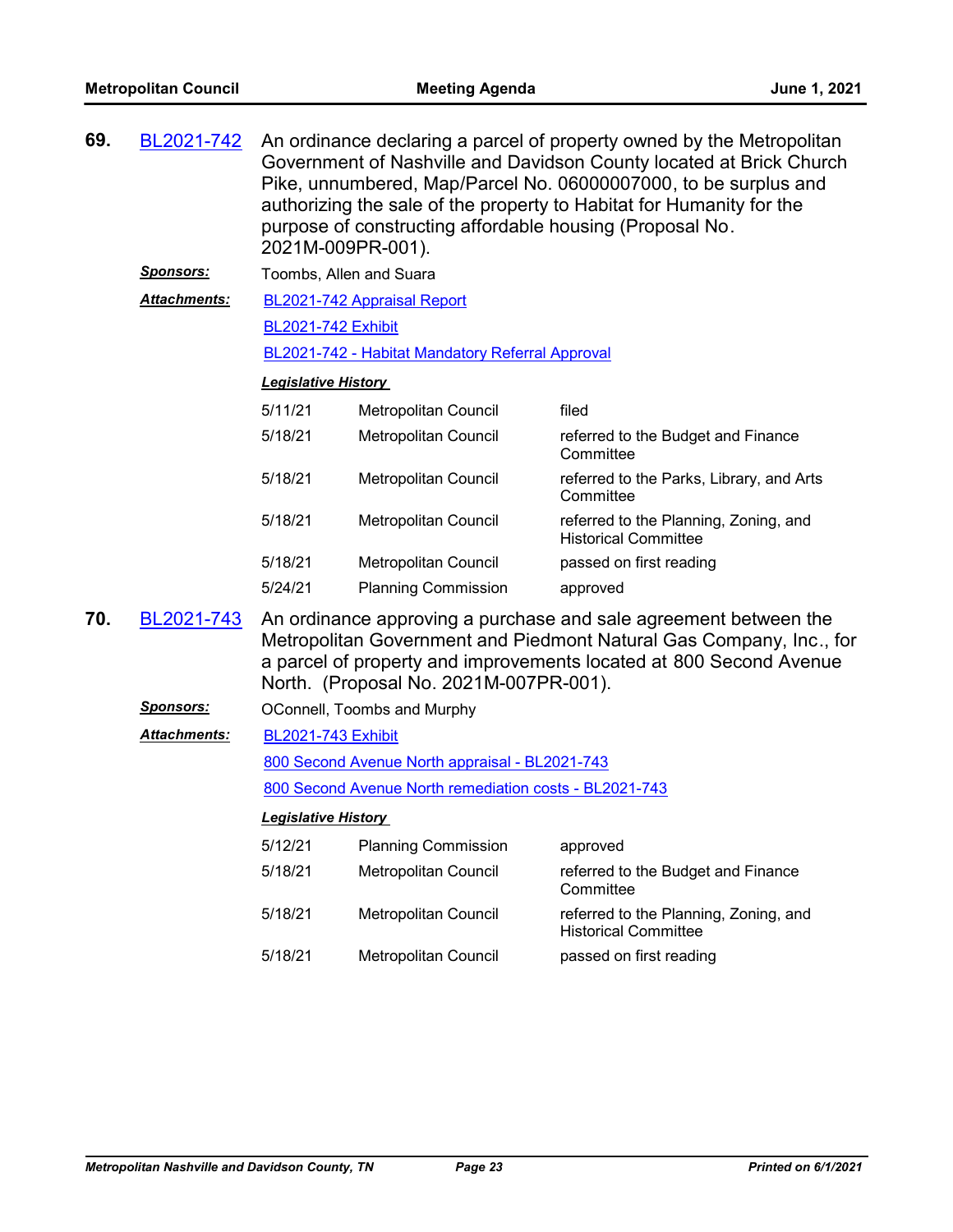| 71. | BL2021-745<br><u>Sponsors:</u> | An ordinance to amend the Geographic Information Systems Street and<br>Alley Centerline Layer for the Metropolitan Government of Nashville and<br>Davidson County, by renaming a portion of McGavock Pike to<br>"Aerospace Way", from Murfreesboro Pike to a dead end. (Proposal<br>Number 2021M-004SR-001).<br>Bradford, Murphy, Nash, OConnell and Benedict |                                                             |                                                                                                                                                                                                                                                                                                                                                                                                                              |  |  |
|-----|--------------------------------|---------------------------------------------------------------------------------------------------------------------------------------------------------------------------------------------------------------------------------------------------------------------------------------------------------------------------------------------------------------|-------------------------------------------------------------|------------------------------------------------------------------------------------------------------------------------------------------------------------------------------------------------------------------------------------------------------------------------------------------------------------------------------------------------------------------------------------------------------------------------------|--|--|
|     | Attachments:                   | <b>BL2021-745 Exhibit</b>                                                                                                                                                                                                                                                                                                                                     |                                                             |                                                                                                                                                                                                                                                                                                                                                                                                                              |  |  |
|     |                                |                                                                                                                                                                                                                                                                                                                                                               | <b>BL2021-745 Historical Commission Staff Report</b>        |                                                                                                                                                                                                                                                                                                                                                                                                                              |  |  |
|     |                                | <b>Legislative History</b>                                                                                                                                                                                                                                                                                                                                    |                                                             |                                                                                                                                                                                                                                                                                                                                                                                                                              |  |  |
|     |                                | 4/15/21                                                                                                                                                                                                                                                                                                                                                       | <b>Planning Commission</b>                                  | approved with conditions                                                                                                                                                                                                                                                                                                                                                                                                     |  |  |
|     |                                | 5/18/21                                                                                                                                                                                                                                                                                                                                                       | Metropolitan Council                                        | referred to the Planning, Zoning, and<br><b>Historical Committee</b>                                                                                                                                                                                                                                                                                                                                                         |  |  |
|     |                                | 5/18/21                                                                                                                                                                                                                                                                                                                                                       | Metropolitan Council                                        | referred to the Public Works Committee                                                                                                                                                                                                                                                                                                                                                                                       |  |  |
|     |                                | 5/18/21                                                                                                                                                                                                                                                                                                                                                       | Metropolitan Council                                        | referred to the Traffic, Parking, and<br><b>Transportation Committee</b>                                                                                                                                                                                                                                                                                                                                                     |  |  |
|     |                                | 5/18/21                                                                                                                                                                                                                                                                                                                                                       | Metropolitan Council                                        | passed on first reading                                                                                                                                                                                                                                                                                                                                                                                                      |  |  |
|     |                                | 5/20/21                                                                                                                                                                                                                                                                                                                                                       | Emergency<br><b>Communications District</b><br><b>Board</b> | approved                                                                                                                                                                                                                                                                                                                                                                                                                     |  |  |
| 72. | BL2021-746                     | An ordinance authorizing The Metropolitan Government of Nashville and<br>Davidson County to abandon an existing fire hydrant assembly and<br>easement, and to accept a new fire hydrant assembly and easement, for<br>property located at 2000 Church Street (MWS Project No. 20-WL-115<br>and Proposal No. 2021M-033ES-001).                                 |                                                             |                                                                                                                                                                                                                                                                                                                                                                                                                              |  |  |
|     | <u> Sponsors:</u>              | Taylor, Murphy and Nash                                                                                                                                                                                                                                                                                                                                       |                                                             |                                                                                                                                                                                                                                                                                                                                                                                                                              |  |  |
|     | <b>Attachments:</b>            | <b>BL2021-746 Exhibit</b>                                                                                                                                                                                                                                                                                                                                     |                                                             |                                                                                                                                                                                                                                                                                                                                                                                                                              |  |  |
|     |                                | <b>Legislative History</b>                                                                                                                                                                                                                                                                                                                                    |                                                             |                                                                                                                                                                                                                                                                                                                                                                                                                              |  |  |
|     |                                | 4/26/21                                                                                                                                                                                                                                                                                                                                                       | <b>Planning Commission</b>                                  | approved                                                                                                                                                                                                                                                                                                                                                                                                                     |  |  |
|     |                                | 5/18/21                                                                                                                                                                                                                                                                                                                                                       | Metropolitan Council                                        | referred to the Planning, Zoning, and<br><b>Historical Committee</b>                                                                                                                                                                                                                                                                                                                                                         |  |  |
|     |                                | 5/18/21                                                                                                                                                                                                                                                                                                                                                       | Metropolitan Council                                        | referred to the Public Works Committee                                                                                                                                                                                                                                                                                                                                                                                       |  |  |
|     |                                | 5/18/21                                                                                                                                                                                                                                                                                                                                                       | Metropolitan Council                                        | passed on first reading                                                                                                                                                                                                                                                                                                                                                                                                      |  |  |
| 73. | BL2021-747                     |                                                                                                                                                                                                                                                                                                                                                               | 18-WL-61 and Proposal No. 2021M-032ES-001).                 | An ordinance authorizing The Metropolitan Government of Nashville and<br>Davidson County to abandon existing sanitary sewer main, a sanitary<br>sewer manhole and easements, and to accept new sanitary sewer and<br>water mains, sanitary sewer manholes, fire hydrant assemblies and<br>easements, for property located at Wild Oaks Court (unnumbered), also<br>known as Ridgeview Phase 2 (MWS Project Nos. 18-SL-61 and |  |  |
|     | <b>Sponsors:</b>               | Styles, Murphy and Nash                                                                                                                                                                                                                                                                                                                                       |                                                             |                                                                                                                                                                                                                                                                                                                                                                                                                              |  |  |
|     |                                |                                                                                                                                                                                                                                                                                                                                                               |                                                             |                                                                                                                                                                                                                                                                                                                                                                                                                              |  |  |

*Attachments:* [BL2021-747 Exhibit](http://nashville.legistar.com/gateway.aspx?M=F&ID=2133a40f-e5c3-482e-b611-8873dcdf6ec2.pdf)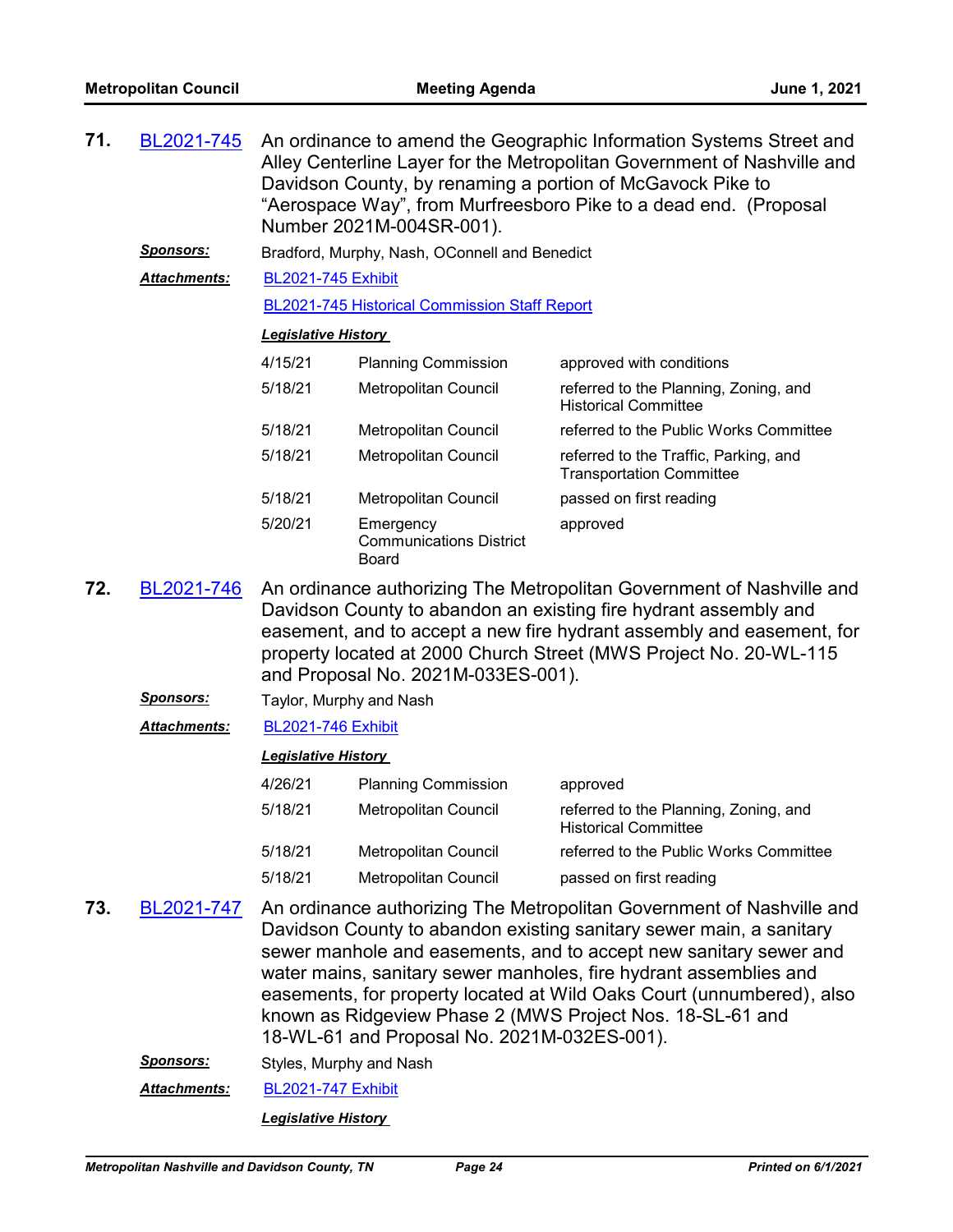|     | <b>Metropolitan Council</b> |                            | <b>Meeting Agenda</b>                        | June 1, 2021                                                                                                                                                                                                                                                                                                                                                                                                                    |
|-----|-----------------------------|----------------------------|----------------------------------------------|---------------------------------------------------------------------------------------------------------------------------------------------------------------------------------------------------------------------------------------------------------------------------------------------------------------------------------------------------------------------------------------------------------------------------------|
|     |                             | 4/26/21                    | <b>Planning Commission</b>                   | approved                                                                                                                                                                                                                                                                                                                                                                                                                        |
|     |                             | 5/18/21                    | Metropolitan Council                         | referred to the Planning, Zoning, and<br><b>Historical Committee</b>                                                                                                                                                                                                                                                                                                                                                            |
|     |                             | 5/18/21                    | Metropolitan Council                         | referred to the Public Works Committee                                                                                                                                                                                                                                                                                                                                                                                          |
|     |                             | 5/18/21                    | Metropolitan Council                         | passed on first reading                                                                                                                                                                                                                                                                                                                                                                                                         |
| 74. | BL2021-748                  |                            |                                              | An ordinance authorizing The Metropolitan Government of Nashville and<br>Davidson County to accept new sanitary sewer and water mains,<br>sanitary sewer manholes, fire hydrant assemblies and easements, for<br>three properties located at 2127 Buena Vista Pike and Goodrich Avenue<br>(unnumbered), also known as Goodrich Townhomes (MWS Project Nos.<br>20-SL-267 and 20-WL-131 and Proposal No. 2021M-034ES-001).        |
|     | <u>Sponsors:</u>            |                            | Toombs, Murphy and Nash                      |                                                                                                                                                                                                                                                                                                                                                                                                                                 |
|     | Attachments:                | <b>BL2021-748 Exhibit</b>  |                                              |                                                                                                                                                                                                                                                                                                                                                                                                                                 |
|     |                             | <b>Legislative History</b> |                                              |                                                                                                                                                                                                                                                                                                                                                                                                                                 |
|     |                             | 4/26/21                    | <b>Planning Commission</b>                   | approved                                                                                                                                                                                                                                                                                                                                                                                                                        |
|     |                             | 5/18/21                    | Metropolitan Council                         | referred to the Planning, Zoning, and<br><b>Historical Committee</b>                                                                                                                                                                                                                                                                                                                                                            |
|     |                             | 5/18/21                    | Metropolitan Council                         | referred to the Public Works Committee                                                                                                                                                                                                                                                                                                                                                                                          |
|     |                             | 5/18/21                    | Metropolitan Council                         | passed on first reading                                                                                                                                                                                                                                                                                                                                                                                                         |
| 75. | BL2021-749                  |                            | 20-SL-196 and Proposal No. 2021M-036ES-001). | An ordinance authorizing The Metropolitan Government of Nashville and<br>Davidson County to abandon existing combination sewer main, sanitary<br>sewer main and easements, and to accept new combination sewer<br>main, sanitary sewer main, combination sewer manholes/inlets, sanitary<br>sewer manholes and easements, for three properties located on<br>Edgehill Avenue, also known as Edgehill Townhomes (MWS Project No. |
|     | <b>Sponsors:</b>            |                            | OConnell, Murphy and Nash                    |                                                                                                                                                                                                                                                                                                                                                                                                                                 |
|     | <b>Attachments:</b>         | <b>BL2021-749 Exhibit</b>  |                                              |                                                                                                                                                                                                                                                                                                                                                                                                                                 |
|     |                             | <b>Legislative History</b> |                                              |                                                                                                                                                                                                                                                                                                                                                                                                                                 |
|     |                             | 4/26/21                    | <b>Planning Commission</b>                   | approved                                                                                                                                                                                                                                                                                                                                                                                                                        |
|     |                             | 5/18/21                    | Metropolitan Council                         | referred to the Planning, Zoning, and<br><b>Historical Committee</b>                                                                                                                                                                                                                                                                                                                                                            |
|     |                             | 5/18/21                    | Metropolitan Council                         | referred to the Public Works Committee                                                                                                                                                                                                                                                                                                                                                                                          |
|     |                             | 5/18/21                    | Metropolitan Council                         | passed on first reading                                                                                                                                                                                                                                                                                                                                                                                                         |
| 76. | BL2021-750                  |                            |                                              | An ordinance authorizing The Metropolitan Government of Nashville and<br>Davidson County to abandon existing stormwater easement rights for<br>property located 4001 Harding Pike (Proposal No. 2021M-037ES-001).                                                                                                                                                                                                               |
|     | <u>Sponsors:</u>            | Murphy and Nash            |                                              |                                                                                                                                                                                                                                                                                                                                                                                                                                 |
|     | <u> Attachments:</u>        | <b>BL2021-750 Exhibit</b>  |                                              |                                                                                                                                                                                                                                                                                                                                                                                                                                 |
|     |                             | <b>Legislative History</b> |                                              |                                                                                                                                                                                                                                                                                                                                                                                                                                 |
|     |                             | 4/26/21                    | <b>Planning Commission</b>                   | approved                                                                                                                                                                                                                                                                                                                                                                                                                        |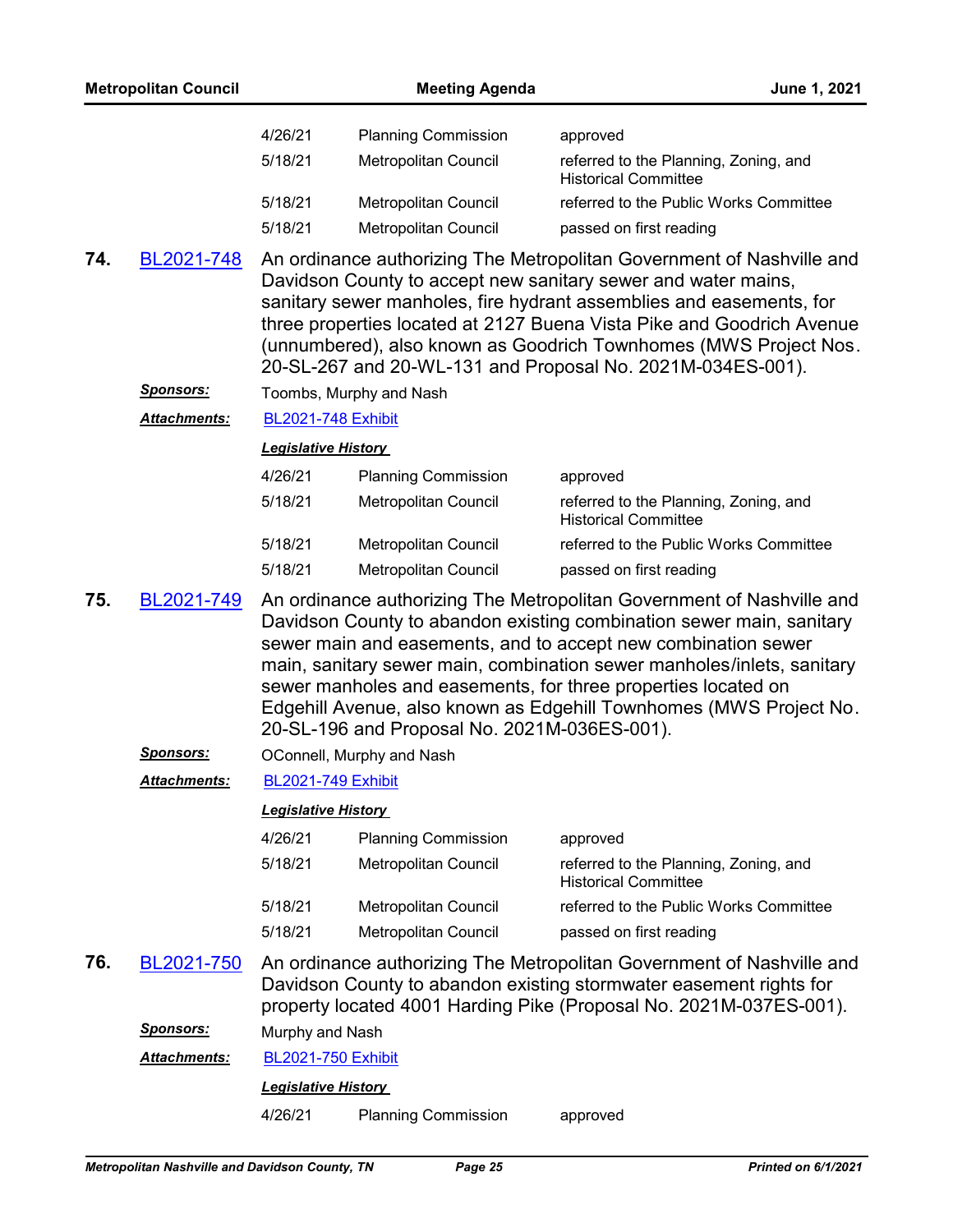| 5/18/21 | Metropolitan Council | referred to the Planning, Zoning, and<br><b>Historical Committee</b> |
|---------|----------------------|----------------------------------------------------------------------|
| 5/18/21 | Metropolitan Council | referred to the Public Works Committee                               |
| 5/18/21 | Metropolitan Council | passed on first reading                                              |
|         |                      |                                                                      |

## **L. Bills on Third Reading**

- An ordinance to amend the Geographic Information Systems Street and Alley Centerline Layer for the Metropolitan Government of Nashville and Davidson County by abandoning an Unnumbered Alley right-of-way and easement from the 6th Avenue South and Oak Street intersection southwestward. (Proposal Number 2020M-019AB-001). **77.** [BL2021-651](http://nashville.legistar.com/gateway.aspx?m=l&id=/matter.aspx?key=1897)
	- *Sponsors:* Sledge, Murphy, Nash and OConnell

*Attachments:* [BL2021-651 Supporting Documents](http://nashville.legistar.com/gateway.aspx?M=F&ID=7599ebf6-8b6e-4f99-aec7-9190e98bd977.DOCX)

#### *Legislative History*

| 11/19/20 | <b>Planning Commission</b>                                                          | approved                                          |
|----------|-------------------------------------------------------------------------------------|---------------------------------------------------|
| 12/14/20 | <b>Metropolitan Council</b>                                                         | referred to the Traffic and Parking<br>Commission |
|          | 12/14/20 deferred to January 11, 2021<br>1/11/21<br>deferred<br>5/10/21<br>deferred |                                                   |
| 2/16/21  | <b>Metropolitan Council</b>                                                         | passed on first reading                           |
| 3/1/21   | Planning, Zoning, and<br><b>Historical Committee</b>                                | approved                                          |
| 3/2/21   | <b>Public Works Committee</b>                                                       | approved                                          |
| 3/2/21   | Traffic, Parking, and<br><b>Transportation Committee</b>                            | approved                                          |
| 3/2/21   | Metropolitan Council                                                                | passed on second reading                          |
| 3/16/21  | Metropolitan Council<br>deferred to June 1, 2021                                    | deferred                                          |

- An ordinance authorizing The Metropolitan Government of Nashville and Davidson County to abandon existing public water main, and a portion of a certain public utility easement for property located at 2128 Murfreesboro Pike, (Proposal No. 2021M-017ES-001). **78.** [BL2021-686](http://nashville.legistar.com/gateway.aspx?m=l&id=/matter.aspx?key=2016)
	- *Sponsors:* Porterfield, Murphy and Nash

#### *Attachments:* [BL2021-686 Exhibit](http://nashville.legistar.com/gateway.aspx?M=F&ID=789b96a7-1110-4ffe-9f4c-3f6761f7ac21.pdf)

| 3/1/21  | <b>Planning Commission</b>                                                              | approved                |
|---------|-----------------------------------------------------------------------------------------|-------------------------|
| 3/16/21 | <b>Metropolitan Council</b>                                                             | passed on first reading |
| 4/6/21  | <b>Public Works Committee</b>                                                           | approved                |
| 4/6/21  | <b>Metropolitan Council</b>                                                             | deferred                |
| 4/19/21 | Planning, Zoning, and<br><b>Historical Committee</b><br>4/5/21 recommended for deferral | approved                |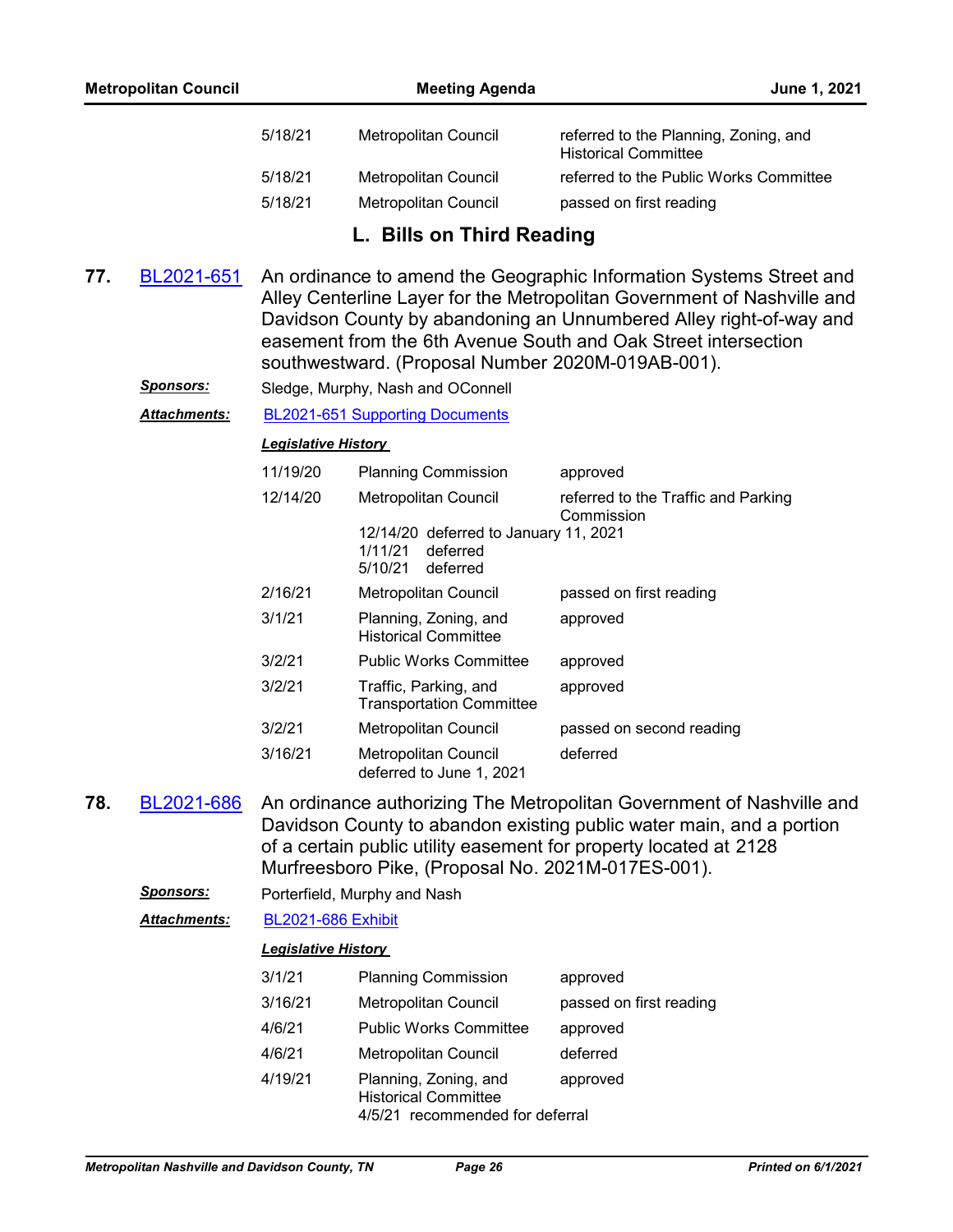|     | <b>Metropolitan Council</b> |                            | <b>Meeting Agenda</b>                                                                                   |                                                                                                                                                                                                                                                                                                                                                                                                                                                                                                             | June 1, 2021 |
|-----|-----------------------------|----------------------------|---------------------------------------------------------------------------------------------------------|-------------------------------------------------------------------------------------------------------------------------------------------------------------------------------------------------------------------------------------------------------------------------------------------------------------------------------------------------------------------------------------------------------------------------------------------------------------------------------------------------------------|--------------|
|     |                             | 4/20/21<br>5/4/21          | Metropolitan Council<br>Metropolitan Council<br>deferred to June 1, 20201                               | passed on second reading<br>deferred                                                                                                                                                                                                                                                                                                                                                                                                                                                                        |              |
| 79. | BL2021-687                  |                            | No. 2021M-015ES-001).                                                                                   | An ordinance authorizing The Metropolitan Government of Nashville and<br>Davidson County to abandon an existing sanitary sewer main, a sanitary<br>sewer manhole and easements, and to accept a new sanitary sewer<br>main, a sanitary sewer manhole and easements, at five properties<br>located on Anderson Road, Kinwood Drive and Twin Circle Drive,<br>off-site of the project location at 2760 Murfreesboro Pike, also known as<br>the Villages of Forest View (MWS Project No.21-SL-192 and Proposal |              |
|     | <u>Sponsors:</u>            |                            | Porterfield, Murphy and Nash                                                                            |                                                                                                                                                                                                                                                                                                                                                                                                                                                                                                             |              |
|     | <b>Attachments:</b>         | <b>BL2021-687 Exhibit</b>  |                                                                                                         |                                                                                                                                                                                                                                                                                                                                                                                                                                                                                                             |              |
|     |                             | <b>Legislative History</b> |                                                                                                         |                                                                                                                                                                                                                                                                                                                                                                                                                                                                                                             |              |
|     |                             | 2/19/21                    | <b>Planning Commission</b>                                                                              | approved                                                                                                                                                                                                                                                                                                                                                                                                                                                                                                    |              |
|     |                             | 3/16/21                    | Metropolitan Council                                                                                    | passed on first reading                                                                                                                                                                                                                                                                                                                                                                                                                                                                                     |              |
|     |                             | 4/6/21                     | <b>Public Works Committee</b>                                                                           | approved                                                                                                                                                                                                                                                                                                                                                                                                                                                                                                    |              |
|     |                             | 4/6/21                     | Metropolitan Council                                                                                    | deferred                                                                                                                                                                                                                                                                                                                                                                                                                                                                                                    |              |
|     |                             | 4/19/21                    | Planning, Zoning, and<br><b>Historical Committee</b><br>4/5/21 recommended for deferral                 | approved                                                                                                                                                                                                                                                                                                                                                                                                                                                                                                    |              |
|     |                             | 4/20/21                    | Metropolitan Council                                                                                    | passed on second reading                                                                                                                                                                                                                                                                                                                                                                                                                                                                                    |              |
|     |                             | 5/4/21                     | Metropolitan Council<br>deferred to June 1, 2021                                                        | deferred                                                                                                                                                                                                                                                                                                                                                                                                                                                                                                    |              |
| 80. | BL2021-693                  |                            | long-term disposal of Nashville's solid waste.                                                          | An ordinance establishing a Special Solid Waste and Recycling<br>Commission to review and identify solutions for the near-term and                                                                                                                                                                                                                                                                                                                                                                          |              |
|     | Sponsors:                   | Hall, Allen and Bradford   |                                                                                                         |                                                                                                                                                                                                                                                                                                                                                                                                                                                                                                             |              |
|     | <b>Attachments:</b>         | Substitute BL2021-693      |                                                                                                         |                                                                                                                                                                                                                                                                                                                                                                                                                                                                                                             |              |
|     |                             | <b>Legislative History</b> |                                                                                                         |                                                                                                                                                                                                                                                                                                                                                                                                                                                                                                             |              |
|     |                             | 3/30/21                    | Metropolitan Council                                                                                    | filed                                                                                                                                                                                                                                                                                                                                                                                                                                                                                                       |              |
|     |                             | 4/6/21                     | Metropolitan Council                                                                                    | passed on first reading                                                                                                                                                                                                                                                                                                                                                                                                                                                                                     |              |
|     |                             | 4/13/21                    | Metropolitan Council                                                                                    | referred to the Rules, Confirmations, and<br><b>Public Elections Committee</b>                                                                                                                                                                                                                                                                                                                                                                                                                              |              |
|     |                             |                            | deferred by rule<br>4/20/21<br>5/4/21<br>deferred by rule<br>5/18/21 deferred by rule                   |                                                                                                                                                                                                                                                                                                                                                                                                                                                                                                             |              |
|     |                             | 4/20/21                    | Metropolitan Council                                                                                    | deferred                                                                                                                                                                                                                                                                                                                                                                                                                                                                                                    |              |
|     |                             | 5/4/21                     | Metropolitan Council                                                                                    | deferred                                                                                                                                                                                                                                                                                                                                                                                                                                                                                                    |              |
|     |                             | 5/18/21                    | <b>Public Works Committee</b><br>4/20/21 recommended for deferral<br>recommended for deferral<br>5/4/21 | approved with a substitute                                                                                                                                                                                                                                                                                                                                                                                                                                                                                  |              |
|     |                             | 5/18/21                    | Metropolitan Council                                                                                    | substituted                                                                                                                                                                                                                                                                                                                                                                                                                                                                                                 |              |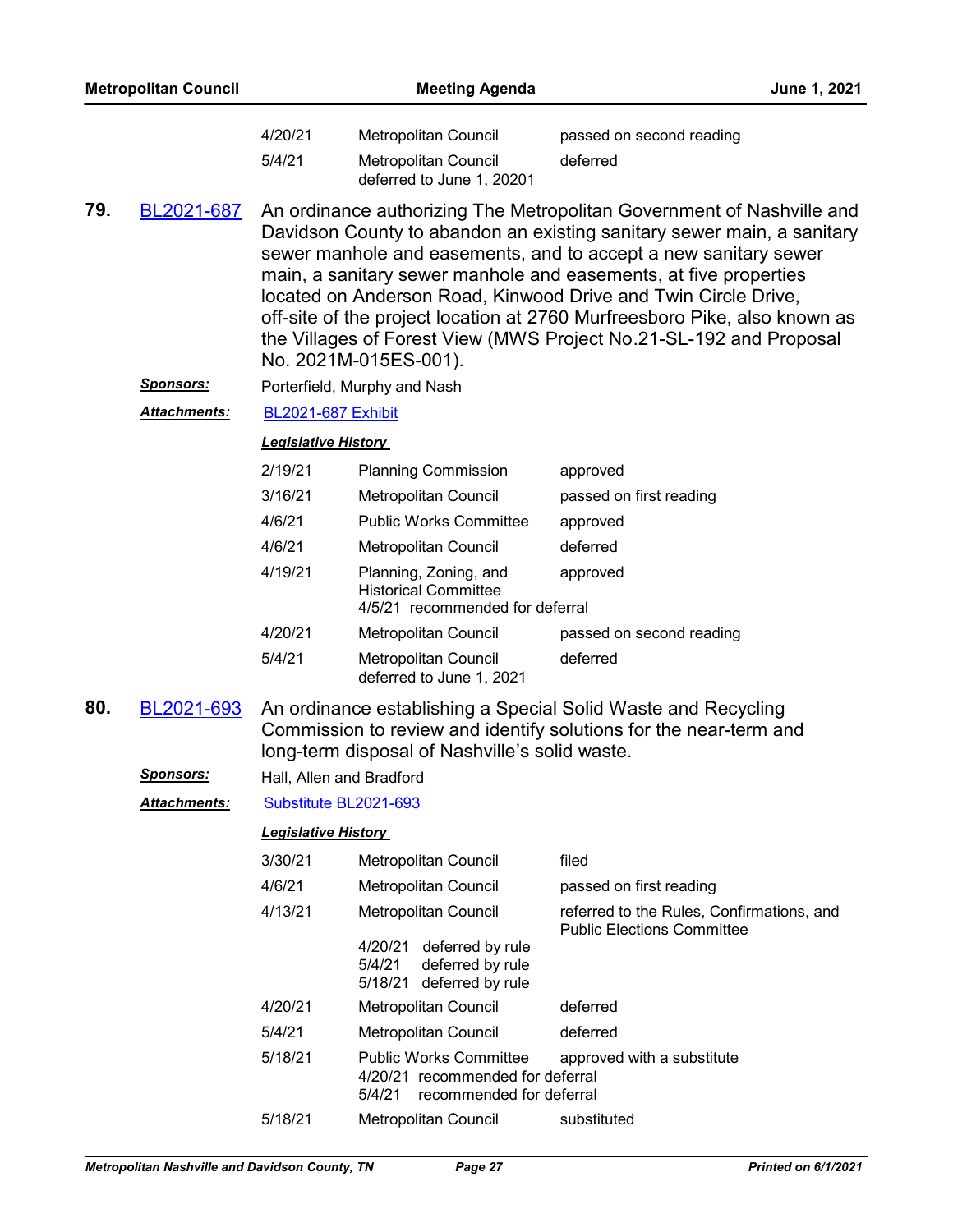|     | <b>Metropolitan Council</b>    |                                             | <b>Meeting Agenda</b>                                                                             | June 1, 2021                                                                                                                                                                                                                                                                                                                                      |
|-----|--------------------------------|---------------------------------------------|---------------------------------------------------------------------------------------------------|---------------------------------------------------------------------------------------------------------------------------------------------------------------------------------------------------------------------------------------------------------------------------------------------------------------------------------------------------|
|     |                                | 5/18/21                                     | Metropolitan Council                                                                              | passed on second reading                                                                                                                                                                                                                                                                                                                          |
| 81. | BL2021-694                     |                                             | Metropolitan Council by January 1, 2023.                                                          | An ordinance requiring the Metropolitan Department of Water and<br>Sewerage Services to review all existing culverts, inlets, storm drains,<br>and ditches within the T2- Rural Neighborhood Policy and T3- Suburban<br>Neighborhood Policy for compliance with current Storm Water<br>Management Manual Standards and to provide a report to the |
|     | <b>Sponsors:</b>               | Hall and Hurt<br><b>Legislative History</b> |                                                                                                   |                                                                                                                                                                                                                                                                                                                                                   |
|     |                                | 3/30/21                                     | Metropolitan Council                                                                              | filed                                                                                                                                                                                                                                                                                                                                             |
|     |                                | 4/6/21                                      | Metropolitan Council                                                                              | passed on first reading                                                                                                                                                                                                                                                                                                                           |
|     |                                | 4/13/21                                     | Metropolitan Council<br>4/19/21 recommended for deferral                                          | referred to the Budget and Finance<br>Committee                                                                                                                                                                                                                                                                                                   |
|     |                                |                                             | 5/3/21<br>recommended for deferral                                                                | 5/17/21 substitute approved; recommend re-referral of bill as substituted                                                                                                                                                                                                                                                                         |
|     |                                | 4/20/21                                     | Metropolitan Council                                                                              | deferred                                                                                                                                                                                                                                                                                                                                          |
|     |                                | 5/4/21                                      | Metropolitan Council                                                                              | deferred                                                                                                                                                                                                                                                                                                                                          |
|     |                                | 5/18/21                                     | <b>Public Works Committee</b><br>4/20/21 recommended for deferral<br>deferred by rule<br>5/4/21   | approved with a substitute                                                                                                                                                                                                                                                                                                                        |
|     |                                | 5/18/21                                     | Metropolitan Council                                                                              | substituted                                                                                                                                                                                                                                                                                                                                       |
|     |                                | 5/18/21                                     | <b>Metropolitan Council</b>                                                                       | passed on second reading                                                                                                                                                                                                                                                                                                                          |
| 82. | BL2021-718<br><u>Sponsors:</u> | Cash and Murphy                             | to the Board of Plumbing Examiners and Appeals.                                                   | An ordinance to amend Title 2 of the Metropolitan Code, Chapter 2.76<br>related to the Board of Electrical Examiners and Appeals, 2.84 related to<br>the Board of Gas/Mechanical Examiners and Appeals, and 2.92 related                                                                                                                          |
|     |                                | <b>Legislative History</b>                  |                                                                                                   |                                                                                                                                                                                                                                                                                                                                                   |
|     |                                | 4/13/21                                     | Metropolitan Council                                                                              | filed                                                                                                                                                                                                                                                                                                                                             |
|     |                                | 4/20/21                                     | <b>Metropolitan Council</b>                                                                       | passed on first reading                                                                                                                                                                                                                                                                                                                           |
|     |                                | 5/4/21                                      | Metropolitan Council                                                                              | deferred                                                                                                                                                                                                                                                                                                                                          |
|     |                                | 5/18/21                                     | Codes, Fair, and Farmers<br><b>Market Committee</b><br>5/4/21 recommended for deferral            | approved with an amendment                                                                                                                                                                                                                                                                                                                        |
|     |                                | 5/18/21                                     | Rules, Confirmations, and<br><b>Public Elections Committee</b><br>5/4/21 recommended for deferral | approved with an amendment                                                                                                                                                                                                                                                                                                                        |
|     |                                | 5/18/21                                     | Metropolitan Council                                                                              | amended                                                                                                                                                                                                                                                                                                                                           |
|     |                                | 5/18/21                                     | Metropolitan Council                                                                              | passed on second reading as amended                                                                                                                                                                                                                                                                                                               |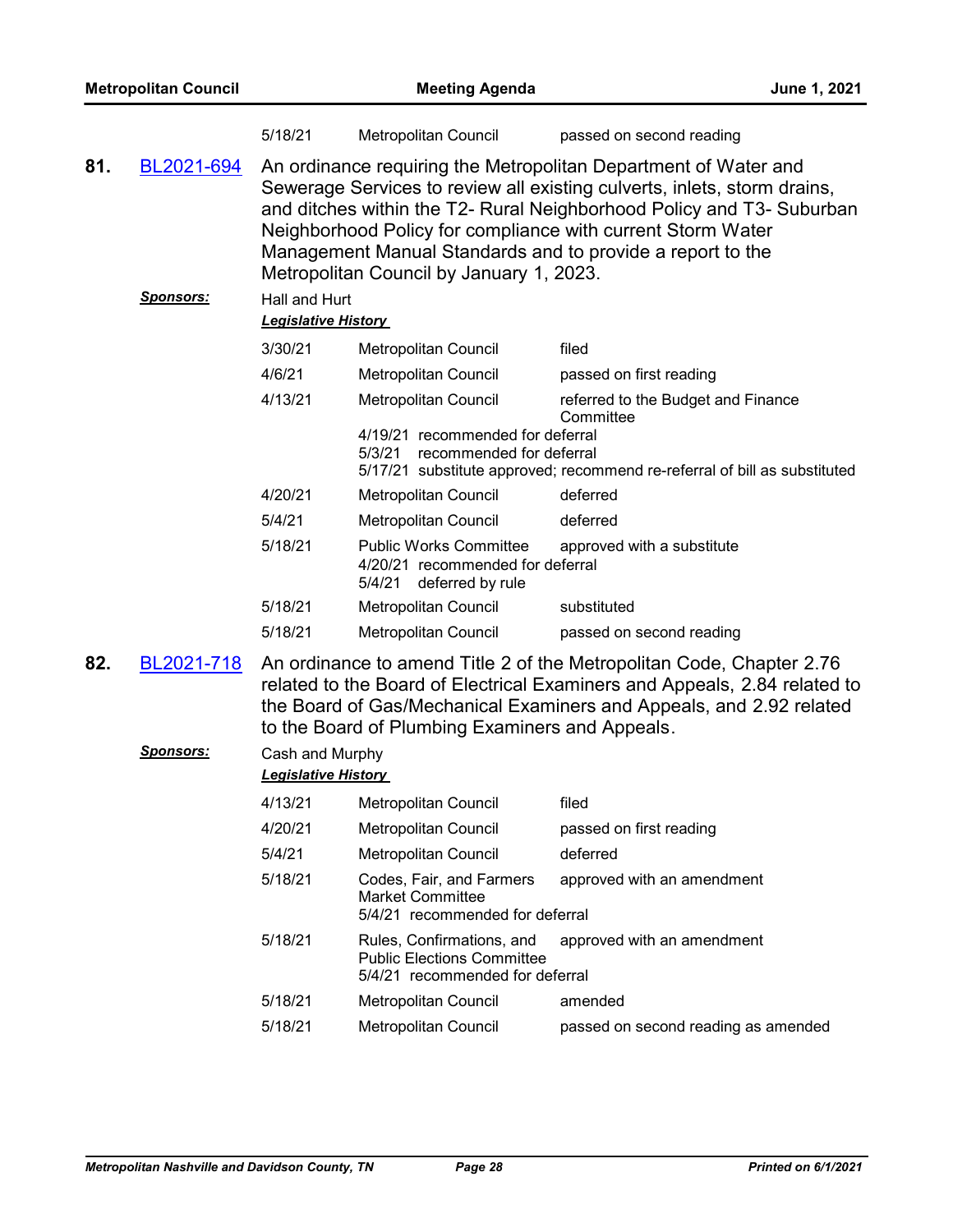| 83. | An ordinance to amend Section 2.149.040 of the Metropolitan Code<br>BL2021-725<br>of Laws regarding the Barnes Fund for Affordable Housing. |                            |                                                          |                                                                                                                                                                                                                                                                                                                                             |  |
|-----|---------------------------------------------------------------------------------------------------------------------------------------------|----------------------------|----------------------------------------------------------|---------------------------------------------------------------------------------------------------------------------------------------------------------------------------------------------------------------------------------------------------------------------------------------------------------------------------------------------|--|
|     | <u>Sponsors:</u>                                                                                                                            | Legislative History        | Suara, Welsch, Styles, Taylor and Gamble                 |                                                                                                                                                                                                                                                                                                                                             |  |
|     |                                                                                                                                             | 4/27/21                    | Metropolitan Council                                     | filed                                                                                                                                                                                                                                                                                                                                       |  |
|     |                                                                                                                                             | 5/4/21                     | Metropolitan Council                                     | passed on first reading                                                                                                                                                                                                                                                                                                                     |  |
|     |                                                                                                                                             | 5/17/21                    | Affordable Housing<br>Committee                          | approved                                                                                                                                                                                                                                                                                                                                    |  |
|     |                                                                                                                                             | 5/18/21                    | Metropolitan Council                                     | passed on second reading                                                                                                                                                                                                                                                                                                                    |  |
| 84. | BL2021-729                                                                                                                                  | 2021M-004AB-001).          | Ridge Drive right-of-way and easement, (Proposal Number  | An ordinance to amend the Geographic Information Systems Street<br>and Alley Centerline Layer for the Metropolitan Government of<br>Nashville and Davidson County by abandoning a portion of Forest                                                                                                                                         |  |
|     | <u>Sponsors:</u>                                                                                                                            |                            | Evans, Murphy, Nash and OConnell                         |                                                                                                                                                                                                                                                                                                                                             |  |
|     | Attachments:                                                                                                                                | <b>BL2021-729 Exhibit</b>  |                                                          |                                                                                                                                                                                                                                                                                                                                             |  |
|     |                                                                                                                                             | <b>Legislative History</b> |                                                          |                                                                                                                                                                                                                                                                                                                                             |  |
|     |                                                                                                                                             | 3/5/21                     | <b>Planning Commission</b>                               | approved                                                                                                                                                                                                                                                                                                                                    |  |
|     |                                                                                                                                             | 4/12/21                    | <b>Traffic and Parking</b><br>Commission                 | approved                                                                                                                                                                                                                                                                                                                                    |  |
|     |                                                                                                                                             | 5/4/21                     | Metropolitan Council                                     | passed on first reading                                                                                                                                                                                                                                                                                                                     |  |
|     |                                                                                                                                             | 5/17/21                    | Planning, Zoning, and<br><b>Historical Committee</b>     | approved                                                                                                                                                                                                                                                                                                                                    |  |
|     |                                                                                                                                             | 5/18/21                    | <b>Public Works Committee</b>                            | approved                                                                                                                                                                                                                                                                                                                                    |  |
|     |                                                                                                                                             | 5/18/21                    | Traffic, Parking, and<br><b>Transportation Committee</b> | approved                                                                                                                                                                                                                                                                                                                                    |  |
|     |                                                                                                                                             | 5/18/21                    | Metropolitan Council                                     | passed on second reading                                                                                                                                                                                                                                                                                                                    |  |
| 85. | BL2021-730                                                                                                                                  |                            | and 20-WL-116 and Proposal No. 2021M-028ES-001).         | An ordinance authorizing The Metropolitan Government of Nashville<br>and Davidson County to accept new sanitary sewer and water mains,<br>sanitary sewer manholes, fire hydrant assemblies and easements,<br>for property located at 3449 Brick Church Pike, also known as<br>Village By The Creek Section 10A, (MWS Project Nos. 20-SL-227 |  |
|     | <u>Sponsors:</u>                                                                                                                            |                            | Gamble, Murphy and Nash                                  |                                                                                                                                                                                                                                                                                                                                             |  |
|     | <b>Attachments:</b>                                                                                                                         | <b>BL2021-730 Exhibit</b>  |                                                          |                                                                                                                                                                                                                                                                                                                                             |  |
|     |                                                                                                                                             | <b>Legislative History</b> |                                                          |                                                                                                                                                                                                                                                                                                                                             |  |
|     |                                                                                                                                             | 4/7/21                     | <b>Planning Commission</b>                               | approved                                                                                                                                                                                                                                                                                                                                    |  |
|     |                                                                                                                                             | 5/4/21                     | Metropolitan Council                                     | passed on first reading                                                                                                                                                                                                                                                                                                                     |  |
|     |                                                                                                                                             | 5/17/21                    | Planning, Zoning, and<br><b>Historical Committee</b>     | approved                                                                                                                                                                                                                                                                                                                                    |  |
|     |                                                                                                                                             | 5/18/21                    | <b>Public Works Committee</b>                            | approved                                                                                                                                                                                                                                                                                                                                    |  |
|     |                                                                                                                                             | 5/18/21                    | <b>Metropolitan Council</b>                              | passed on second reading                                                                                                                                                                                                                                                                                                                    |  |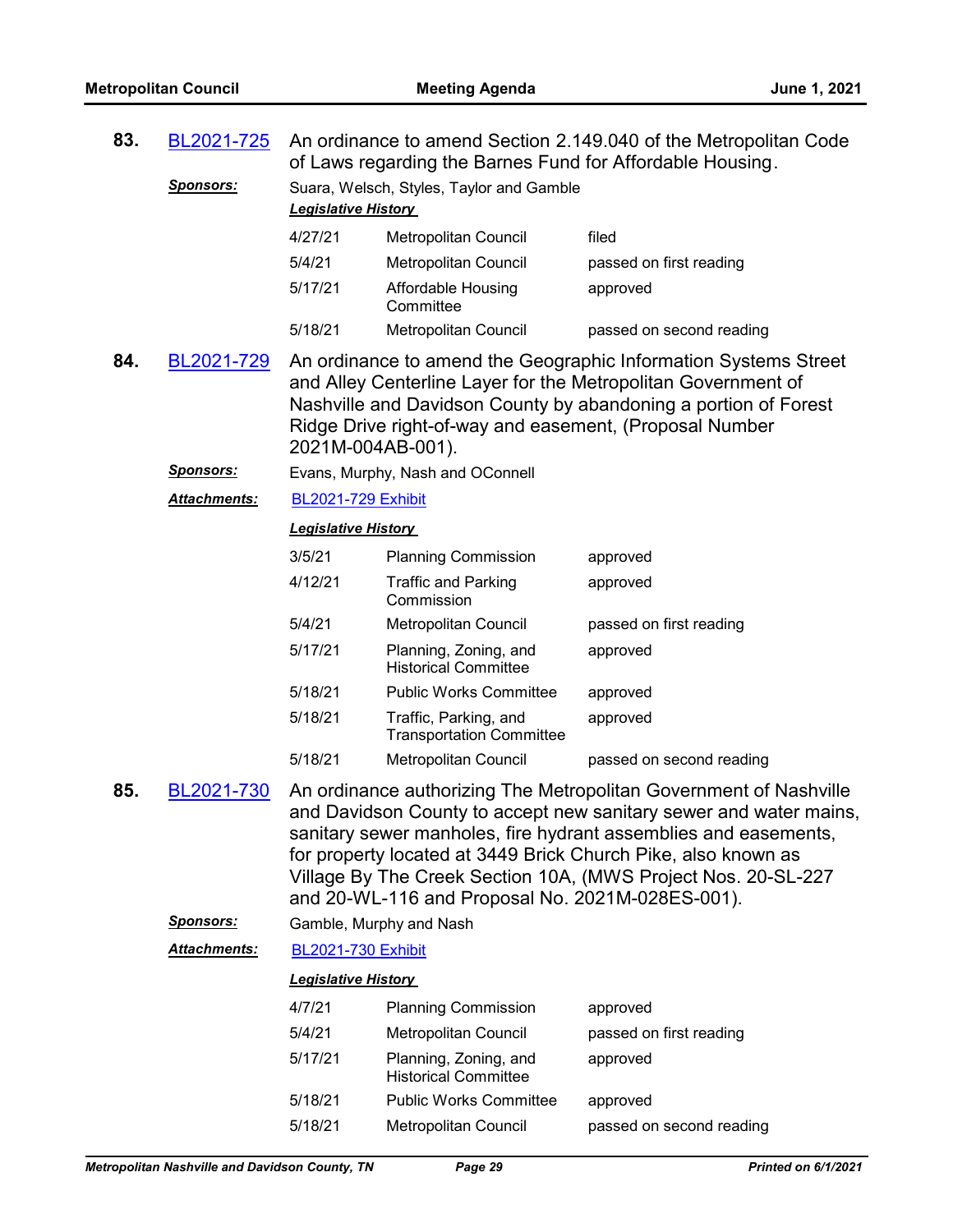| 86. | BL2021-731<br><u>Sponsors:</u> | An ordinance authorizing The Metropolitan Government of Nashville<br>and Davidson County to abandon existing public sanitary sewer main<br>and easements, and to accept new sanitary sewer and water mains,<br>sanitary sewer manholes, fire hydrant assembly and easements, for<br>property located at 3449 Brick Church Pike, also known as Village<br>By The Creek Section 10B, (MWS Project Nos. 20-SL-228 and<br>20-WL-117 and Proposal No. 2021M-029ES-001).<br>Gamble, Murphy and Nash |                                                      |                          |  |  |  |
|-----|--------------------------------|-----------------------------------------------------------------------------------------------------------------------------------------------------------------------------------------------------------------------------------------------------------------------------------------------------------------------------------------------------------------------------------------------------------------------------------------------------------------------------------------------|------------------------------------------------------|--------------------------|--|--|--|
|     | <b>Attachments:</b>            | <b>BL2021-731 Exhibit</b>                                                                                                                                                                                                                                                                                                                                                                                                                                                                     |                                                      |                          |  |  |  |
|     |                                | <b>Legislative History</b>                                                                                                                                                                                                                                                                                                                                                                                                                                                                    |                                                      |                          |  |  |  |
|     |                                | 4/7/21                                                                                                                                                                                                                                                                                                                                                                                                                                                                                        | <b>Planning Commission</b>                           | approved                 |  |  |  |
|     |                                | 5/4/21                                                                                                                                                                                                                                                                                                                                                                                                                                                                                        | <b>Metropolitan Council</b>                          | passed on first reading  |  |  |  |
|     |                                | 5/17/21                                                                                                                                                                                                                                                                                                                                                                                                                                                                                       | Planning, Zoning, and<br><b>Historical Committee</b> | approved                 |  |  |  |
|     |                                | 5/18/21                                                                                                                                                                                                                                                                                                                                                                                                                                                                                       | <b>Public Works Committee</b>                        | approved                 |  |  |  |
|     |                                | 5/18/21                                                                                                                                                                                                                                                                                                                                                                                                                                                                                       | Metropolitan Council                                 | passed on second reading |  |  |  |
| 87. | BL2021-732                     | An ordinance authorizing The Metropolitan Government of Nashville<br>and Davidson County to accept the relocation of existing water main<br>and easements, for property located at 4619 Hessey Road at the<br>intersection of Leona Pass and Earhart Road, also known as the<br>Ashton Park Watermain Relocation (MWS Project No. 21-WL-25<br>and Proposal No. 2021M-026ES-001).                                                                                                              |                                                      |                          |  |  |  |
|     | <b>Sponsors:</b>               |                                                                                                                                                                                                                                                                                                                                                                                                                                                                                               | Evans, Murphy and Nash                               |                          |  |  |  |
|     | Attachments:                   | <b>BL2021-732 Exhibit</b>                                                                                                                                                                                                                                                                                                                                                                                                                                                                     |                                                      |                          |  |  |  |
|     |                                | <b>Legislative History</b>                                                                                                                                                                                                                                                                                                                                                                                                                                                                    |                                                      |                          |  |  |  |
|     |                                | 4/7/21                                                                                                                                                                                                                                                                                                                                                                                                                                                                                        | <b>Planning Commission</b>                           | approved                 |  |  |  |
|     |                                | 5/4/21                                                                                                                                                                                                                                                                                                                                                                                                                                                                                        | <b>Metropolitan Council</b>                          | passed on first reading  |  |  |  |
|     |                                | 5/17/21                                                                                                                                                                                                                                                                                                                                                                                                                                                                                       | Planning, Zoning, and<br><b>Historical Committee</b> | approved                 |  |  |  |
|     |                                | 5/18/21                                                                                                                                                                                                                                                                                                                                                                                                                                                                                       | <b>Public Works Committee</b>                        | approved                 |  |  |  |
|     |                                | 5/18/21                                                                                                                                                                                                                                                                                                                                                                                                                                                                                       | Metropolitan Council                                 | passed on second reading |  |  |  |
| 88. | BL2021-733                     | An ordinance authorizing The Metropolitan Government of Nashville<br>and Davidson County to abandon existing public sanitary sewer<br>main, sanitary sewer manhole and easements, and to accept new<br>sanitary sewer main, sanitary sewer manholes and easements, for<br>property located at 170 Antioch Pike, also known as Darrow Downs<br>Sewer Extension (MWS Project No. 20-SL-156 and Proposal No.<br>2021M-031ES-001).                                                                |                                                      |                          |  |  |  |
|     | <u>Sponsors:</u>               |                                                                                                                                                                                                                                                                                                                                                                                                                                                                                               | Welsch, Murphy and Nash                              |                          |  |  |  |
|     | Attachments:                   | <b>BL2021-733 Exhibit</b>                                                                                                                                                                                                                                                                                                                                                                                                                                                                     |                                                      |                          |  |  |  |

4/7/21 Planning Commission approved